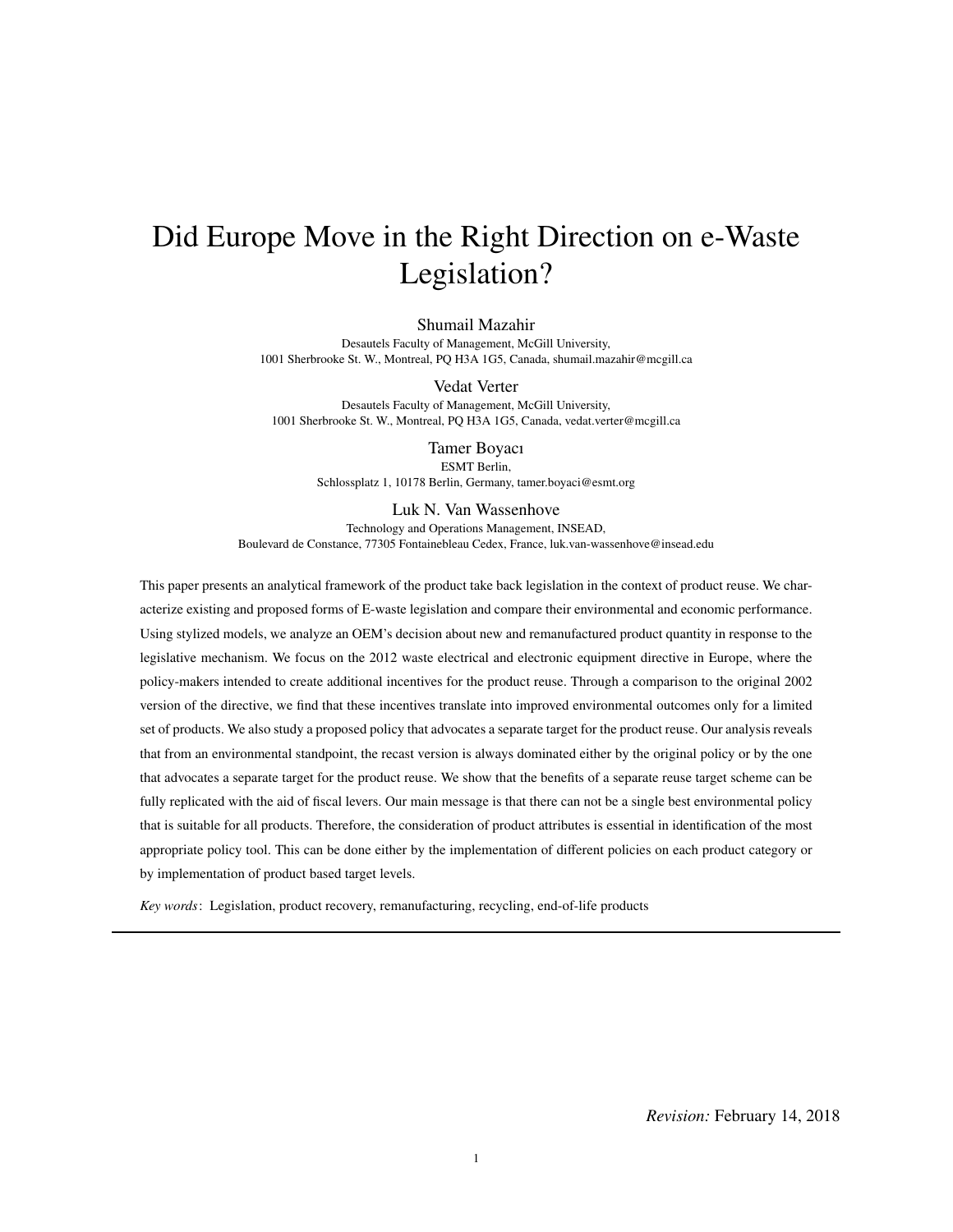# 1. Introduction

The recent years have seen a growth in the consumer electronics sector. The sale of electrical and electronic devices has surpassed 3 BN units [\(Balde et al.](#page-29-0) [2017\)](#page-29-0). Moreover, the consumers are replacing their products at much higher frequency and the useful lifespan of electrical and electronic equipment is shrinking [\(Guardian](#page-29-1) [2015\)](#page-29-1). Consequently, the number of electrical and electronic products discarded each year i.e., the e-waste, is the fastest growing waste stream comprising abandoned electrical and electronic products around the globe. According to a United Nations University report [\(Balde et al.](#page-29-0) [2017\)](#page-29-0), the global E-Waste generation in 2016 stood at 44.7 million tons. With a continuing trend, it is feared that the world will accumulate 6.8 kg of E-Waste per inhabitant by 2021 [\(Balde et al.](#page-29-0) [2017\)](#page-29-0). In recognition of the above facts, governments around the world have been enacting or planning to implement new legislation targeted towards curbing down waste generation and environmental damage. European Union (EU) directive 2002/96/EC on Waste Electrical and Electronic Equipment (WEEE) is the most well-known regulation, which holds original equipment manufacturers (OEM) responsible for the collection, recovery and disposal of end of life products.

The WEEE Directive is often criticized for being merely a waste diversion attempt that overlooks the potential of high-end recovery in the form of whole product reuse or remanufacturing. Although product reuse is considered a more preferable activity to other forms of material recovery, no specific incentive for the product reuse is provided in the Original WEEE Directive such that it was excluded from the calculation of mandatory recycling rate. The apparent lack of incentives has sent a signal to OEMs that reuse is not as critical as recycling. Accordingly, the OEMs concentrated most of their attention on meeting mandatory recovery and recycling rates, ultimately placing reuse initiatives in the second priority.

This was remedied in July 2012 by the WEEE Recast Directive that recognizes product reuse at least as critical as recycling by stating "the recovery, preparation for reuse and recycling of WEEE should be counted towards achievement of the targets laid down in this directive" (Paragraph 20). With the recognition of product reuse towards achievement of the recycling target, the policy-makers send the message that the firms should undertake steps to develop and strengthen their reuse operations. Although the producer responsibility organizations and the European recycling organizations favorably received this amendment [\(ORGALIME](#page-30-0) [2016\)](#page-30-0); some circles including the reuse organizations and the European Committee of Regions were critical and called upon the need of more incentives for the product reuse in the form of a *separate reuse target* [\(Guardian](#page-29-2) [2012,](#page-29-2) [Len](#page-30-1) [2013\)](#page-30-1). The European Union is also contemplating such an initiative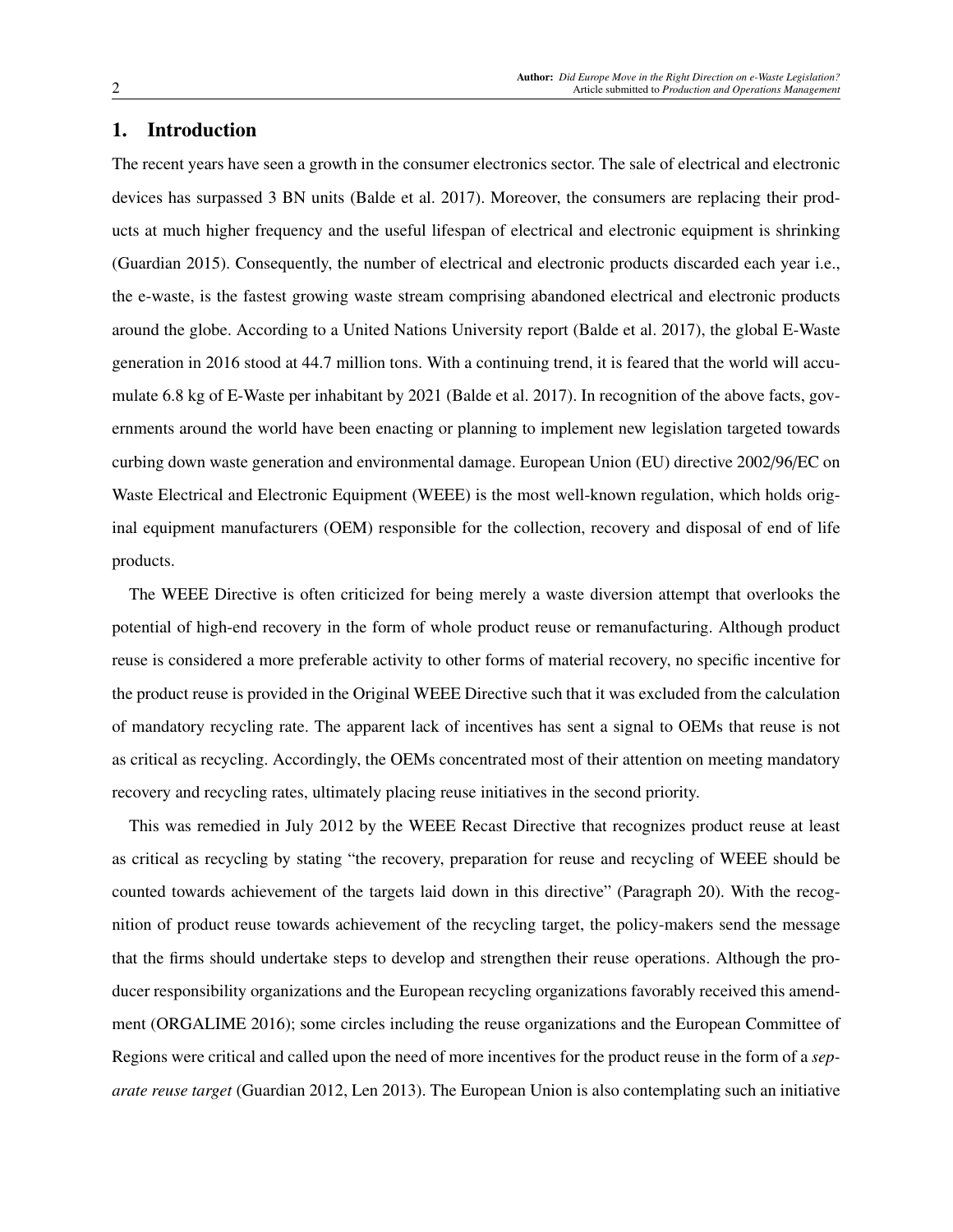as Article 11(6) states "the European Parliament and the Council shall examine the possibility of setting separate targets for WEEE to be prepared for re-use".

The other major changes enforced by the WEEE Recast Directive include (i) an increase in most of the category-based collection and recycling targets during the transition period from Aug 15, 2015 to Aug 15, 2018, presumably to accommodate the product reuse and (ii) a new classification that includes six new product categories to replace the original ten categories. Once the new categories are in effect, starting Aug 15, 2018, a number of products will face an increase (or, a decrease) in their collection and recycling obligations.

Although much effort has been spent to identify the weaknesses of the WEEE directive, the scholarly literature is remarkably sparse concerning the comparative environmental and economic performance of the original, the recast and the proposed extensions to the directive. In this paper, we address this gap by seeking the answers to the following research questions:

*(i) Does the WEEE Recast Directive provide more incentives for the product reuse in comparison with the original WEEE Directive?*

*(ii) When does the Recast Directive lead to better environmental outcomes?*

*(iii) How can the enforcement levers (i.e., the collection and recycling targets) be adjusted upon the shift to the Recast Directive?*

*(iv) What are the implications for introducing a separate target for the product reuse? Can comparable benefits be achieved through alternative means?*

*(v) Should the future extension of the WEEE directive continue to envisage category-based targets or do product-specific targets provide a better alternative?*

The responses to the first three questions would collectively shed light on whether Europe moved in the right direction concerning e-waste legislation via the WEEE Recast Directive. The last two questions, however, are intended to study the alternative directions for the future of e-waste legislation in Europe. To this end, this paper presents stylized models for the six policy options depicted in Table [1.](#page-3-0)

Our findings suggest that attempts to develop a unified policy tool for all products can be abandoned and instead efforts should be concentrated to identify the right set of products for one of the policy options. We show that each of these policy options are suited for a specific set of products and therefore due consideration to products environmental characteristics as well as market realities, is inevitable for appropriate selection of a policy option. Furthermore, we show that when an appropriate policy option is selected for a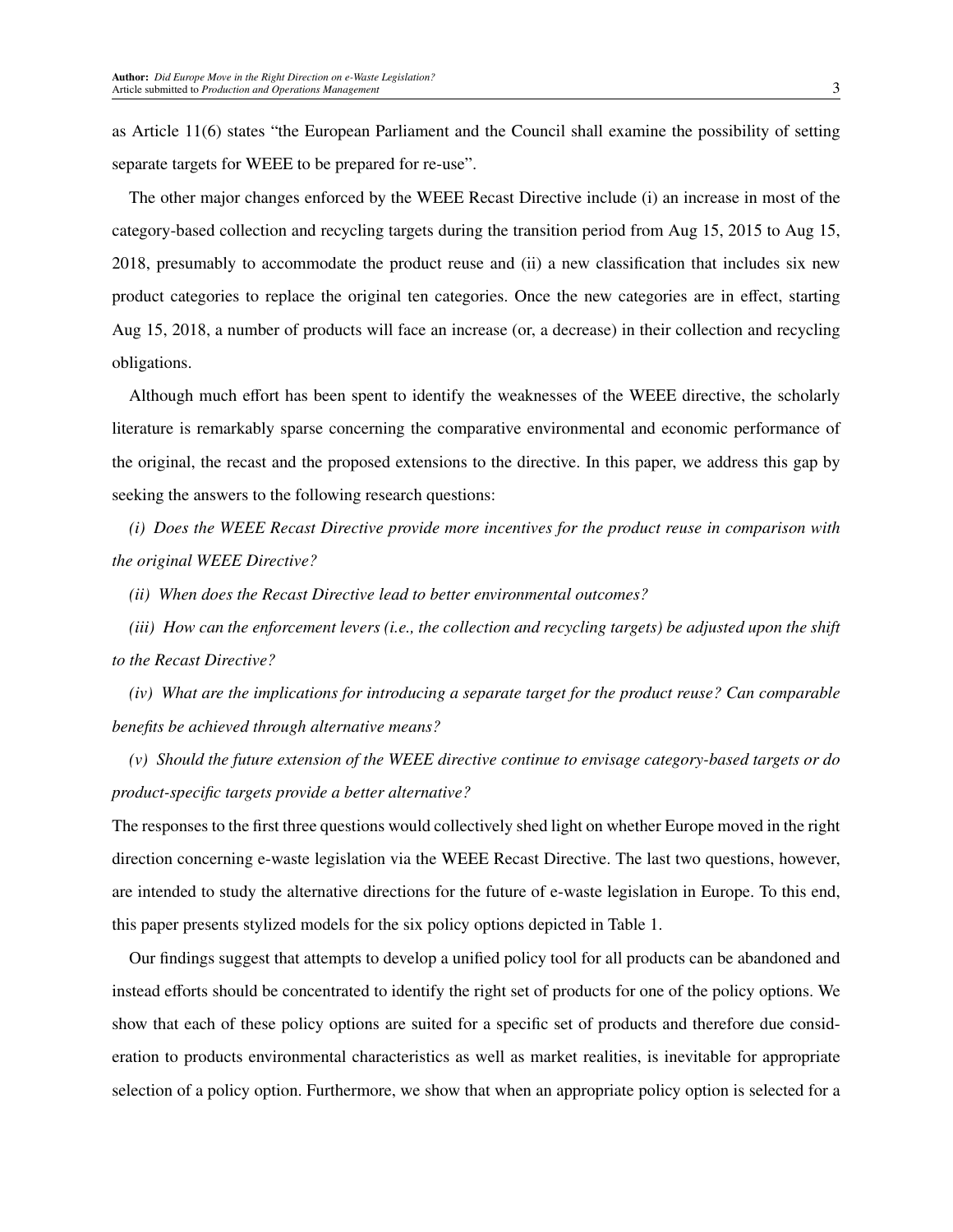<span id="page-3-0"></span>

| Policy | Description                                                 |
|--------|-------------------------------------------------------------|
|        | Original WEEE Directive                                     |
| R      | <b>WEEE Recast Directive</b>                                |
| P      | A Separate Target for Product Reuse                         |
|        | Tax on Manufacturing and Subsidy on Remanufacturing         |
| C      | Targets for each Product Category                           |
| S      | Targets for each Individual Product                         |
|        | Notation and Description of the Policies studied<br>Table 1 |

product, some fears of unintended environmental outcomes as raised by [\(Esenduran et al.](#page-29-3) [2015\)](#page-29-3) disappear, i.e., the environmental outcomes do not deteriorate with stricter enforcement levers. We extend our model to compare *category based* versus *product based* policies and the results support our earlier findings. Therefore, future of WEEE legislation may not necessarily lie in the inclusion of more enforcement parameters, but considerations of product characteristics may represent a promising avenue of future extension.

Considering the facts that critical raw material is becoming increasingly scarce around the globe and many policy making initiatives such as European Union Circular Economy Directive prioritize reuse operations; this is a timely, and practically relevant research endeavor. From the analysis of our models, we are able to generate insights on the implications for the OEM and consumers, and draw conclusions that can guide the policy-makers.

The remainder of this paper is organized as follows. §2 reviews the related literature. In §3, we present the detailed modeling framework. Then, in §4, we present the analysis of OEM's problem under the mandatory take-back policies: the Original and the Recast WEEE Directives. We discuss the comparative environmental and economic performance of the two schemes. §5 is dedicated to the policy that incorporates a separate target for the product reuse and compares its performance with the current Recast policy or alternative legislative schemes. In §6 we study the performance of product specific targets versus a category based targets with more enforcement levers. §7 concludes our paper. For expositional clarity, the detailed proofs of the analytical results are presented in Appendix A-2.

# 2. Related Literature and Contribution

There has been considerable amount of interest within the academic community on product recovery and closed-loop supply chain management issues in the last decade. Within this literature, there is a more recent, but fast growing body of research that investigates the impact of environmental legislation and, in particular, take-back legislation on firm operations. The implications on closed-loop supply chains are discussed also in [\(Atasu and Boyaci](#page-29-4) [2010,](#page-29-4) [Esenduran et al.](#page-29-5) [2016,](#page-29-5) [2015\)](#page-29-3).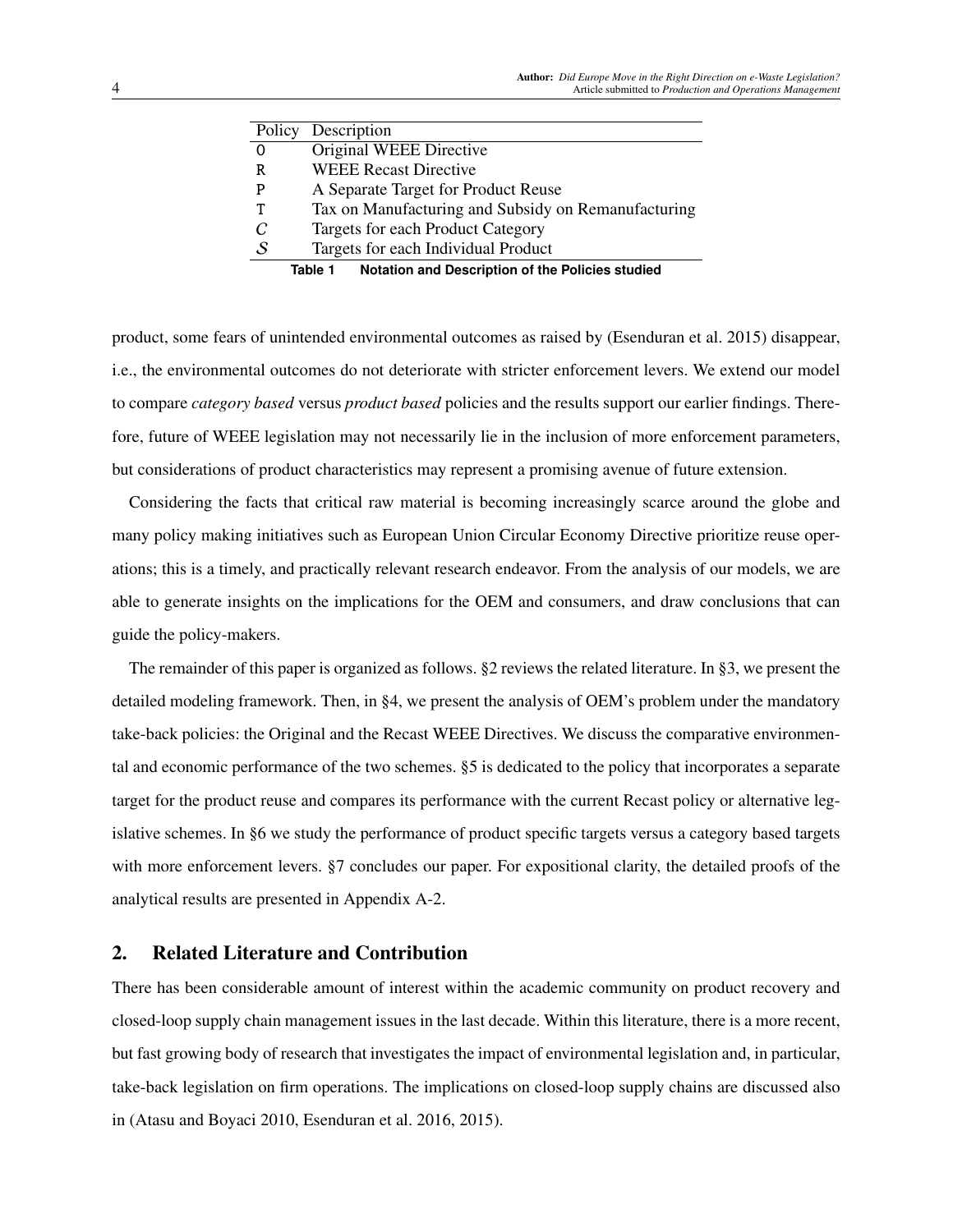One stream of papers in this domain investigates the impact of take-back legislation and EPR programs on new product introduction, product design and recyclability. [Plambeck and Wang](#page-30-2) [\(2009\)](#page-30-2) show how EPR influences new product introduction frequency. [Subramanian et al.](#page-31-0) [\(2009\)](#page-31-0) investigate the effect of EPR on product design and coordination incentives in a durable product supply chain, while [Atasu and Subramanian](#page-29-6) [\(2009\)](#page-29-6) study the impact of configurational requirements of take-back legislation on the recyclability choices of manufacturers. [Gui et al.](#page-30-3) [\(2015\)](#page-30-3) study cost-efficient implementation of EPR legislation by presenting a cost allocation model for all stakeholders.

There is another stream of papers, which is more closely related to our work, that looks at the economics of take-back legislation including operational elements. [Atasu et al.](#page-29-7) [\(2009\)](#page-29-7) develop a stylized economic model of EPR from a social planner (government) perspective. They include multiple stakeholders including producers, consumers and the government. Products are sold in a competitive market; they are collected and recycled at the end of their life. [Atasu et al.](#page-29-7) [\(2009\)](#page-29-7) suggest that the social planner should set target collection levels according to the intensity of competition in the product market. The model is extended in [Atasu](#page-29-8) [et al.](#page-29-8) [\(2013\)](#page-29-8) to incorporate alternative take-back policy forms: material recycling rate or material recovery tax. They show that social welfare is maximized under a tax policy, but if the environmental impact is less significant than the cost of taking back products, then both the producers and the environment are better off under the rate policy. We consider rate-type policies in our main framework, but also discuss alternative tax-subsidy type policy tools.

There are also other papers related to take-back legislation based on recycling. Taking a supply chain perspective, [Jacobs and Subramanian](#page-30-4) [\(2012\)](#page-30-4) analyze the impact of sharing take-back system costs between different members of the supply chain. They show that although the supply chain profits increase with cost sharing, the overall economic and environmental performance of the system depends also on the material recovery rate and environmental externalities. [Toyasaki et al.](#page-31-1) [\(2011\)](#page-31-1) model and compare monopolistic and competitive take-back schemes for recycling WEEE. Their model is distinct as it includes the recyclers as a major stakeholder, and incorporates scale economies in recycling. They show that consumer and producer preferences are always aligned and they generally prefer a competitive take-back scheme. The recyclers, on the other hand, prefer competitive scheme only when the intensity of competition in the product market and the economies of scale in recycling costs are low, resulting in a win-win outcome for all stakeholders.

To the best of our knowledge, there are two papers that focus on the impact of take back legislation with an emphasis on the product reuse. [Esenduran et al.](#page-29-5) [\(2016\)](#page-29-5) investigate the impact of take back legislation on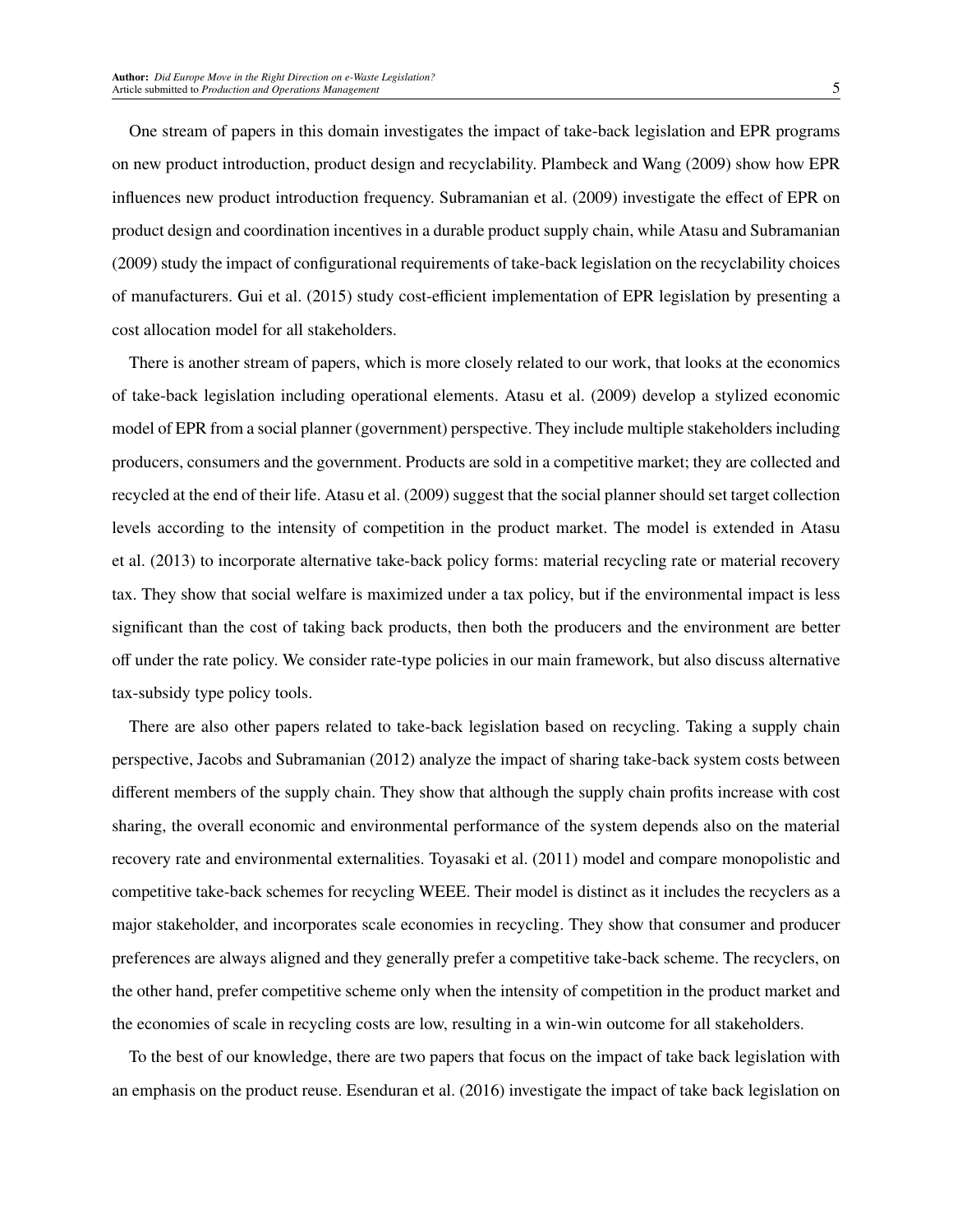the remanufacturing industry by modeling the competition between an OEM and independent remanufacturers. [Esenduran et al.](#page-29-3) [\(2015\)](#page-29-3), however, study the impact of legislation on the remanufacturing decision of a firm and the resulting environmental and economic implications. They show that regulatory intervention i.e., a recycling target or a separate target for reuse, may prove counterproductive as the total environmental footprint may increase. While we concur with these findings, we show that such undesirable consequences are observed only when inadequate policy choices are made. We find that under correct policy choices, environmental outcomes always improve with stricter enforcement parameters. There are some noteworthy differences between our work and that of [Esenduran et al.](#page-29-3) [\(2015\)](#page-29-3). First, they study the impact of legislation on environmental and economic outcomes but we capture the effects of transition from one form of legislation to the other. This allowed us to map the product characteristics with environmental performance under each policy, identifying the products that suit a certain policy. Second, we introduce two separate regulatory targets for collection and recycling which allows us to state that the incentives for these two parameters are not completely synchronized. Third, considering the resistance of OEMs towards the proposal of separate reuse target, we show how similar results can be achieved through adjustments of existing parameters or introduction of fiscal levers. Finally, we also study the efficiency of existing category based scheme by extending our model to the case of two-products.

# 3. Model Development and Assumptions

There is a monopolist with both manufacturing and remanufacturing capabilities, operating under a mandatory take-back legislation such as WEEE. In addition to the costs of manufacturing and remanufacturing, the OEM is also responsible for bearing the costs associated with the collection and recovery of its products that reach end-of-life. OEM's decision-making problem, in general, is well-known in the literature and its variations have been studied [\(Souza](#page-30-5) [2013\)](#page-30-5). Articles  $7(1)$  and  $3(1)$ k of the WEEE Recast make it clear that the scope of the directive is restricted only to products that are introduced in the market for the first time, i.e., new products. Therefore, we assume that remanufactured products are exempt from collection and recycling obligations. In the appendix A-3, we examine the effect of expanding the scope of the Directive to remanufactured products.

Let  $q_n^i$  and  $q_r^i$  denote the quantity of new and remanufactured products offered by the firm under policy *i*. The original WEEE legislation (i.e., Policy 0), mandates a collection rate  $(\tau)$  and a recycling rate  $(\sigma)$ . Under this policy, the OEM is required to collect a fraction of the new products the firm puts on the market. From what is collected, a fraction must be recycled while the rest is directed to either remanufacturing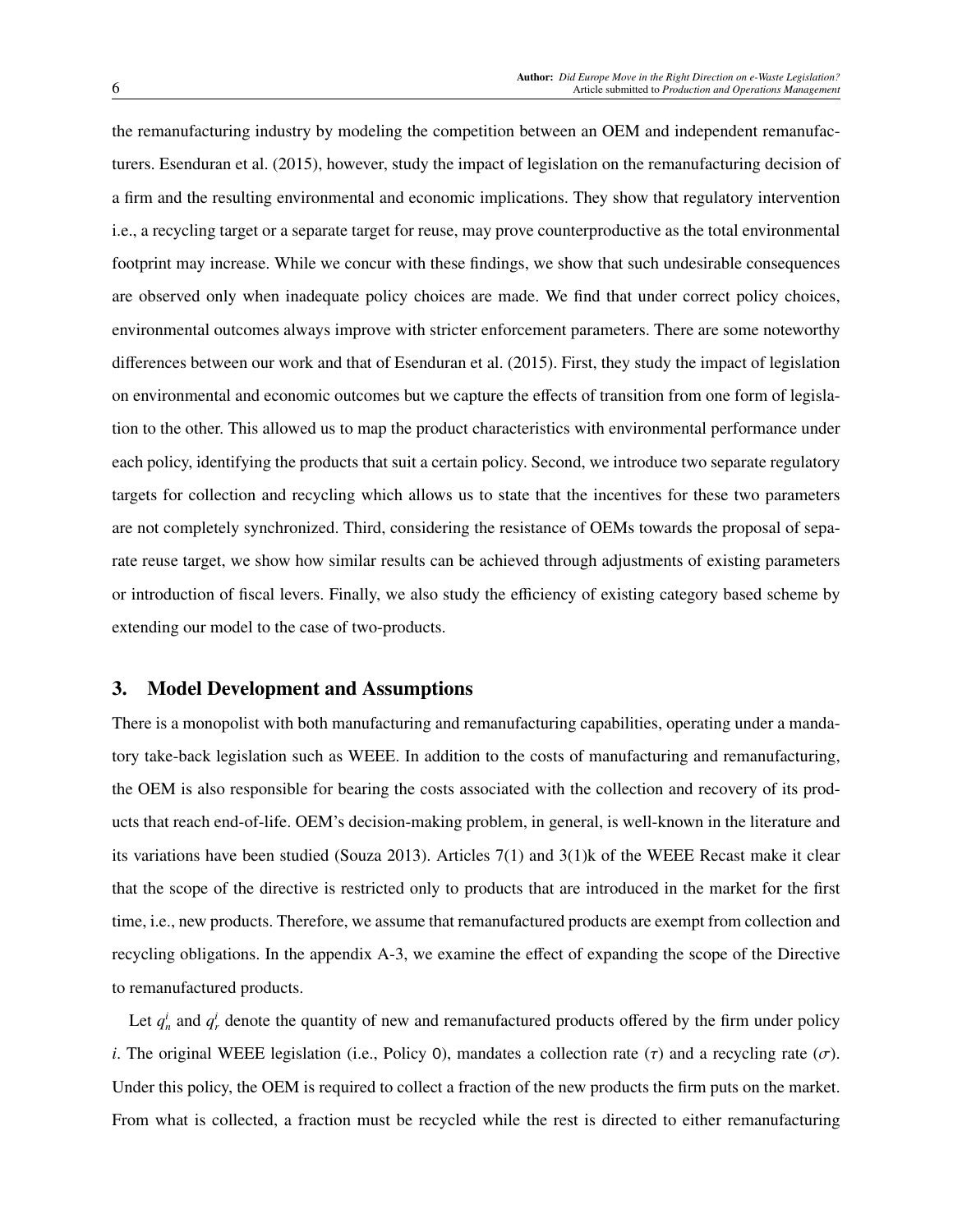

<span id="page-6-0"></span>**Figure 1 Description for the Original and Recast policy where** *<sup>i</sup>* ∈ {O, <sup>R</sup>}

or disposal. The recycling obligation must be satisfied exclusively through product recycling and product remanufacturing is not counted towards achievement of the recycling target. The WEEE Recast (i.e., Policy R), however, mandates a combined recycling and reuse target rate in addition to a collection rate. In contrast with policy O, the recycling obligation can be fulfilled through product recycling and/or remanufacturing and we do not make any assumption how the firm chooses to meet it. We presume that the achieved collection and recycling rates satisfy the targets set by the legislation where  $\tau \in [0, 1]$ ,  $\sigma \in [0, 1]$ . The dynamics of both policies are presented in Figure [1.](#page-6-0) Note that only the expressions on the bottom level are not the same for Figure [1\(](#page-6-0)a) and Figure [1\(](#page-6-0)b). Also, the respective new and remanufactured quantities under the two polices would be different. In this paper, Policy R is used as the benchmark policy.

We capture the salient characteristics of the business problem and the internal dynamics in a single-period model. In essence, we assume a steady-state environment where the firm has both new and remanufactured products in the market [\(Agrawal et al.](#page-29-9) [2015\)](#page-29-9). Implicitly, this means products can be remanufactured only once. This assumption is quite common in the related literature [\(Debo et al.](#page-29-10) [2005,](#page-29-10) [Ferguson and Toktay](#page-29-11) [2006,](#page-29-11) [Ferrer and Swaminathan](#page-29-12) [2006\)](#page-29-12).

Unit manufacturing and remanufacturing costs are denoted as  $c_n$  and  $c_r$  respectively. For ease of exposition and simplicity, we assume that there is no additional cost of sorting/inspection of the collected products in order to decide their destiny (reuse, recycling or disposal). The cost associated with recycling and dis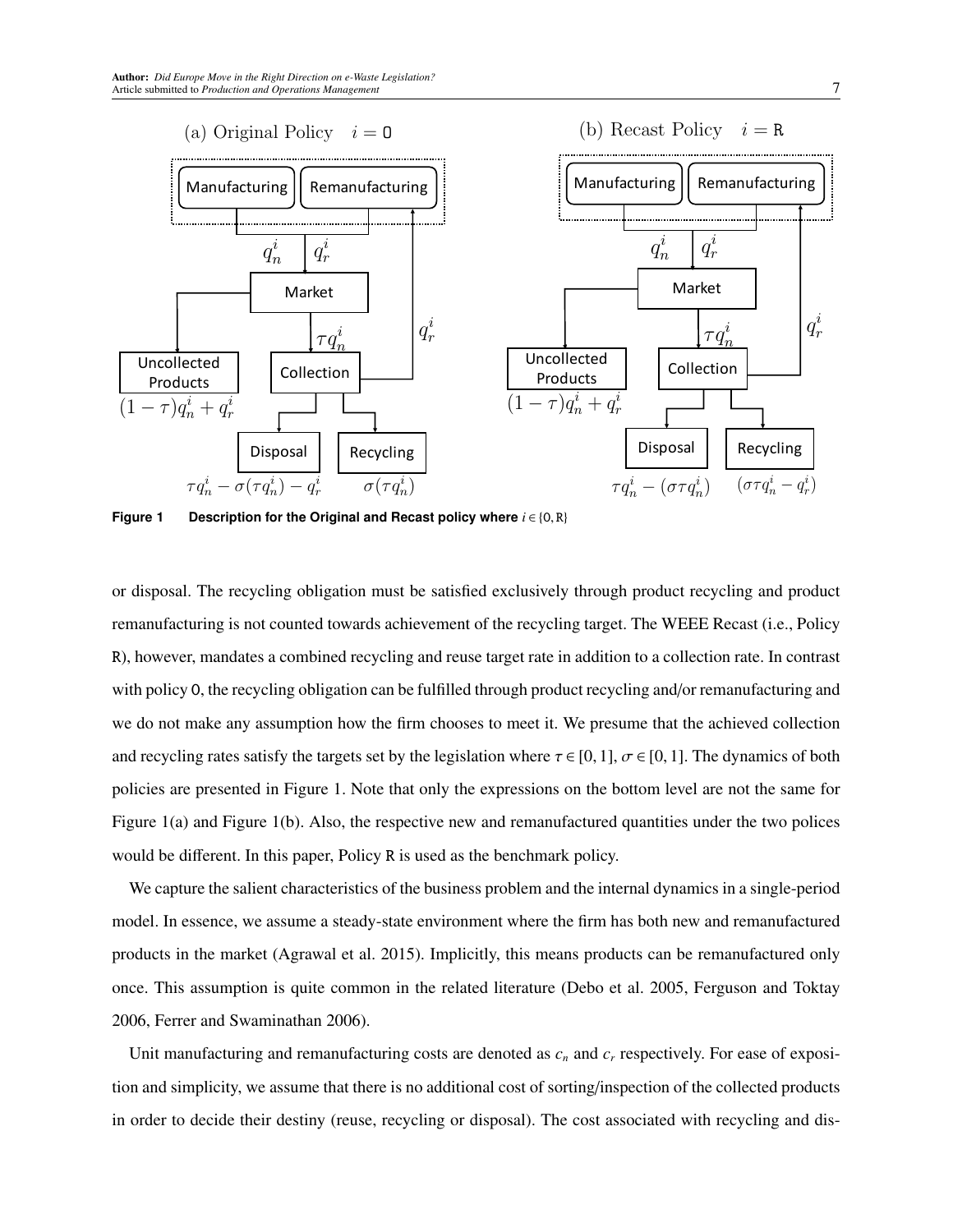posal are given as  $c_{rec}$  and  $c_d$  respectively. We assume that  $c_{rec} > c_d$  suggesting that recycling cost is higher than the cost to dispose off the products in the landfill. This assumption is reasonable for most product categories, where recycling operations require processing in capital-intensive plants. In some cases, recycling operations may yield a net revenue due to recovery of material with a market value. However, it would require highly efficient recycling technology which is not available for all the products covered in the Directive. Note that each of the collected products is either remanufactured, recycled or channeled for disposal, the collection costs can be embedded into the costs incurred during remanufacturing, recycling and disposal procedures.

Following the standard approach in the literature, we assume that new and remanufactured products are substitutes for each other. We consider a fixed market size which is normalized to unity. Consumers have heterogeneous valuations (willingness-to-pay) for the new product, which is modeled as a uniform distribution between 0 and 1. Remanufactured products have the same functionality as new ones, but are viewed inferior in quality by the consumers. Specifically, a consumer with valuation v for the new product is only willing to pay δv for a remanufactured one, where  $\delta \in [0, 1]$ . Consumers are assumed to be rational decision-makers, whose product choice (i.e. new or remanufactured) maximizes their net utility. Naturally, a consumer will make a purchase if his/her net utility is positive. The above demand model is used quite commonly in the related literature. The resulting inverse demand functions are given as:

$$
p_n = 1 - q_n - \delta q_r,\tag{1}
$$

$$
p_r = \delta(1 - q_n - q_r),\tag{2}
$$

where  $p_n$  and  $p_r$  are the prices of the new and remanufactured products, respectively.

From a policy-maker's perspective, OEM's performance under each policy is measured through a comprehensive set of economic and environmental criteria. From economic perspective, firm's profitability and consumer surplus are taken into account [\(Atasu et al.](#page-29-7) [2009,](#page-29-7) [2013,](#page-29-8) [Raz et al.](#page-30-6) [2013\)](#page-30-6). The firm's profit under policies O and R can be represented as follows:

<span id="page-7-0"></span>For Policy O

<span id="page-7-1"></span>
$$
\Pi^{0} = q_{n}(p_{n} - c_{n}) + q_{r}(p_{r} - c_{r}) - q_{rec}c_{rec} - q_{d}c_{d}
$$
\n(3)

subject to:

$$
q_{rec} \geq \sigma \tau q_n \qquad q_d \geq \tau q_n - q_{rec} - q_r \tag{3a}
$$

<span id="page-7-2"></span>
$$
q_n > 0 \qquad q_r > 0 \qquad q_{\text{rec}} > 0 \qquad q_d > 0 \qquad q_n > q_r \tag{3b}
$$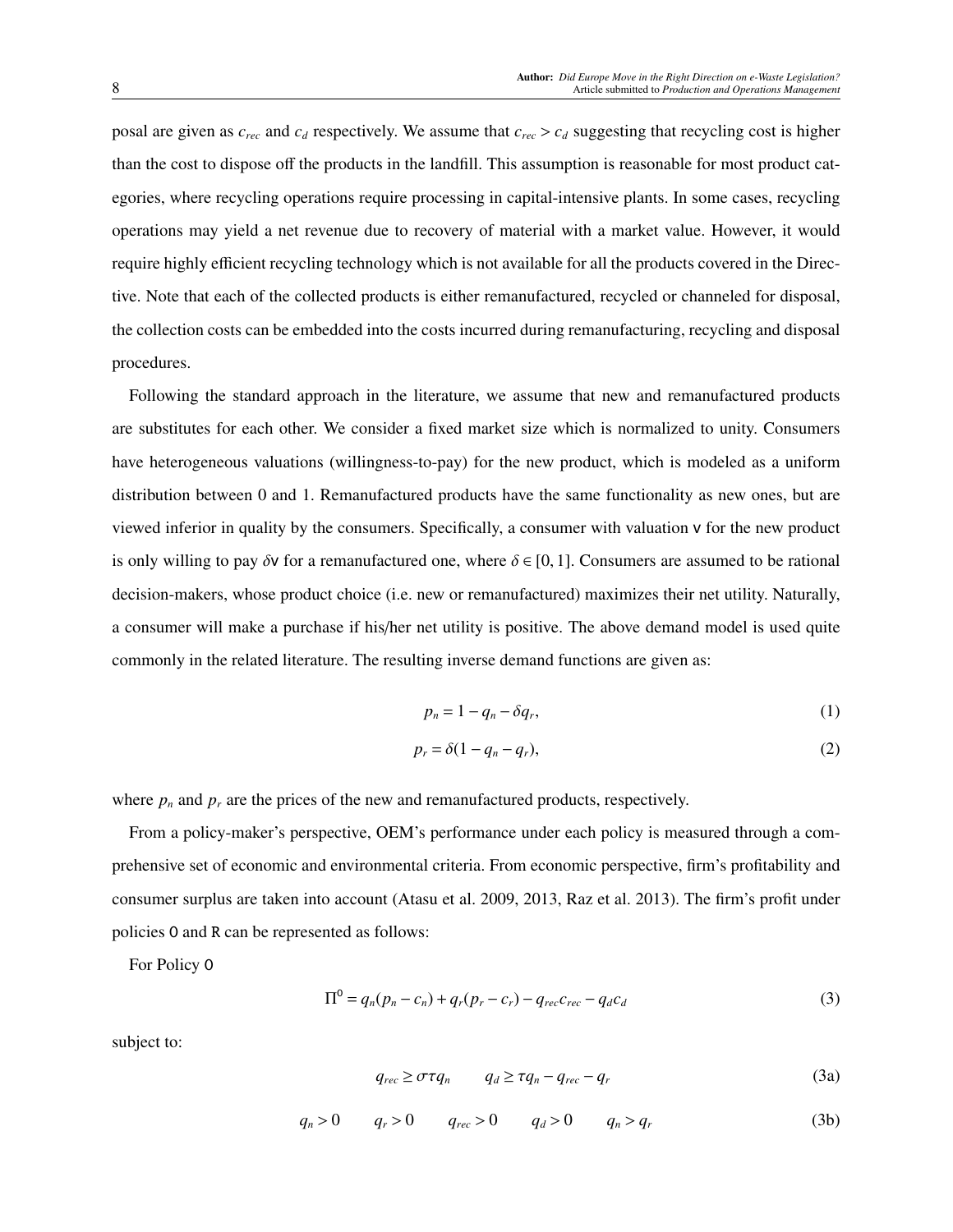<span id="page-8-0"></span>For Policy R

<span id="page-8-1"></span>
$$
\Pi^R = q_n(p_n - c_n) + q_r(p_r - c_r) - q_{rec}c_{rec} - q_d c_d \tag{4}
$$

subject to:

$$
q_{rec} \geq \sigma \tau q_n - q_r \qquad q_d \geq \tau q_n - q_{rec} - q_r \tag{4a}
$$

<span id="page-8-2"></span>
$$
q_n > 0 \qquad q_r > 0 \qquad q_{rec} > 0 \qquad q_d > 0 \qquad q_n > q_r \tag{4b}
$$

Note that we have dropped the superscripts for the decision variables in equations 3,4 for ease of exposition. Furthermore, we assume that the constraints presented in equations [\(3a](#page-7-1)[,4a\)](#page-8-1) are binding i.e., the firm will collect, recycle and dispose of no more than what is set by the legislation. The constraints in equations [\(3b,](#page-7-2)[4b\)](#page-8-2) suggest that remanufacturing volumes are small such that the firm can not satisfy its entire recycling/disposal quota through product remanufacturing alone.

The consumer surplus is given as:

$$
S = \int_{\frac{p_n - p_r}{1 - \delta}}^1 (\mathsf{v} - p_n) d\mathsf{v} + \int_{p_r/\delta}^{\frac{p_n - p_r}{1 - \delta}} (\delta \mathsf{v} - p_r) d\mathsf{v},\tag{5}
$$

Next, we measure the environmental impact of the policies by computing the total environmental footprint. Quantifying the environmental footprint is notoriously challenging and the prevailing papers have taken a stylized approach to approximate the environmental footprint. [Atasu et al.](#page-29-7) [\(2009,](#page-29-7) [2013\)](#page-29-8) consider the hazard potential associated with uncollected products, [Galbreth et al.](#page-29-13) [\(2013\)](#page-29-13) incorporate environmental footprint through virgin material usage and [Raz et al.](#page-30-6) [\(2013\)](#page-30-6) accommodate environmental considerations by incorporating the footprint during production and use phase of the product while [Ovchinnikov et al.](#page-30-7) [\(2014\)](#page-30-7) measure the environmental footprint by incorporating the total energy consumption across life cycle of the product. There is no single metric that can be used to represent the environmental footprint, hence, the Environmental Protection Agency (EPA) considers as many as sixteen impact categories for this purpose.

There is a growing consensus among sustainable operations and industrial ecology literature to incorporate the environmental impact associated with all phases of the life cycle of a product [\(Esenduran et al.](#page-29-3) [2015\)](#page-29-3). We implement the same approach by considering environmental footprint with a combination of the production, the use and the end-of-life phases of the product life cycle. These form the major building blocks on the strategic level and design of any incentive structure must accommodate these three phases of life-cycle. There can be other minor components which can be attributed to one of these.

For the production phase, we associate a footprint (*em*) for each new product. Production and manufacturing operations for electronics constitute resource intensive activities that require the extraction of rare earth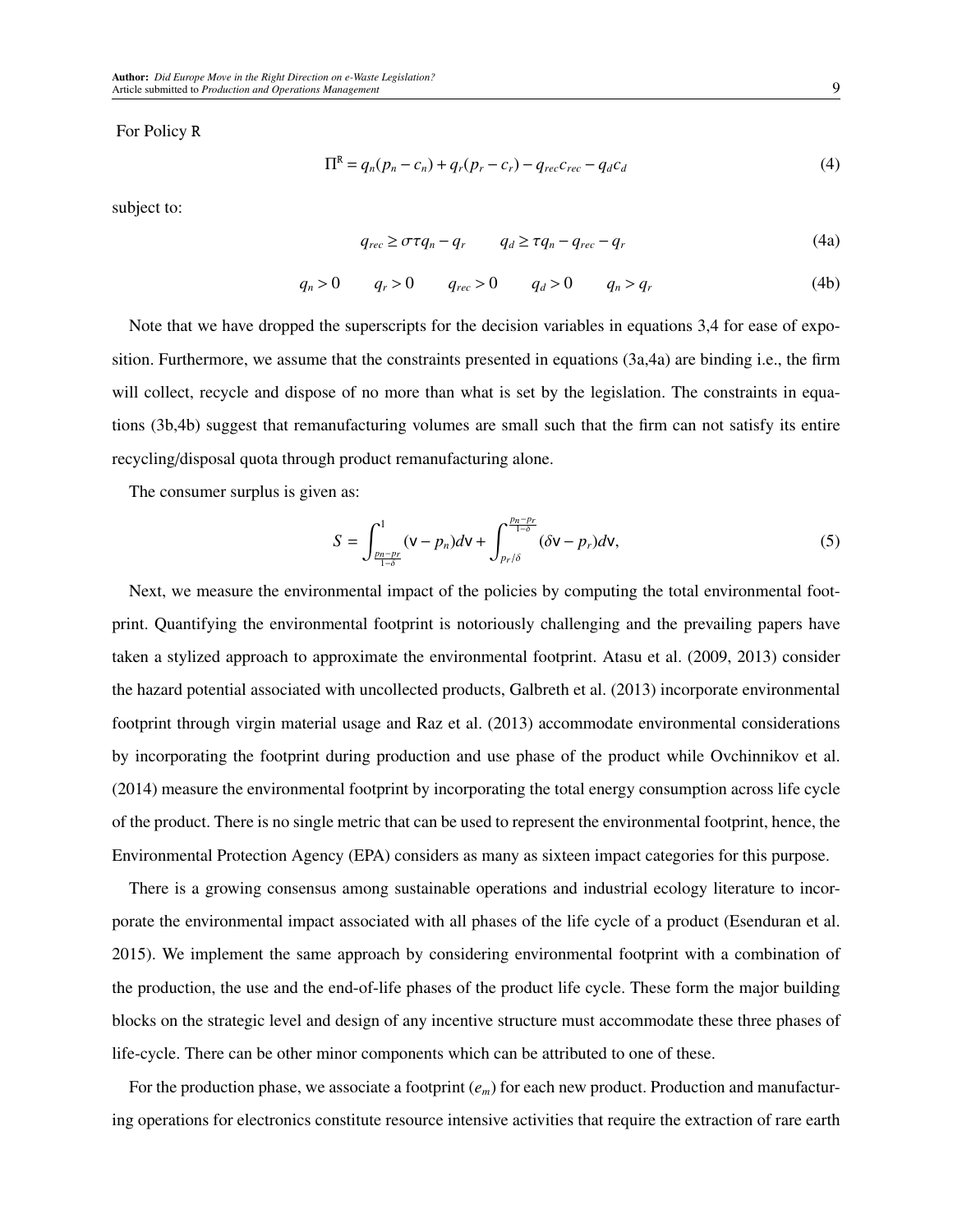minerals, energy intensive treatment (e.g., silicon wafer production). The categories of abiotic resource depletion and global warming potential are more relevant to this phase which can be studied in terms of surplus energy. Thus, the footprint of the production under policies 0, R can be represented as  $E_p = e_m q_n$ . Note that although  $E_p$  has the same functional form under each policy, the value of  $q_n$  would be different.

Reuse operations generally require data erasure, software update, functionality test, cleaning and minor repair operation and their impact is known to be insignificant in comparison with new products [\(Lindahl](#page-30-8) [et al.](#page-30-8) [2006\)](#page-30-8). Therefore, we associate a negligible footprint with the remanufacturing process.

During their use, new and remanufactured products use some energy and consumables and may emit some air particulates and smogs during operational life. We associate a footprint (*eu*) with each product during the use phase. The more relevant impact categories are energy usage, acidification and photochemical smog in LCA studies. One may argue that remanufactured products are expected to be less energy efficient than the new ones, but this effect remains insignificant unless effects from radical innovation are considered such as CRT screens and LCD screens are considered to be one product and energy usage of a new LCD screen is compared with that of a remanufactured CRT screen. A remanufactured product undergoes a rigorous functional test before reselling and is expected to perform at comparable levels.[1](#page-9-0)

Finally, we also accommodate the environmental footprint from the end of life phase of the products. There are different footprints associated with the products that are channeled to disposal/landfills and those products that remain uncollected. The more relevant impact assessment categories include the effects of landfill usage along with terrestrial and aquatic ecotoxicity as mentioned in LCA studies. Since every item channeled for disposal must comply with treatment standards set out by the European Union, we assume that there is a higher environmental footprint associated with the uncollected products as compared to the products channeled to disposal/landfills i.e.,  $(\hat{e}_d > e_d)$ . If the converse were true, there would be no environmental incentive from collection. Therefore, the EOL footprint is  $E_{EOL}^o = (\tau(1 - \sigma)q_n - q_r)e_d + ((1 - \tau)q_n - q_r)e_d$  $\tau$ )*q<sub>n</sub>* + *q<sub>r</sub>*) $\hat{e}_d$  for policy 0 and is  $E_{\text{EOL}}^R = \tau(1 - \sigma)q_n e_d + ((1 - \tau)q_n + q_r)\hat{e}_d$  for policy R. A high value of  $\hat{e}_d$  naturally means a high ecotoxicity potential owing to either higher concentrations of heavy metals or design characteristics that do not prevent the potential escape of such materials. The value of *e<sup>d</sup>* reflects the effectiveness of treatment standards and subsequent technology employed to contain the hazardous effects. A value of  $e_d$  closer to  $\hat{e}_d$  hints at the ineffectiveness of the treatment standard or of the technology employed.

<span id="page-9-0"></span><sup>&</sup>lt;sup>1</sup>Note that the effects of energy consumption during use also depends on the energy portfolio of the market and incremental share of renewable may dilute its effect. Hence, the footprint of the use phase under each policy can be represented as  $E_u$  =  $e_u(q_n+q_r).$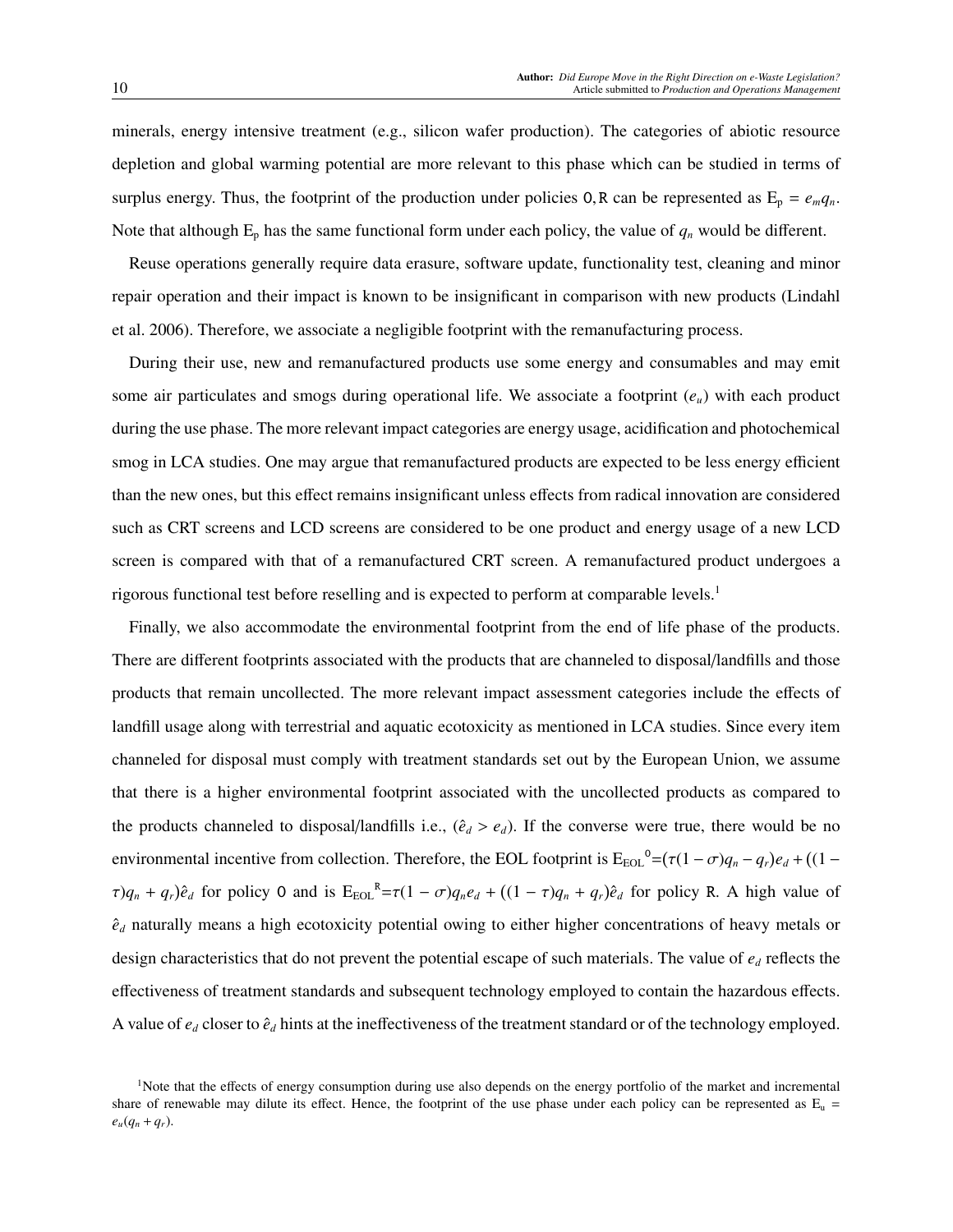A higher ( $\hat{e}_d - e_d$ ) highlights the case where contamination potential of toxic agents are substantially curbed down. Although there is some footprint associated with recycling operation, its impact is known to be minor in comparison with production or other operations [\(Hischier et al.](#page-30-9) [2005\)](#page-30-9) and therefore we do not consider it in the analysis and the total end-of-life environmental footprint consists of environmental footprint from disposal and uncollected products. Therefore, the total environmental footprint is given as:

<span id="page-10-1"></span>
$$
Ei = Epi + Eui + EEOLi \qquad \text{where} \quad i \in \{0, R\},
$$
 (6)

The assessment of the environmental footprint may require a combined assessment of different impact categories with different units of measurements. Although they may not be combined in all cases, in many cases, a conversion can be obtained. For example, resource depletion can be measured by considering the amount of surplus energy that would be required in future to excavate same set of resources(Müller-Wenk [1998\)](#page-30-10). This measurement can be translated into global warming potential which is typically captured in terms of carbon emissions. In Appendix A-3, we review some commonly used methods employed for assessment of multi-criteria life cycle analysis.

Finally, we consider the social welfare which is the sum of the firm's profit, consumer surplus and environmental footprint and is given as:

<span id="page-10-0"></span>
$$
\mathbf{W}^{i} = \Pi^{i} + S^{i} - \gamma \mathbf{E}^{i} \qquad \text{where} \quad i \in \{0, \mathbb{R}\},\tag{7}
$$

The conversion of environmental footprint into monetary term is required to perform social welfare analysis presented in equation [\(7\)](#page-10-0). This is a fairly common assumption in sustainable operations literature [Atasu](#page-29-7) [et al.](#page-29-7) [\(2009,](#page-29-7) [2013\)](#page-29-8).

Throughout the analysis in the next section, we remain interested in the cases where legislative intervention leads to remanufacturing  $(q_r^i > 0)$  and there is a non-negative amount of products channeled to disposal or recycling.

# 4. Comparative Analysis of the Original and the Recast WEEE Directives

In this section, we focus on the effects of shift from the Original WEEE Directive to the Recast policy to investigate its influence on remanufacturing decisions and the overall environmental and economic outcomes. The EPR legislation requires firms to incur the cost of collection and treatment of EOL/EOU products and an OEM may avoid treatment cost by engaging into remanufacturing activity. In general, EPR legislation aims to create incentives for remanufacturing. Our question is : *Does the shift to Recast Directive generate more incentives for remanufacturing?*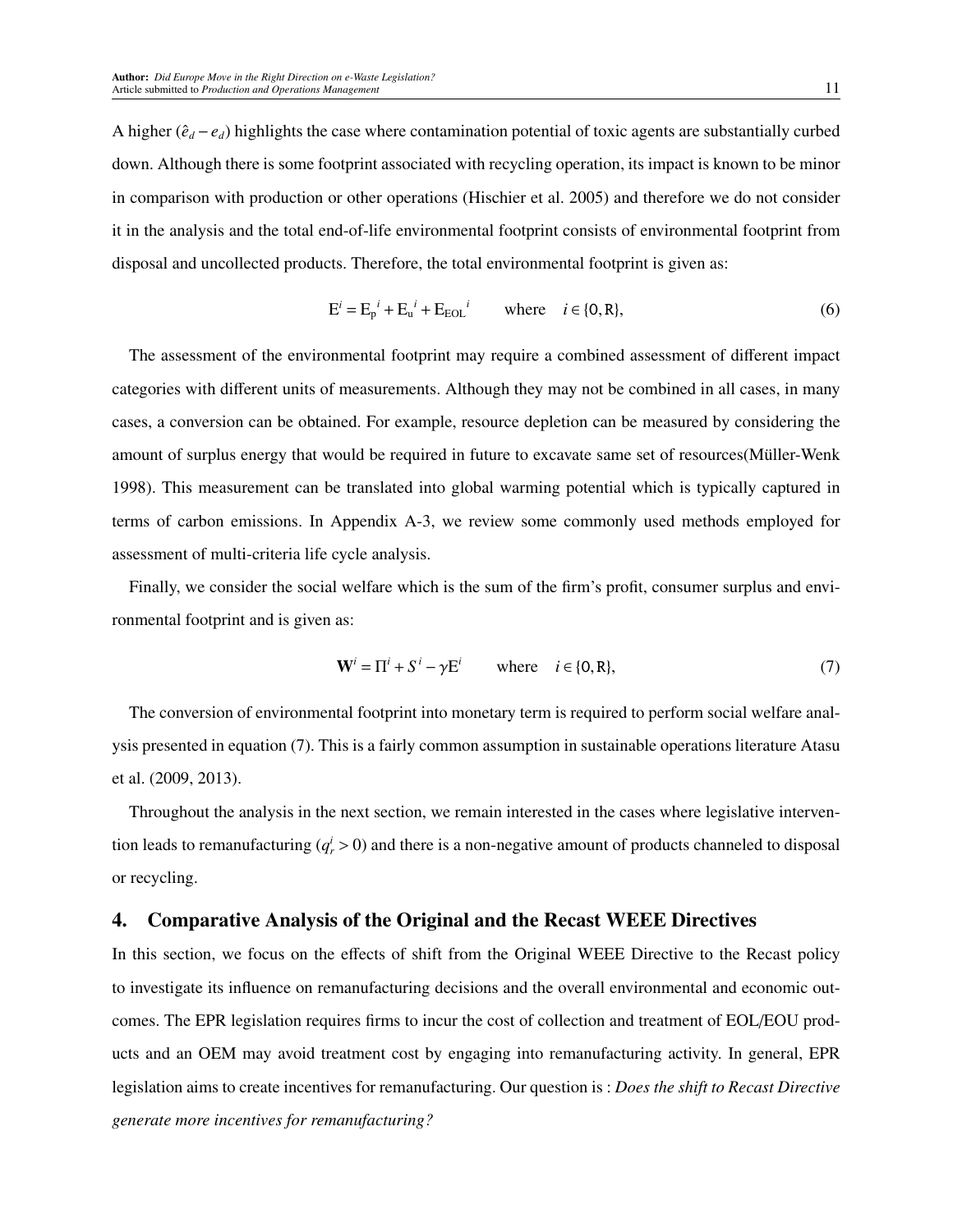

<span id="page-11-1"></span>Figure 2 Comparison of Policies 0 and R with respect to  $E^0$  and  $E^R$ 

Proposition 1. Let  $\bar{c}_r^i$  be the highest value for OEM's remanufacturing cost that would trigger remanu*facturing. (a)*  $\bar{c}_r^R \ge \bar{c}_r^0$ . (*b*)  $\frac{\partial \bar{c}_r^i}{\partial \tau} > 0$ ,  $\frac{\partial \bar{c}_r^i}{\partial \sigma} > 0$  *where*  $i \in \{0, R\}$ 

Proposition 1(a) shows that under policy R, the OEM would engage into remanufacturing at *c<sup>r</sup>* levels that would be prohibitive under policy O. In other words, some firms which do not remanufacture under policy O may start remanufacturing when the policy R is implemented. This is because a firm may count remanufactured products towards fulfilling its recycling obligation. Part (b) of the proposition states that stricter enforcement parameters  $(\tau, \sigma)$  lead to a higher accrual of costs under policies O, R. Under policy R, however, some of the required increase in recycling can be avoided through increased product reuse.

#### 4.1. Environmental and Economic Outcomes of Recast Directive

It has been established that Recast Directive provides additional incentives for the product reuse. Now, we focus our attention to environmental and economic outcomes of the Recast policy in comparison with the Original Directive. *Do the additional incentives for the product reuse in policy* R *translate into improved environmental outcomes?* In our next proposition, we compare the environmental performance of the two policies:

<span id="page-11-0"></span>PROPOSITION 2. Let 
$$
\bar{e}_m = \frac{(1 - \delta)(\hat{e}_d + e_u)}{\delta} + \frac{e_d(\delta c_n - c_r + c_d + \delta \tau c_d)}{\delta(c_{rec} - c_d)} + \tau(\hat{e}_d - e_d) + 2\tau \sigma e_d
$$
,

 $E^{\text{R}} \geq E^0$  *iff,*  $e_m \geq \overline{e}_m$  *where,*  $\geq$  *implies preference order* 

Since Policy R offers better incentives for remanufactured products that cannibalize the new products, it is clearly preferable from the perspective of virgin material usage. Through the associated market expansion (i.e., larger  $q_n$  plus  $q_r$ ), however, this translates into higher environmental footprint during the use and EOL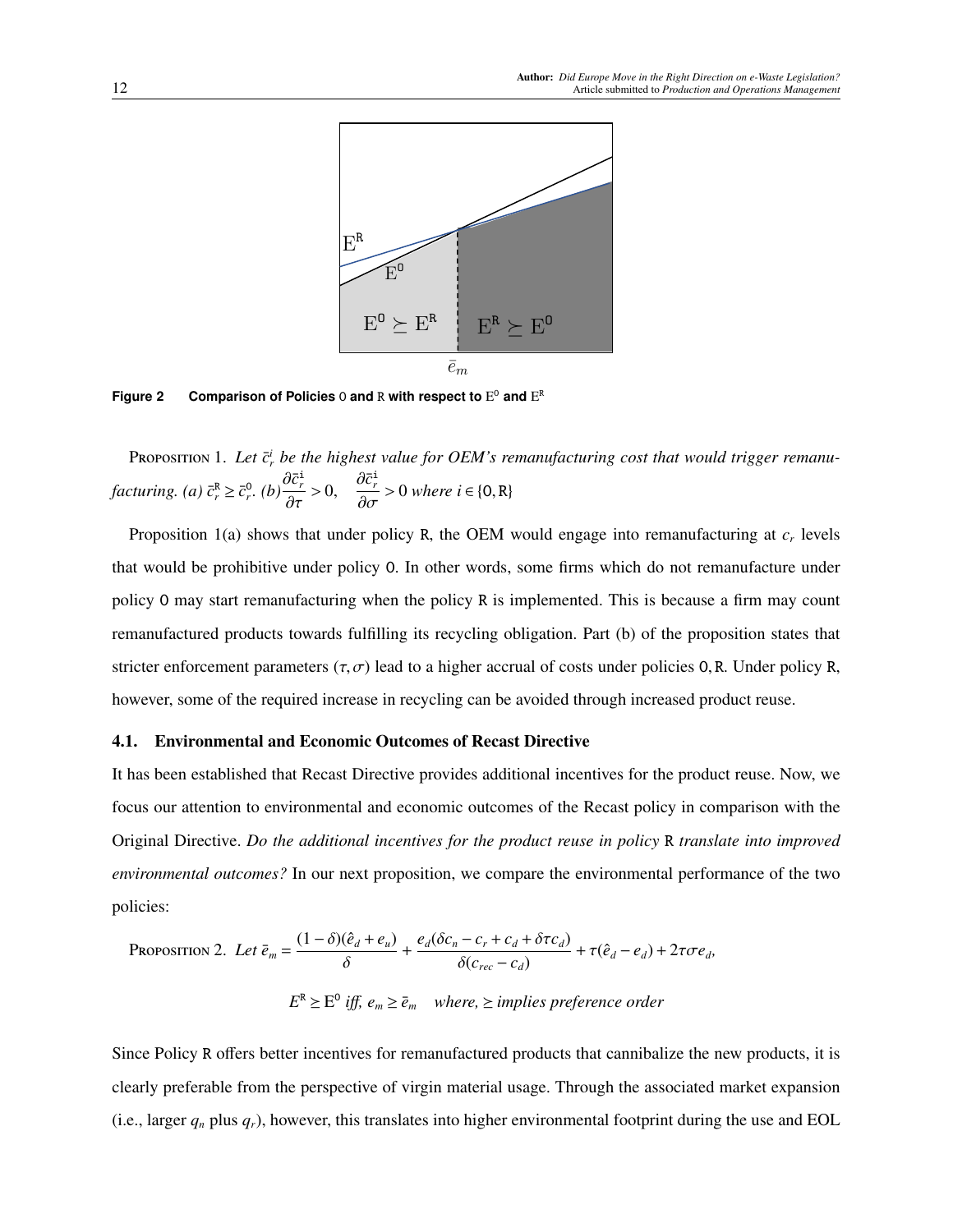phases. Consequently, the Recast policy is not expected to strictly dominate the Original policy in terms of total environmental footprint. Proposition [2](#page-11-0) spells out the minimum production footprint, which ensures that the above mentioned increases are offset by the reduction in the production phase. This proposition can be also perceived as a means to map products to the preferred policies, since  $e_m$  is indeed a product characteristic. Figure [2](#page-11-1) characterizes the two regions where policies O and R are preferable to each other.

In the context of E-waste, it is well-known that low-entropy machining requirements and presence of critical raw materials make virgin material usage footprint much higher for microchips. Some studies such as [\(Williams et al.](#page-31-2) [2002\)](#page-31-2) have pointed out that the secondary material used in the production of a microchip is 630 times the weight of original product which by far exceeds any traditional product (e.g., for automobiles this ratio is typically 2). Therefore, the products with significant presence of semi-conductor material have a very high virgin material usage footprint. The examples include computers and LCD/LED screens where virgin material usage respectively accounts for 81% and 60% of the total life cycle footprint [\(Williams](#page-31-3) [2004,](#page-31-3) [Bhakar et al.](#page-29-14) [2015\)](#page-29-14). Our results show that, for all such products, the Recast Directive is clearly a step in the right direction.

The WEEE Directive, however, also includes some products where the life cycle footprint is dominated by the energy consumption during operational life such as refrigerators, lamps where energy consumption during operation contributes to 90%, 80% of the total footprint, respectively [\(Kim et al.](#page-30-11) [2006,](#page-30-11) [Welz](#page-31-4) [et al.](#page-31-4) [2011\)](#page-31-4). For these products, the incentives generated in the Recast Directive may culminate into unintended environmental consequences. It is worth noting that many of these products belong to the category of large appliances where product retention period is long (10-15 years) and eco-innovations have radically improved the energy efficiency. Despite this, some life cycle studies for these appliances still find environmental benefits with the product remanufacturing [\(OConnell and Fitzpatrick](#page-30-12) [2013\)](#page-30-12).

Note that  $\bar{e}_m$  is increasing in  $(e_u, \hat{e}_d)$  implying that higher footprint associated with the use phase and that of uncollected products would make Recast policy less preferable to the Original policy from an environmental viewpoint. This is because the Original policy is better equipped to curtail these two components of footprint. For similar reasons, in presence of more stringent collection and recycling targets, the Original policy is expected to yield better results. If the target levels are less stringent, however, policy R may lead to better outcomes.  $\bar{e}_m$  is decreasing in ( $\delta$ ) iff  $\left(\frac{\hat{e}_d + e_u}{e_d}\right)$  $e_d$  $c_r - c_d$  $c_{rec} - c_d$  . This means that increasing appeal of remanufactured product would make Recast policy more likely to dominate when a large footprint is associated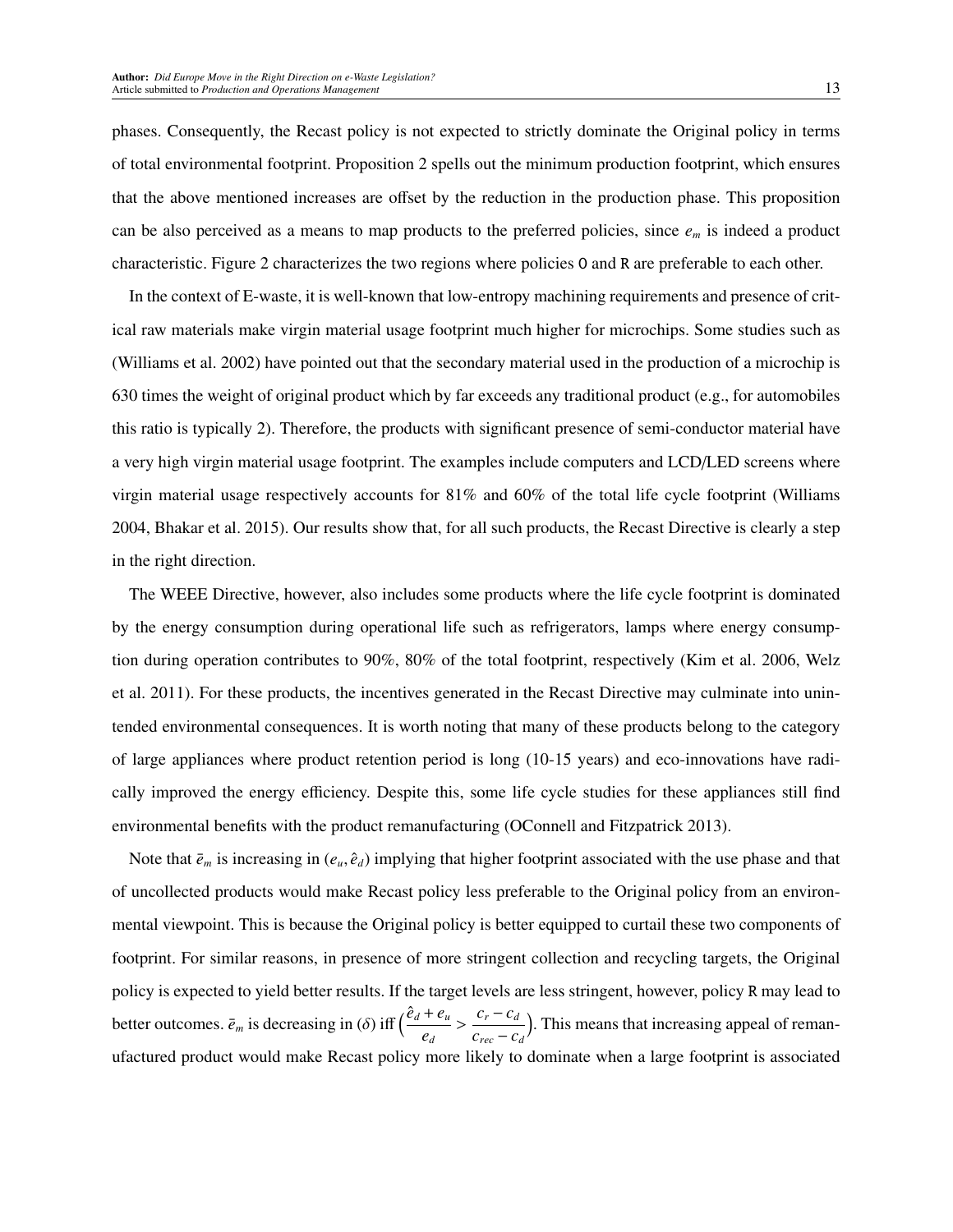with use phase or with the uncollected products and/or disposal into sanitary landfills significantly contains the hazard potential of E-waste.

Having compared the environmental performance of the two policies, we now turn our attention to the economic implications and compare the two policies from the perspectives of profitability and consumer surplus.

<span id="page-13-0"></span>Proposition 3. *(a)*  $\Pi^R \geq \Pi^0$ (*b*)  $S^R \ge S^0$ 

Proposition [3](#page-13-0) shows that the incentives for OEM's profitability and consumer surplus are aligned in the sense that when the former is higher, the latter follows and vice versa. The overall increase in total number of products in the market under policy R protects consumers well-being and therefore consumer surplus is always higher. Similarly, by inclusion of the product reuse into recycling, the policy-maker not only creates incentives to promote product reuse but also eases off the financial burden of product collection and recycling. Therefore, policy R leads to higher profits as well.

A combined overview of propositions [2](#page-11-0) and [3](#page-13-0) asserts that for products with significantly high virgin material usage, policy R is preferable from both environmental and economic viewpoints. Note that for the analysis of Propositions [2,](#page-11-0) [3](#page-13-0) we consider that remanufactured products are exempt from collection obligations. We relax this assumption in Appendix A-4 of this paper and demonstrate that the qualitative insights remain the same.

# 4.2. The Use of Collection and Recycling Rates as a Policy Lever

<span id="page-13-1"></span>Another outcome of the Recast Directive is the re-demarcation of product categories where the original set of ten different product categories was reduced to six. As a result, a number of products were assigned to new product categories and experienced a change in the respective target levels from the Original Directive. For example, the products placed under category 1 in the Original Directive were distributed to categories 1,4 and 5 in the Recast. As another example, the recycling target for a microwave oven was reduced by 25 % with the implementation of the Recast. In general, there has been a change of  $\pm 10\%$  in the recovery target levels, and ±25% in the recycling target levels. It is also observed that this change is always synchronized such that increase in recovery target is always complemented with an increase in the associated recycling target and vice versa. It is important to understand how these target levels should be adjusted with the shift to the Recast. Another question is whether the incentives for both levers are completely aligned such that an increase in one lever is to be essentially coupled with a raise in the other?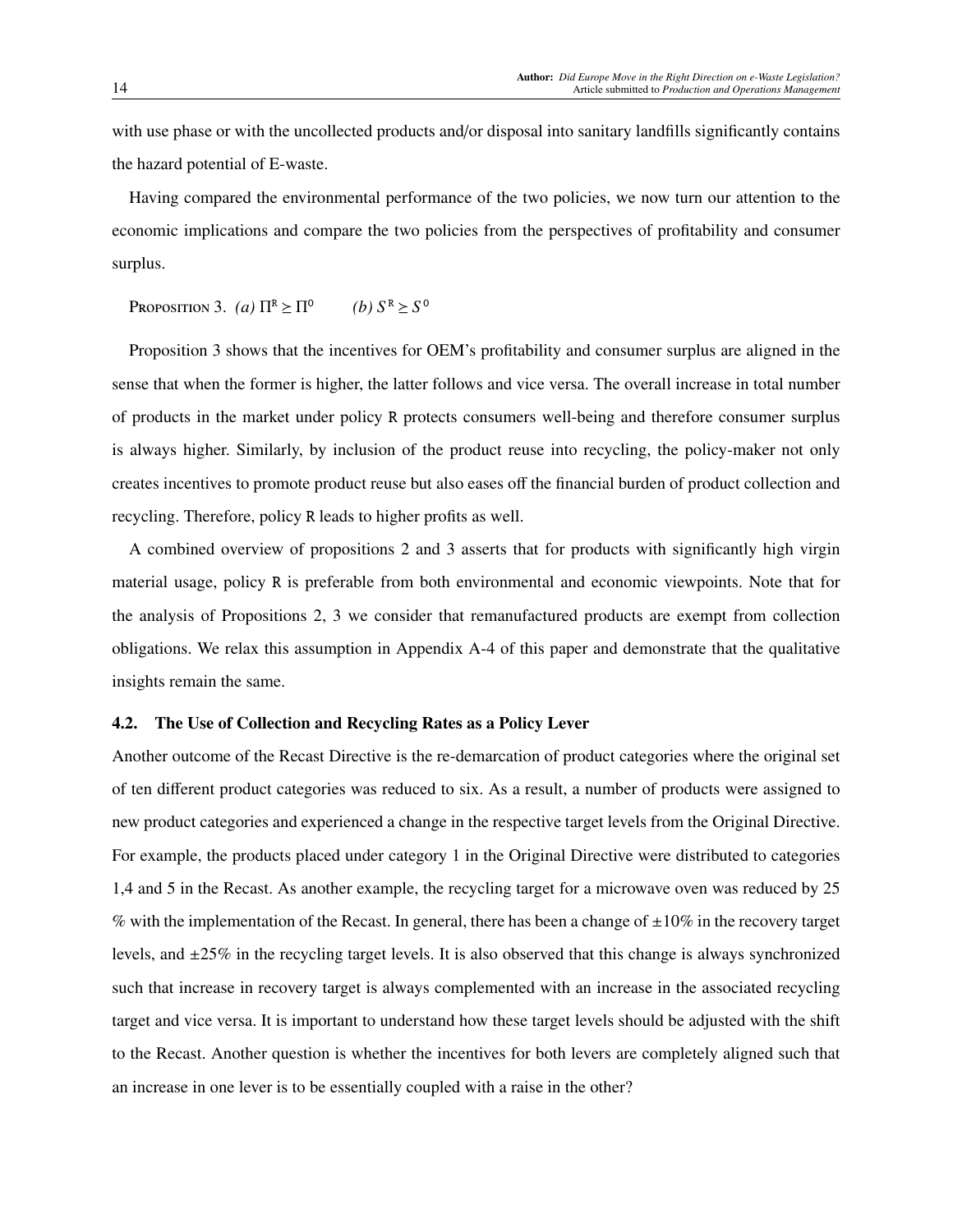| Collection Target $\tau$                                                                                                                       | Recycling Target $\sigma$                                                                                                                                                                                                                                                                                                        |
|------------------------------------------------------------------------------------------------------------------------------------------------|----------------------------------------------------------------------------------------------------------------------------------------------------------------------------------------------------------------------------------------------------------------------------------------------------------------------------------|
| $E_{EOL}^{R} \quad \tau > \frac{1-\delta-c_n+c_r-c_{rec}}{2(c_d-\sigma c_d+\sigma c_{rec})}$                                                   | $\frac{\hat{e}_d - e_d}{e_d} > -2\sigma + \frac{1 - \delta - c_n + c_r - c_{rec} - \tau c_d}{\tau (c_{rec} - c_d)}$                                                                                                                                                                                                              |
| $E_{EOL}$ <sup>0</sup> $\frac{e_d - e_d}{e_d} < -\sigma - \frac{1}{-2\tau + \frac{1-\delta - c_n + c_r - c_d}{c_1 - \sigma c_1 - \sigma c_d}}$ | $\frac{\dot{e_d} - e_d}{e_d} > -2\sigma + \frac{2}{\tau} + \frac{1 - \delta - c_n + c_r - c_{rec} - \tau c_d}{\tau (c_{rec} - c_d)}$                                                                                                                                                                                             |
|                                                                                                                                                | $\begin{aligned} E^{\text{R}} \qquad \frac{e_m}{\hat{e}_d - e_d + \sigma e_d} < 2\tau - \frac{1 - \delta - c_n + c_r - c_{rec}}{c_d - \sigma c_d + \sigma c_{rec}} \quad \frac{\hat{e}_d - e_d}{e_d} - \frac{e_m}{\tau e_d} > -2\sigma + \frac{1 - \delta - c_n + c_r - c_{rec} - \tau c_d}{\tau (c_{rec} - c_d)} \end{aligned}$ |
|                                                                                                                                                | $\mathbf{E}^0 \qquad \frac{(e_m+e_d)}{(\hat{e_d}-e_d+ \sigma e_d)}<2\tau-\frac{1-\delta-c_n+c_r-c_d}{c_d- \sigma c_d+ \sigma c_{rec}} \quad \frac{\hat{e_d}-e_d}{e_d}-\frac{e_m}{\tau e_d}>-2\sigma+\frac{2}{\tau}+\frac{1-\delta-c_n+c_r-c_{rec}-\tau c_d}{\tau (c_{rec}-c_d)}$                                                 |

<span id="page-14-0"></span>**Table 2** Conditions for  $\tau$ ,  $\sigma$  so that proposition 4(b) holds

Proposition 4.

 $f(a) \frac{\partial E_p}{\partial \tau} < 0, \frac{\partial E_p}{\partial \sigma} < 0 \text{ and } \frac{\partial E_u}{\partial \tau} \frac{\partial E_u}{\partial \tau} = 0 \quad \text{for,} \quad i \in \{0, R\}$  $a(b)$   $\partial E_{\text{EOL}}{}^{i}$   $\partial \tau > 0$ ,  $\partial E_{\text{EOL}}{}^{i}$   $\partial \sigma > 0$  and  $\partial E^{i}$   $\partial \tau > 0$ ,  $\partial E^{i}$   $\partial \sigma > 0$  provided the conditions presented in Table [2](#page-14-0) *are satisfied.*

As the collection and recycling target levels increase, the firm needs to reduce the new products introduced into the market so as keeping the associated costs the same. This is the reason behind the decreasing virgin material usage under more stringent target levels (Proposition 4a). The decrease in the new products is always complemented with an increase in the remanufactured product quantity such that the total number of products in the market remain the same, regardless of the level of collection and recycling targets. Therefore, the total product quantity and subsequently the environmental footprint associated with energy consumption during operational life of the products (use phase) is independent of collection/recycling targets (Proposition 4a). In a way, the existing target levels are not equipped to address the issue of energy consumption during operational life of products and if it becomes significant then additional policy parameters are required for promotion of energy efficient designs or to minimize overall usage.

The WEEE Directive and the associated collection and recycling targets were introduced with an intention to strengthen collection efforts and promote waste diversion from landfills. However, regulator's efforts stipulated through respective collection and recycling targets may lead to unintended consequences resulting in an increase in the number of products that remain uncollected or end up in landfills. Increased target levels incentivizes remanufacturing. Note that the remanufactured products are exempt from collection and recycling obligations and therefore may lead to higher end-of-life footprint. Therefore, beyond a threshold value, further increase in the collection target will lead to higher end-of-life footprint (Proposition 4b). For a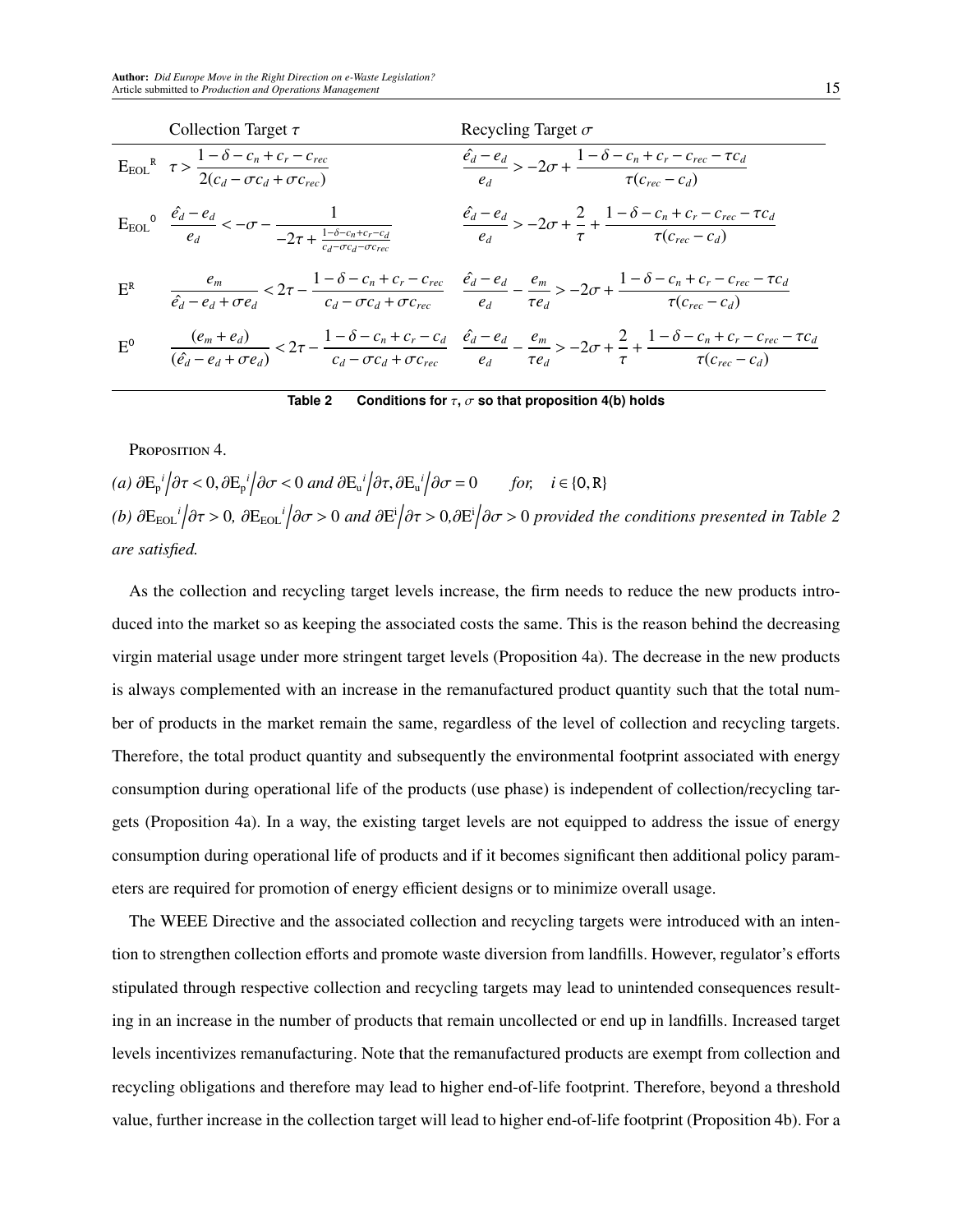

<span id="page-15-0"></span>**Figure 3 Change in Total Environmental Footprint with** τ **and** σ **(a,b,c) represent Recast policy and (d,e,f) original policy**

Recast policy, this threshold is independent of the environmental characteristics but decreases as the incentives for remanufacturing improve. Regardless of the fact that end of life footprint increases or decreases with collection target, it may also increase with the recycling target. Better remanufacturing incentives make it a more likely case. Besides, this is also contingent upon the environmental characteristics of the product. For products where first treatment of collected products substantially reduces the toxicity potential ( $\hat{e}_d$  >>> *ed*) such as refrigeration and air-conditioning equipment where end of life footprint can be suppressed with mere removal of refrigerating agents, it becomes more probable that further increment in recycling target leads to higher environmental footprint from end of life perspective. Therefore, the incentives for collection and recycling targets may not be perfectly aligned in the sense that when one increases- the other may be required to decrease and vice versa. In presence of the original directive, the environmental footprint may also increase with the enforcement levers, however the conditions are much tighter as compared to the case of recast directive.

For some products, the EOL footprint may offset the environmental benefits due to low virgin material usage; and consequently, the total environmental footprint may increase with stricter target levels (Proposition 4 b). The CRT screens are a good example due to their high toxicity potential. Another example is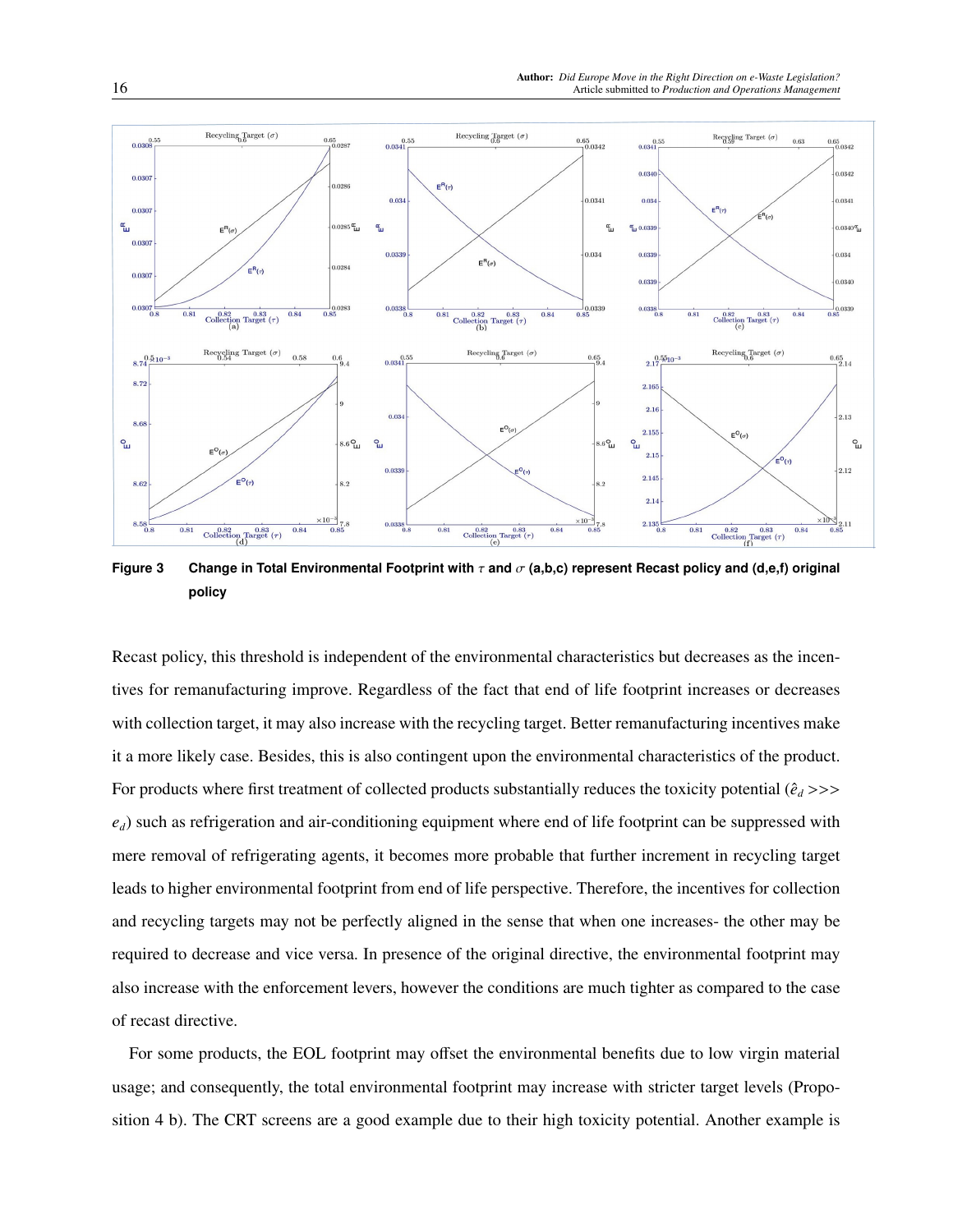laptops, albeit their low virgin material usage -in comparison with desktops- [\(Williams et al.](#page-31-5) [2008,](#page-31-5) [Mus](#page-30-13)[son et al.](#page-30-13) [2006\)](#page-30-13). Therefore, for such products a decrease in respective collection/recycling targets may be required. The total environmental footprint may increase/decrease with target levels and as it increases with collection target, it may increase/decrease with the recycling target and vice versa. Figure [3](#page-15-0) presents the instances under both policies where environmental footprint increases with both target levels [3](#page-15-0) (a,d) and where it increases in one level but decreases with the other [3](#page-15-0) (b,c,e,f). Although, the environmental footprint may increase with enforcement levers in presence of both the Original and the Recast policies, the conditions are more constrained for the former.

<span id="page-16-0"></span>Proposition [4](#page-13-1) stipulates that a reduction in the target levels can be a desirable action from a purely environmental perspective with the implementation of the Recast policy. Our next corollary identifies the products where a stricter target level improves the environmental outcomes.

COROLLARY 1. *Under policy* R, for all products where  $e_m > \bar{e}_m$ , the total environmental footprint is always *decreasing with collection and recycling targets.*

Corollary [1](#page-16-0) states that for products where Recast Directive leads to better environmental results in comparison with the Original policy, an increase in collection and recycling targets always culminates into improved environmental results. It basically demonstrates one of the advantages of the Recast policy. If appropriately selected, the environmental outcomes only improve with stricter target levels and a policy-maker does not need to worry about unintended environmental results in response to stricter measures. It also highlights the importance of selecting a right policy tool keeping product characteristics in consideration. The reduction in target levels as proposed in proposition [4](#page-13-1) may only be desirable for products for which original policy is a preferable option.

# 5. Economic and Environmental Implications of a Separate Reuse Target Policy (P)

Some circles among environmental bodies and social organizations have argued that the Recast Directive remains insufficient for fully exploiting the product reuse potential [\(Guardian](#page-29-2) [2012,](#page-29-2) [Len](#page-30-1) [2013\)](#page-30-1). In particular, a long-standing proposal for implementing a 5% separate target for the product reuse has been overlooked. The promotion of product reuse is aligned with European Union efforts to create a circular economy and complements the circular economy package adopted in December 2015. Some countries such as Spain have already started maintaining a record of their reuse operations. The Recast Directive itself states in the article 11(6) *" On the basis of a report of the Commission accompanied, if appropriate, by a legislative proposal, the European Parliament and the Council shall, by 14 August 2016, re-examine the recovery targets referred*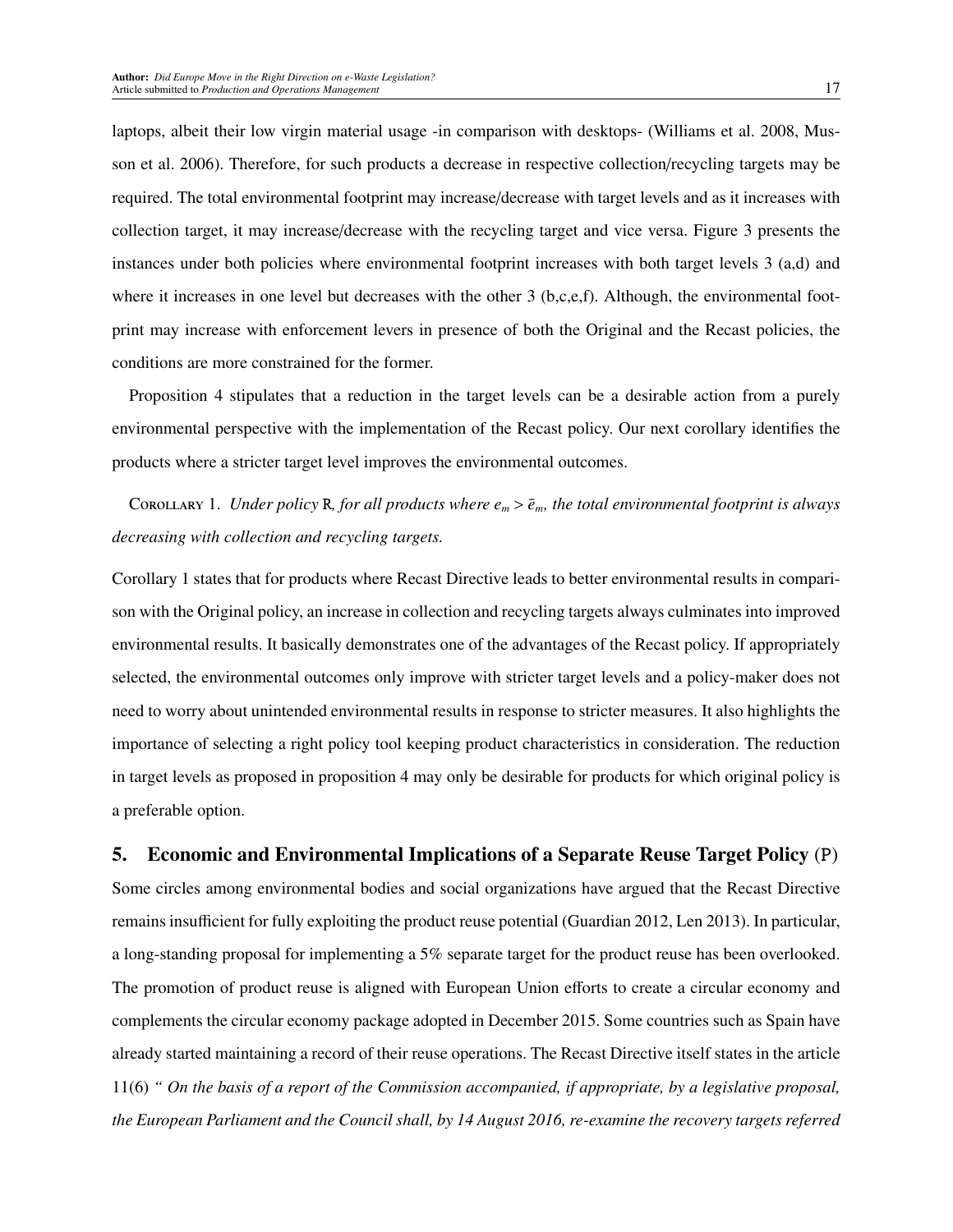*to in Annex V, Part 3, examine the possibility of setting separate targets for WEEE to be prepared for reuse"*. There is no consensus among the stakeholders about possible inclusion of a separate reuse target. While the environmental agencies and reuse organizations have firmly backed the proposal [\(Len](#page-30-1) [2013\)](#page-30-1), producer responsibility organizations insist that such an initiative is expected to cast undue financial stress with little environmental gains [\(CECED](#page-29-15) [2015\)](#page-29-15). Some studies have examined the possibility of a separate target for product reuse [\(Seyring et al.](#page-30-14) [2015,](#page-30-14) [Vergunst et al.](#page-31-6) [2016\)](#page-31-6). [Vergunst et al.](#page-31-6) [\(2016\)](#page-31-6) reports that only seven out of twenty interviewed member states are in favor of a separate target for the product reuse. This leads us to the next set of questions: When, does a separate reuse target, become indispensable for the environment? What are the economic implications of such a scheme? Can comparable results be achieved through alternative means such as fiscal levers?

We denote this proposed policy with superscript P where in addition to mandatory collection and recycling targets ( $\tau$ ,  $\sigma$ ), there is also a separate target for reuse ( $\phi$ ) that specifies that the firm shall remanufacture no less than a fraction of products it manufactures as new i.e.,  $q_r^P \ge \phi q_n^P$ . The formulation of this problem is similar to policy R except from an additional binding constraint on the remanufactured quantity.<sup>[2](#page-17-0)</sup>

In presence of the binding constraint on reuse quantity, the problem reduces to a single decision variable problem in lieu of original two-variable problem. The firm's original decision variable is the quantity of new product. The remanufactured product quantity is defined by the regulator as a fraction of new products which also stems a large part of criticism from the OEMs [\(CECED](#page-29-15) [2015\)](#page-29-15). The solution is complicated and is a non-linear function of the reuse target  $(\phi)$ . [Esenduran et al.](#page-29-3) [\(2015\)](#page-29-3) present the solution characteristics of this problem and demonstrate that increasing reuse targets may also deteriorate environmental outcomes. We take a different approach and analyze the conditions when this policy leads to more favorable results.

Proposition 5. *(a) Let*  $\bar{e}_m = \tau(\hat{e}_d - e_d + \sigma e_d) + \frac{(1 - \delta)(\hat{e}_d + e_u)}{\delta(1 + \phi)}$  $\frac{\delta(1+\phi)}{\delta(1+\phi)},$  $E^P \ge E^R$  *iff*  $e_m \ge \overline{\overline{e}}_m$ (b)  $S^R \geq S^P$ ,  $\Pi^R \geq \Pi^P$ 

Proposition 5(a) asserts that improved environmental outcomes can not be guaranteed through implementation of a separate reuse target policy either.[3](#page-17-1) With policy P, there are more remanufactured products in the market that cannibalize the new products leading to a lower virgin material usage. The market expansion

<span id="page-17-0"></span><sup>&</sup>lt;sup>2</sup>According to this policy, product remanufacturing will continue to be considered into recycling target but there is another target over minimum reuse level.

<span id="page-17-1"></span><sup>&</sup>lt;sup>3</sup>We remind the readers the similar results in Proposition  $2(a)$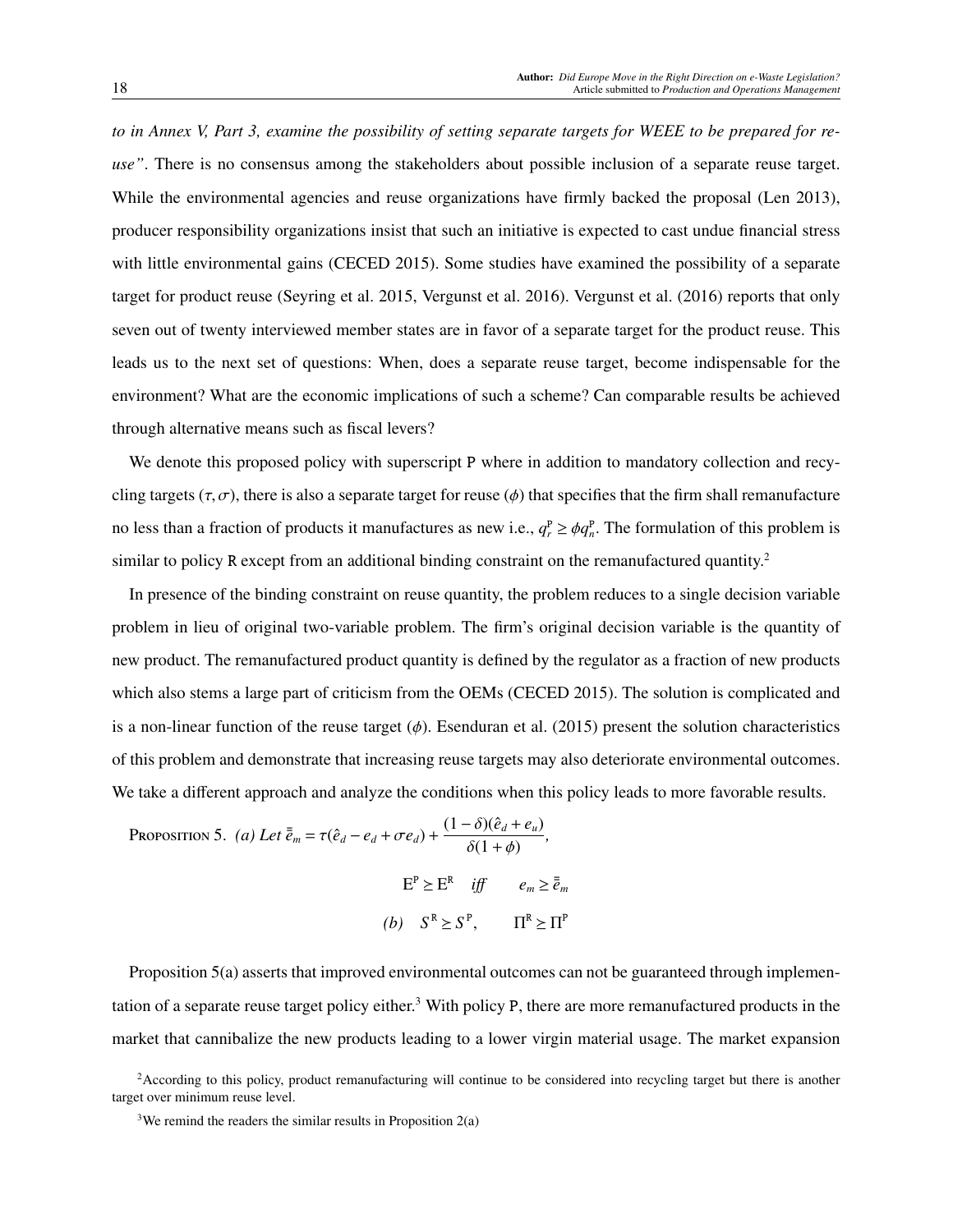effect ensures an increase in the total number of products in the market and therefore a higher use phase and EOL footprint. Therefore, policy P is only environmentally advantageous where significant component of product's footprint is associated with virgin material usage i.e., for all products with virgin material usage higher than a threshold value  $\bar{\bar{e}}_m$ . Note that, similar to Proposition 2,  $\bar{\bar{e}}_m$  characterizes the boundary between the two regions where policy R and policy P are preferred, respectively.

Higher values of collection/recycling targets and higher values of environmental footprint associated with the use phase or that of the uncollected products  $(e_u, \hat{e}_d)$  would make it less likely for a policy P to dominate the Recast policy. However, higher value of footprint associated with disposed products  $(e_d)$  would make policy P more likely to dominate Recast i.e., this policy can be more effective for products where initial treatment procedures and disposal into the sanitary landfills do not significantly reduce the environmental hazard. The higher the incentives for remanufacturing ( $\delta$ ) or the value for the reuse target ( $\phi$ ) are, the more the policy P is likely to dominate.

From the perspective of economic outcomes, Proposition 5(b) stipulates that policy P reduces profit and consumer surplus in comparison with policy R. Since, policy P is more constrained than policy R, it is straightforward that the firm's profitability is compromised. However, despite leading to higher number of products in the market, the consumer surplus still remains lower with respect to policy R. From the perspective of social welfare, policy P must accumulate enough merits on environmental front to compensate for the lower economic outcomes associated with it. Therefore, it only dominates policy R for products with a very high virgin material usage footprint. The products with significant presence of semiconductor appear to be appropriate candidates for the implementation of policy P.

[Esenduran et al.](#page-29-3) [\(2015\)](#page-29-3) warns about the undesirable effects of increase in the environmental footprint in response to the implementation of a separate reuse target  $(\phi)$ . Our next corollary identifies conditions where this effect diminishes.

COROLLARY 2. (a) E<sup>P</sup> is strictly decreasing in collection and recycling targets. (b) For all products where *policy* P *outperforms policy* R *i.e.,*  $e_m > \overline{e}_m$ *; the environmental footprint is strictly decreasing in reuse target (*φ*).*

We note that unintended environmental outcomes as pointed out by [Esenduran et al.](#page-29-3) [\(2015\)](#page-29-3) only appear in presence of inappropriate policy selection. As long as policy P remains the optimal policy option, it is guaranteed that the total environmental footprint is decreasing in the reuse target  $(\phi)$  and consequently fears about deterioration of environmental outcomes would disappear. This underscores the importance of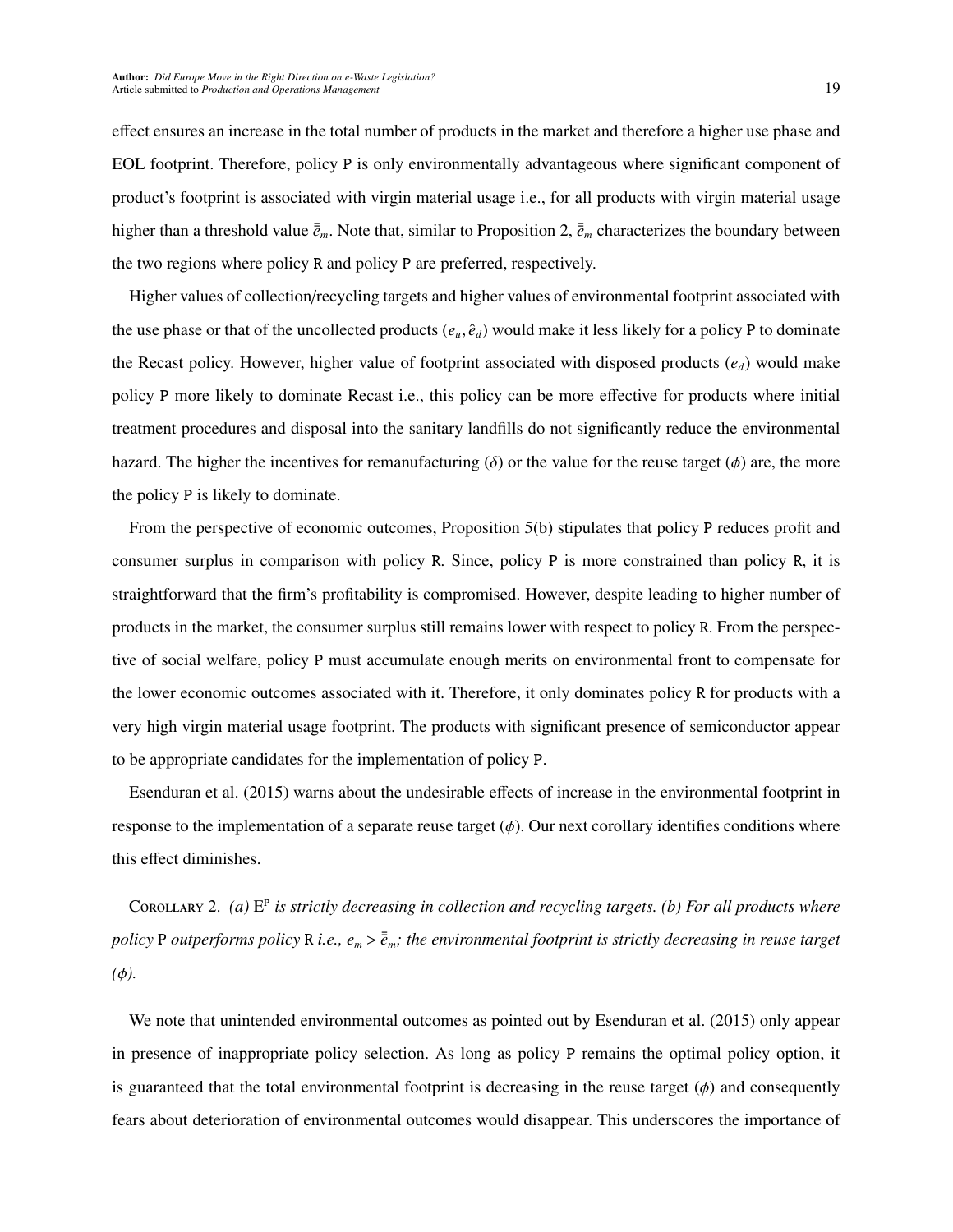

<span id="page-19-0"></span>**Figure 4 Comparison of Footprint and Social Welfare**

considering product characteristics before selecting an appropriate policy tool. Regardless of the fact that policy P is the optimal policy choice or not, the environmental footprint is always decreasing with collection and recycling targets  $(\tau, \sigma)$ .

# 5.1. Choosing among O, R and P

Through Propositions 3 and 5, we have established that policy R leads to better economic outcomes than policies <sup>O</sup>, <sup>P</sup> for all products. From the environmental and social welfare perspectives, however, there is no policy option that is preferable for all products. The environmental characteristics of the products play a key role in determining the most appropriate policy for a product. First, we focus on the total environmental footprint:

Proposition 6. *Among Policies* O*,* R *and* P*, Policy* O *is preferred from an environmental perspective if and only if*  $e_m < \frac{1}{e_m}$  *and Policy* P *is preferred otherwise.* 

As depicted in Figure [4](#page-19-0) the threshold  $\bar{\bar{e}}_m$  is the intersection point of the environmental footprints of policies 0 and P. We provide the expression for  $\bar{\bar{e}}_m$  in the Table [3](#page-32-0) in the Appendix. The four regions in Figure [4\(](#page-19-0)a) are defined by the three intersection points among policies O, R and P. It is important to note that there does not exist a region, where the WEEE Recast i.e., policy R, appears to be the most preferred choice from an environmental viewpoint. It loses its advantage to policy P before it starts to dominate O.

From the environmental viewpoint, products with low virgin material footprint, *em*, would require the implementation of a recycling focused policy. Therefore, policy O is the most effective choice, followed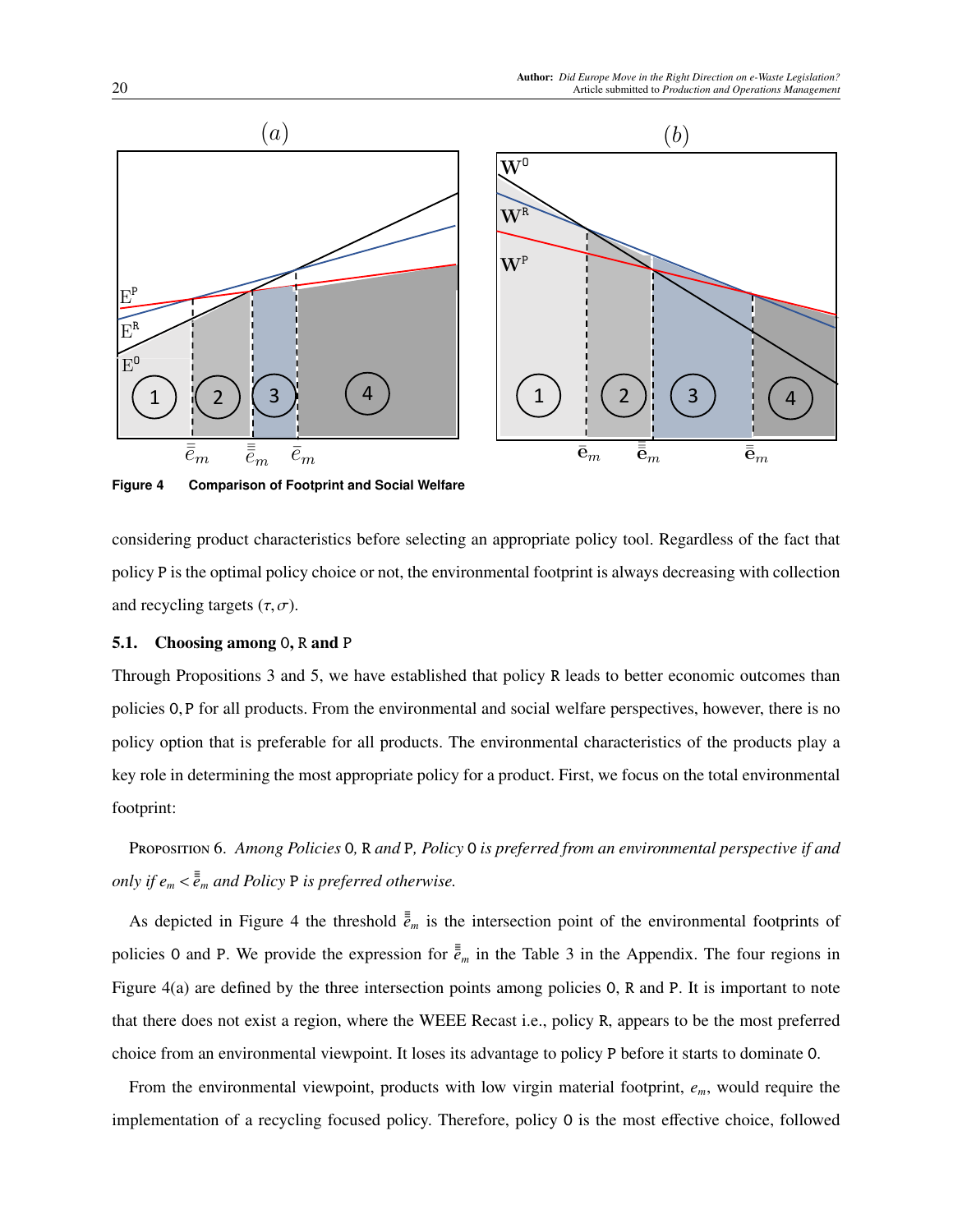by policy R and P (region 1 of Figure [4](#page-19-0) a). For products with high virgin material usage, however, a reuse focused policy becomes exigent. Therefore, policy P emerges as the best policy option (region 4 in Figure [4](#page-19-0) a).

Turning to social welfare, the conversion factor for the environmental footprint in [\(6\)](#page-10-1) is crucial. If the environmental footprint possesses a higher weight in the social welfare function, then the ranking order remains qualitatively the same as in Figure [4\(](#page-19-0)a) albeit, the respective thresholds would be different. However, if the environmental concerns are not too high, the economic implications begin to take part in shaping up the preference order of policies as depicted in Figure [4\(](#page-19-0)b).

Proposition 7. *When the environmental impact is not a priority for the firm, Policy* R *is preferred to Policies* 0 *and* P *from social welfare perspective if and only if*  $\bar{\mathbf{e}}_m < e_m < \bar{\bar{\mathbf{e}}}_m$ *. Policy* 0 *is preferred if and only if*  $e_m < \bar{e}_m$  *and Policy P is preferred otherwise.* 

All in all, these results resonate with one of the key messages of our paper that if a reuse target based policy is to be implemented, its scope should only be restricted to the products with significantly high virgin material footprint.

# 5.2. Alternative Policy Schemes

The manufacturing firms opposed the proposal of a separate reuse target [ORGALIME](#page-30-0) [\(2016\)](#page-30-0), [CECED](#page-29-15) [\(2015\)](#page-29-15) with the arguments that product remanufacturing should be driven through market mechanism rather than be enforced through a regulatory framework. The implementation of a separate target for reuse represents only one way of generating incentive to promote product reuse. There are alternative means of achieving the same objective which include (i) adjustment to existing enforcement levers (ii) introduction of fiscal levers. Therefore, our next objective is to study the impact of alternative policy measures i.e., a more ambitious combined recycling/reuse target as well as incentive based schemes (tax/subsidy schemes). We investigate if the same level of reuse can be obtained through one of these schemes, and if so, what are the environmental and economic implications in comparison to a separate reuse target based policy?

<span id="page-20-0"></span>5.2.1. Adjustments to Target Levels (Policy  $\hat{R}$ ) The reuse level defined by  $(q_r/q_n)$  can also be increased with more stringent collection and recycling targets. Therefore, we consider a variant of policy R, represented as  $\hat{R}$ , where target levels are elevated such that the same level of reuse, which is intended through a policy P, is achieved.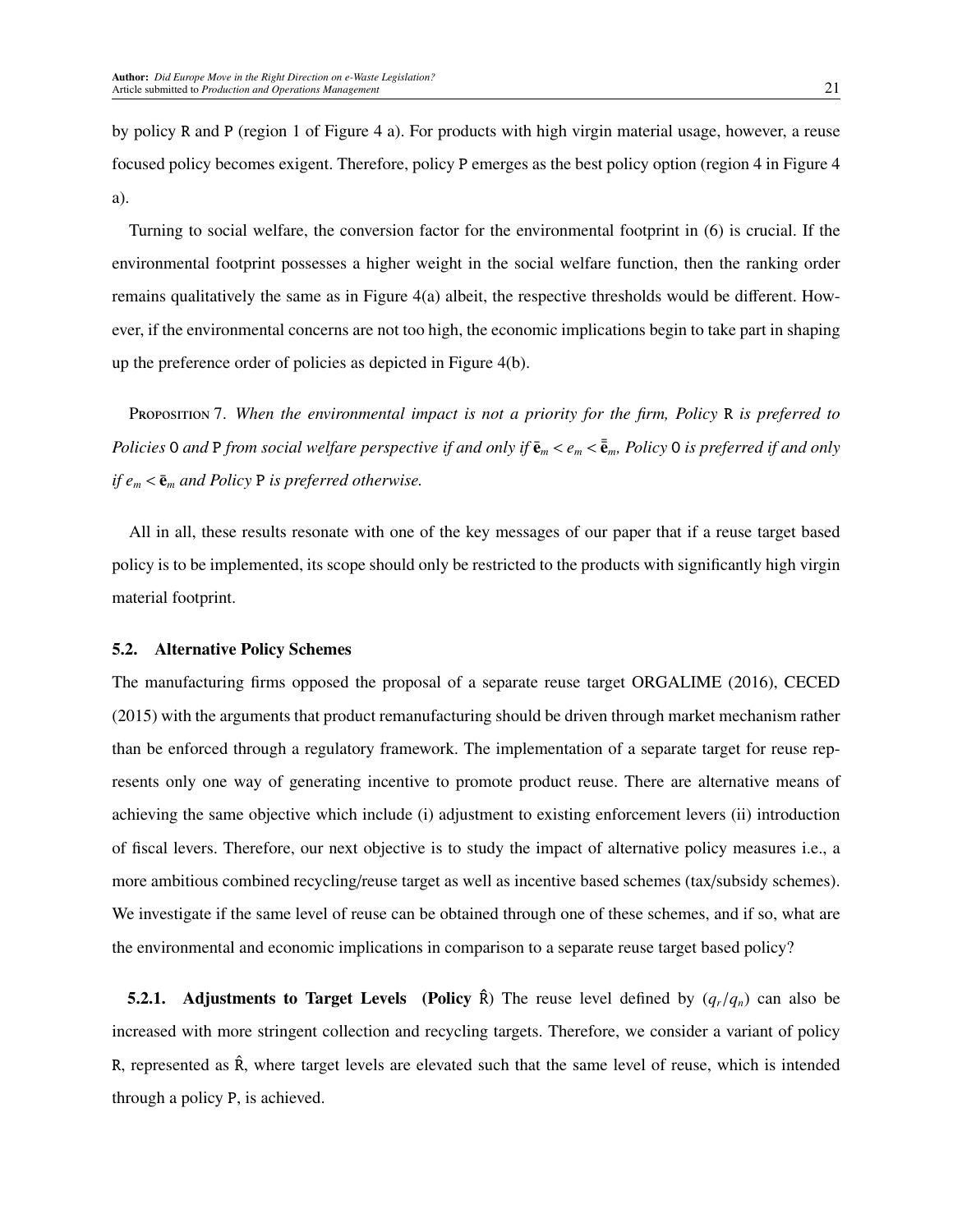Proposition 8. *For any reuse target*  $\phi \in$ 0,  $\frac{\delta c_n + \delta c_{rec} - c_r + c_{rec}}{\delta (1 - \delta - c_n + c_r - 2c_{re}}$  $\delta(1 - \delta - c_n + c_r - 2c_{rec})$ ! *in policy* P*, if collection and recycling targets*  $(\tau, \sigma)$  *for*  $\hat{R}$  *can be increased to achieve same level of reuse as policy* P *then,*  $(a) \mathbb{E}^{\hat{\mathbb{R}}} \geq \mathbb{E}^{\mathbb{P}}(b) \Pi^{\mathbb{P}} \geq \Pi^{\hat{\mathbb{R}}},$  *(iii)*  $S^{\mathbb{P}} \geq S^{\hat{\mathbb{R}}}$ 

Proposition [8](#page-20-0) discusses the implications of having more ambitious enforcement levers and compares it with the policy that advocates a separate reuse target i.e., policy P. Since the collection/recycling targets have upper bounds ( $\tau$ ,  $\sigma$  < 1), there can be a limit to the maximum level of reuse that can be achieved through this adjustment. But if target levers can be raised to achieve the same level of reuse as intended through a separate reuse target based policy, policy  $\hat{R}$  always leads to more favorable environmental outcomes albeit less favorable economic outcomes in comparison with policy P. This is due to the fact that additional strain of increased collection/recycling forces an OEM to reduce the quantity of new products as well as total product quantity in the market. As a result, both virgin material usage and use phase footprint is lower under policy  $\hat{R}$ . The higher collection/recycling rates coupled with a lower new product quantity would induce a lower end-of-life footprint as well. However, this additional cost of collection/recycling as well as a lower new product quantity leads to a lower profitability and consumer surplus.

This finding is in contrast with the conventional beliefs among the stakeholders. The environmental and social organizations have backed a separate reuse target but producer bodies had resisted this proposal, albeit had consented to a higher recycling rate [\(ORGALIME](#page-30-0) [2016\)](#page-30-0). Our results show that such a policy shift reduces the profitability and consumer surplus contrary to the expectations of the OEMs and leads to a lower environmental footprint in contrast to the arguments of the environmental and social organizations.

5.2.2. Tax on Manufacturing/Subsidy on Remanufacturing (Policy T) As the target levels can not be raised beyond a certain extent, the level of reuse that can be achieved with the adjustment of enforcement parameters is sometimes limited. At times, even the most stringent target levels may not lead to the same level of product reuse as intended through a separate reuse target based policy. In such cases, fiscal levers can be introduced in addition to the existing target levels. The fiscal levers may be in the form of taxation on new products, a subsidy on the remanufactured products or a combination of both. Our next proposition studies the performance of this scheme in comparison with policy P. We analyze three different variants. First, we take into account a taxation based policy which introduces a taxation (*tm*) on new products. Clearly, this policy transmits the financial burden to the producers. The next variant introduces a subsidy  $(s_r)$  on remanufactured products. However, such policy requires external funds and is therefore criticized for transmitting the financial cost to the tax-payers. Therefore, our third policy employs both levers i.e., a taxation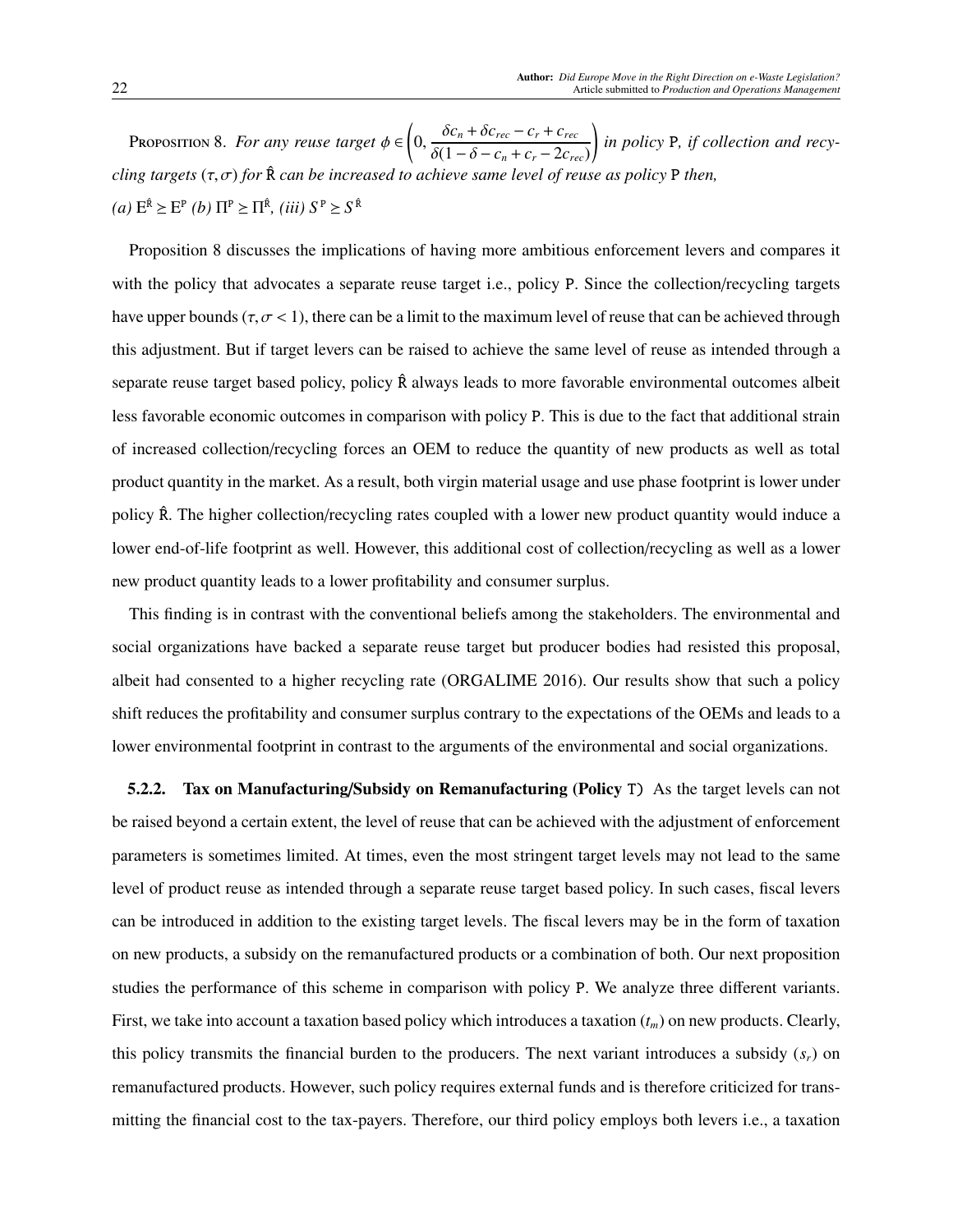on new products is coupled with a subsidy on remanufactured products. Furthermore, we associate a strict cost-neutrality assumption with this policy variant i.e., the funds directed towards subsidies are generated from taxation levers and therefore, no funds are directed to or from the OEM operations. This cost neutrality assumption also warrants a fair comparison with policy P that includes a separate reuse target which is characteristically cost neutral.

<span id="page-22-0"></span>Proposition 9. *(a) There exists a value of taxation on manufacturing (t<sub>m</sub> > 0) with remanufacturing subsidy*  $s_r = 0$  *such that policy* T *reaches same reuse level of policy* P *i.e.*,  $\phi = q_r^T/q_n^T$ . In that case,(i)  $E^T \ge E^P$ ,  $(iii)$   $\Pi^P \geq \Pi^T$ ,  $(iii)$   $S^P \geq S^T$ 

*(b)* There exists a value for remanufacturing subsidy  $(s_r > 0)$  with  $t_m = 0$  such that policy T reaches same *reuse level of policy*  $P$  *i.e.,*  $\phi = q_r^T/q_n^T$ . In that case,(i)  $E^P \ge E^T$ , (ii)  $\Pi^T \ge \Pi^P$ , (iii)  $S^T \ge S^P$ 

*(c) Any cost-neutral taxation-subsidy based scheme can lead to same environmental and economic outcomes as of policy* P*.*

Part (c) of proposition [9](#page-22-0) asserts that any level of reuse with same environmental and economic objectives as desired through a separate reuse target based policy (policy P) can be achieved through a combination of *a cost-neutral tax*/*subsidy based scheme* with existing collection and recycling targets. Such a scheme can completely replicate the benefits of a reuse target based scheme. Therefore, a policy-maker may consider utilizing fiscal levers as policy tools instead of a separate reuse target. Fiscal levers provide several advantages over obligation or liability based schemes. First, these are considered "soft" incentive structures by OEMs. Second, they are easier to customize in consideration with individual characteristics of the firm and the product it offers, in contrast with target based schemes which usually operate on "one size fits all" principle.

# 6. Product-Specific Targets versus Category-Based Targets

The earlier discussion highlights the critical role product characteristics play in shaping up the optimal policy choice. A policy that is suitable for one product, may not be optimal for the other. Hence, the existing practice of the "one size fits all" approach may be an obstacle towards better environmental outcomes. The future of WEEE regulation does not necessarily lie in the introduction of more comprehensive set of enforcement levers. In our view, incorporation of product attributes into policy design can be a promising avenue of extension. The collection and recycling targets in the existing Recast Directive are based on product categories. That provides the firm a leverage to meet regulatory obligations through selective collection and recycling of more favorable products within the same category. It is well-known that the producers con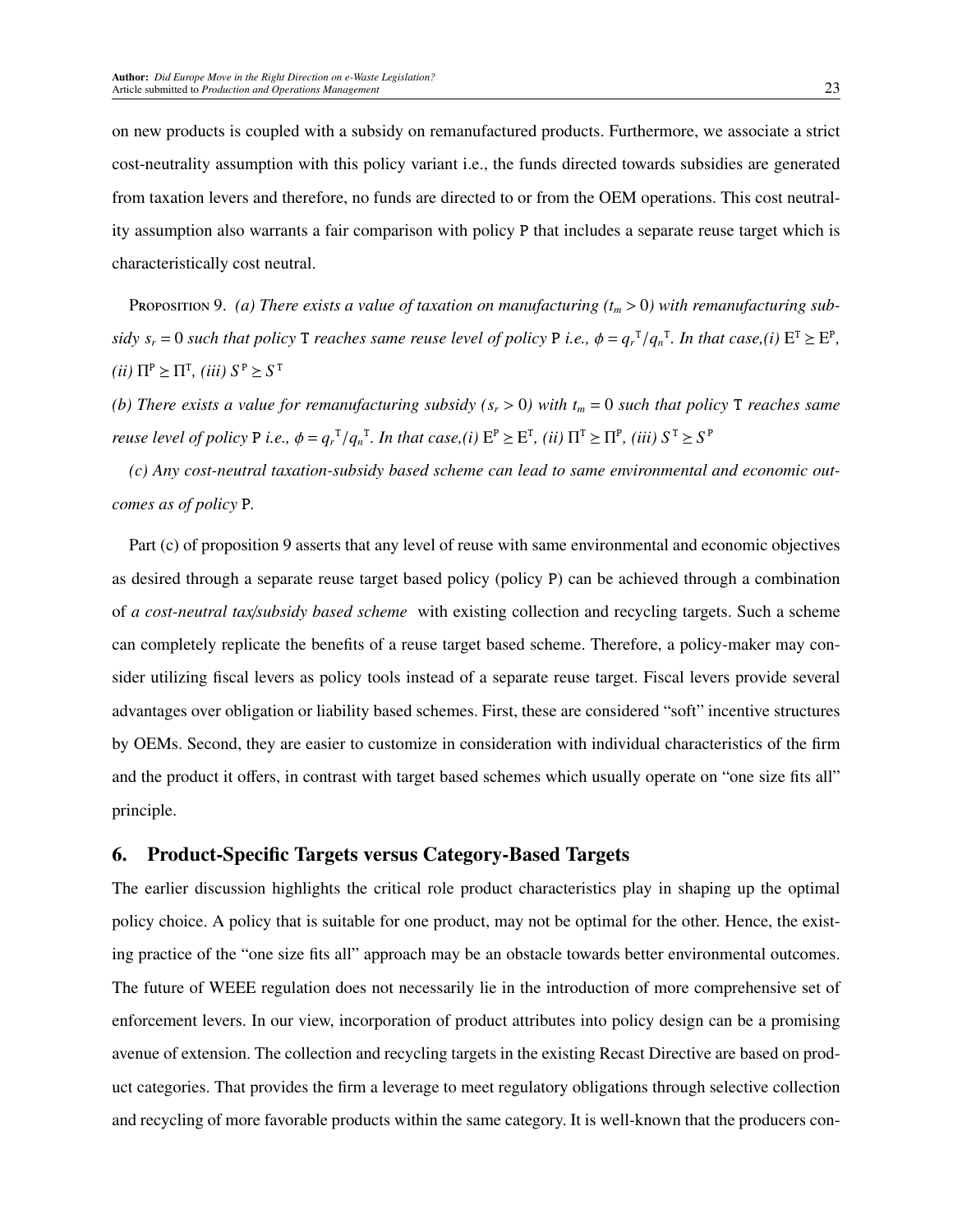centrate most of their collection and recycling efforts on financially rewarding products potentially leaving other products unattended. Interestingly, the policy makers seemed to have made an effort to deal with this issue by reducing the number of product categories from ten to six with the implementation of the Recast. This effort naturally resulted in changes in the classification of a number of products. In this section, we investigate the potential benefits of a product centric approach in contrast with the current product category based scheme.

We extend our model by including an additional product in the same category, offered by the same manufacturer in the monopolistic setting. A single firm that offers refrigerators and freezers (both in category 1) or LCD and CRT screens (both in category 4) would be the examples. For simplicity, we do not consider the effects of market interaction between the products, therefore, assuming that both have distinct markets and do not interfere with each other. This is a reasonable assumption for a number of products such as freezers and refrigerators. The first product retains the notations from the earlier sections of the paper, while a capital letter subscript is used to denote the characteristics of the second product. For convenience, we call them *P*<sub>1</sub> and *P*<sub>2</sub> respectively.

Category based scheme is denoted by C. The existing category based scheme constitutes two levers namely collection and recycling targets ( $\tau$ , $\sigma$ ) applied on the whole product category. As a result, the firms can increase collection and recycling of more favorable products in lieu of less favorable and potentially more hazardous products. The existing policy can be extended to incorporate an additional lever in the form of a reuse target  $(\phi_C)$  to be applied on the whole product category. We study both variants of the category based scheme. We denote  $C^i$  where  $i \in \{P, F\}$ . The superscript *P* represent the existing version of the category based scheme with two enforcement levers. The superscript *F* denotes a future policy where an additional lever in the form of a reuse target is incorporated in addition to existing collection and recycling targets. We denote the product specific scheme as  $S$ . Under this policy, the firm is required to meet the collection and recycling targets  $(\tau, \sigma)$  for each individual product. In order to ensure a fair comparison, we assume same target levels separately apply to both products in product specific schemes.

The two schemes are compared considering that both products are different in terms of their attractiveness to recycling and reuse options i.e., *<sup>c</sup>REC* <sup>&</sup>gt; *<sup>c</sup>rec*. For the sake of simplicity, we assume that both products have identical disposal costs  $(c_d = c_D)$ . Naturally,  $P_1$  is a more attractive recycling option. For a product specific scheme  $(S)$ , the legislation requires the OEM to collect and recycle both products separately. However, in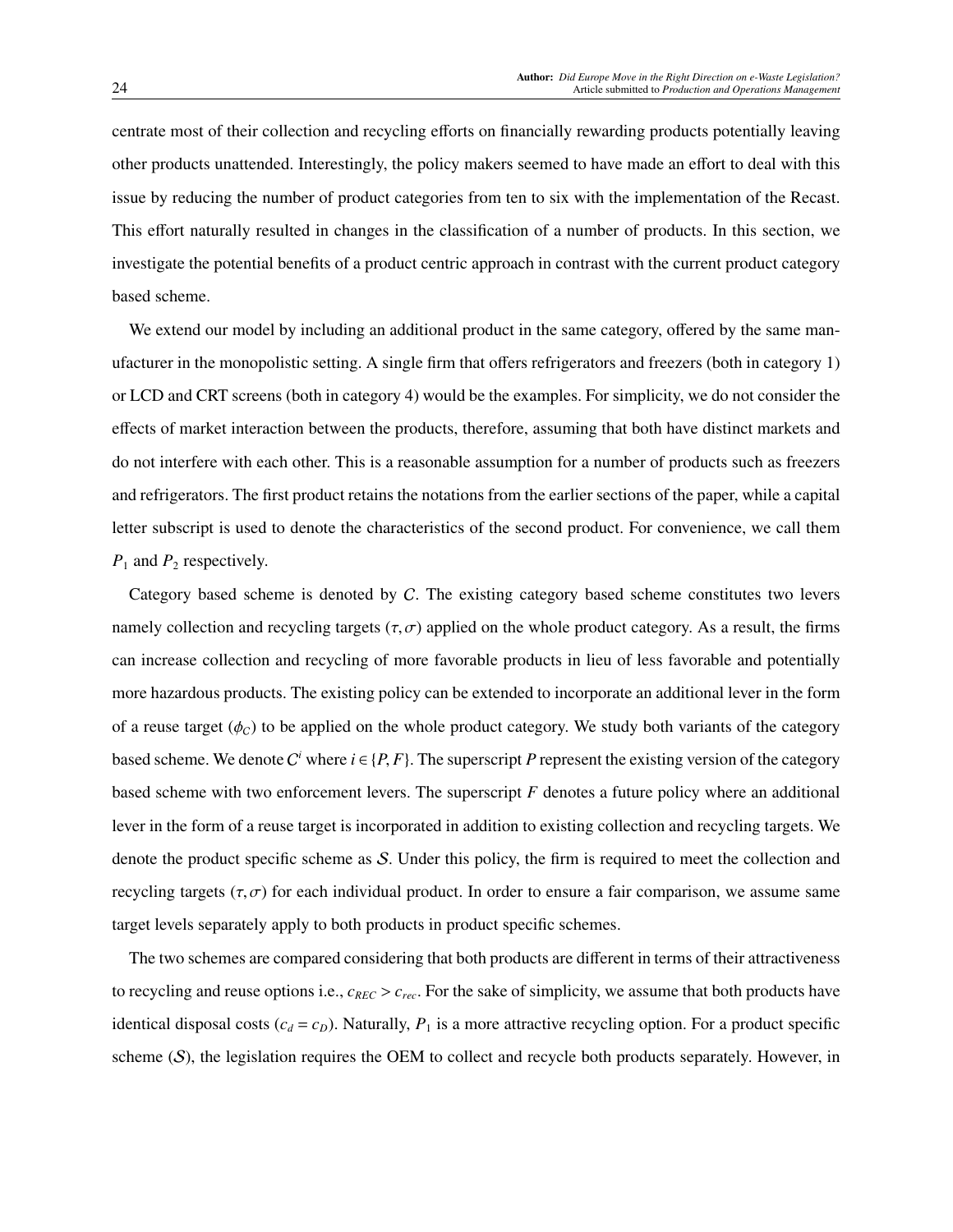presence of a category based scheme (C *i* ), an OEM prefers to fulfill its entire recycling commitment through increased recycling of  $P_1$ .

The firm's objective function is the same for policies  $(C, S)$ . The policies are merely differentiated by the constraint set. The optimization problem and set of constraints for both policies are stated below:

<span id="page-24-1"></span>
$$
\Pi^{i} = q_{n}(p_{n} - c_{n}) + q_{N}(p_{N} - c_{N}) + q_{r}(p_{r} - c_{r}) + q_{R}(p_{R} - c_{R}) - (q_{c} - q_{rec} - q_{r})c_{d}
$$
  
+  $(q_{C} - q_{REC} - q_{R})c_{D} - q_{rec} \times c_{rec} - q_{REC} \times c_{REC}$  where,  $i \in \{C, S\}$   
**Product Specific targets**  $S$   
 $q_{c} \geq \tau q_{n}$ ,  $q_{C} \geq \tau q_{N}$ ,  $q_{rec} \geq \sigma q_{c} - q_{r}$ ,  $q_{REC} \geq \sigma q_{C} - q_{R}$   
**Category based Targets**  $(C^{F})$   
 $q_{c} + q_{C} \geq \tau (q_{n} + q_{N})$ ,  $q_{rec} + q_{REC} \geq \sigma (q_{c} + q_{C}) - q_{r} - q_{R}$ ,  $q_{r} + q_{R} \geq \phi_{C}(q_{n} + q_{N})$   
**Category based Targets**  $(C^{P})$   
 $q_{c} + q_{C} \geq \tau (q_{n} + q_{N})$ ,  $q_{rec} + q_{REC} \geq \sigma (q_{c} + q_{C}) - q_{r} - q_{R}$ , (8)

There are multiple solution regions with the solution to this problem depending upon the values of various cost parameters. Although a complete characterization is possible, we restrict only to some interesting cases for the sake of brevity and expositional clarity. These cases highlight the role of product recyclability and remanufacturability in the selection of optimal policy. With a product specific scheme  $(S)$  in place, the firm is required to meet the targets for both products individually and therefore the difference in recycling costs in both products does not alter firm's recycling and reuse strategy.

# 6.1. Firm's Recycling/Reuse Strategy under Category based Scheme

With a category based scheme  $(C)$  in place, the firm's recycling and reuse decisions for the product  $P_2$ depend upon the relevant cost advantage. The following corollary characterizes the firm's recycling/reuse strategy in presence of category based scheme.

<span id="page-24-0"></span>COROLLARY 3. *(a)* If  $q_n^i > \sigma \tau (q_n^i + q_N^i) - q_r^i$ , then  $q_{REC}^i = 0$ .

*(b)* If  $q_n^i < \sigma \tau (q_n^i + q_N^i) - q_r^i$ , then two cases are possible:

(i) If  $c_{REC} < \bar{c}_{REC}^i$  then  $q_{rec} = q_n^i - q_r^i$  and  $q_{REC} = \sigma \tau (q_n^i + q_N^i) - q_R^i - q_n^i$ ;

(ii) If  $c_{REC} > \bar{c}_{REC}^i$  then  $q_{REC}^i = 0$  and  $q_R^i = \sigma \tau (q_r^i + q_R^i) - q_n^i$ .

*(c)*  $c_{REC}^i$  is decreasing in remanufacturing cost of  $P_1$  and is increasing in remanufacturing cost of  $P_2$  and *recycling cost of*  $P_1$ *. where i*  $\in \{C^P, C^F\}$ *.*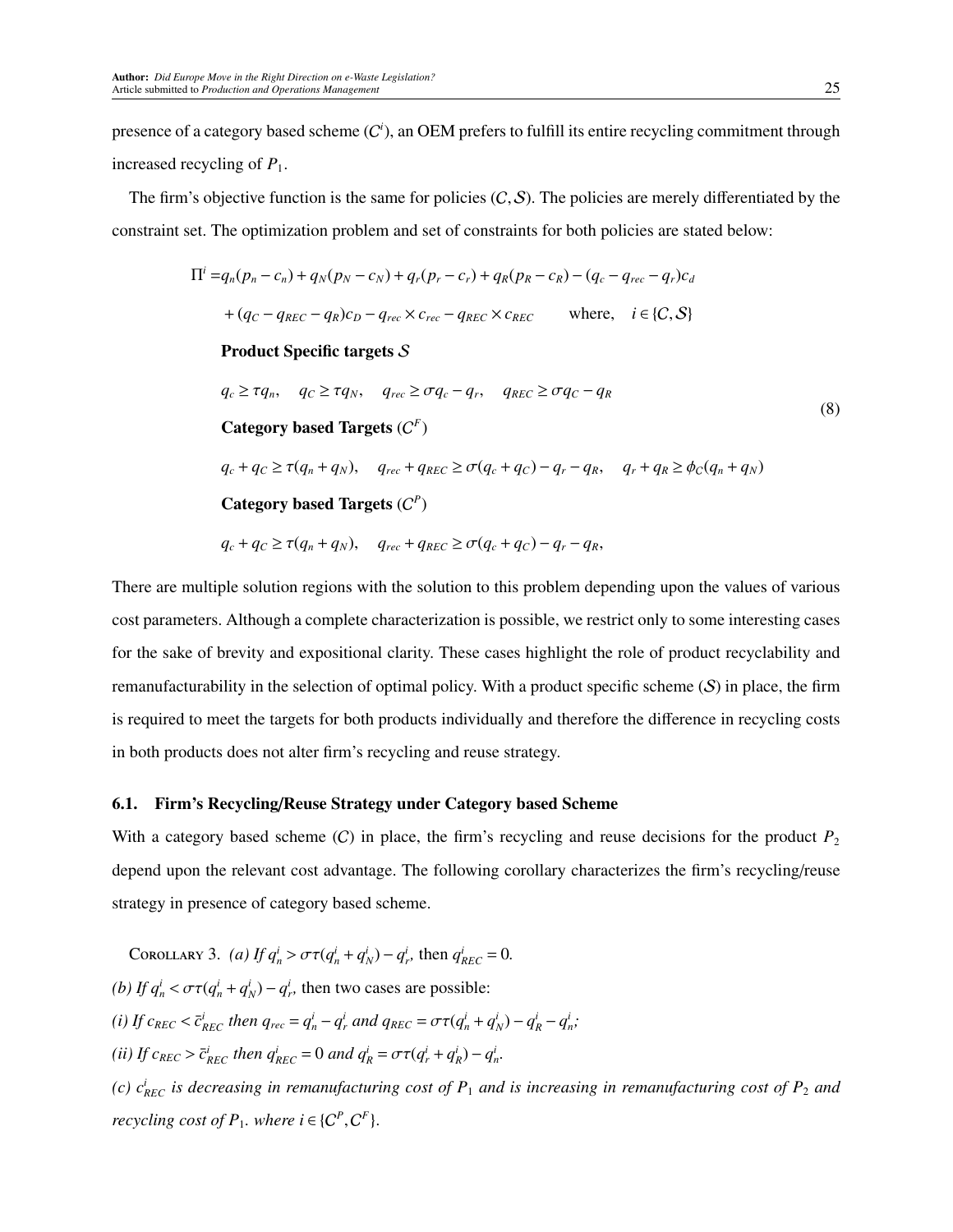This corollary underlies the firms recycling and reuse strategy in presence of category based schemes with different recycling characteristics. If the new product quantity of  $P_1$  is sufficiently high in comparison with that of  $P_2$ , the firm is incentivized to fulfill its entire recycling quota from increased recycling of  $P_1$ . However, when this is not the case, the firm weighs option of either starting recycling of  $P_2$  or meet its recycling quota through increased reuse of  $P_2$ . If the recycling cost of  $P_2$  is below a threshold, the firm merely starts to recycle  $P_2$  to meet its mandatory recycling requirement. However, if  $c_{REC}^i$  is higher than this threshold then the firm will no longer recycle  $P_2$  but rather increase remanufacturing of  $P_2$  to satisfy its entire recycling quota. This threshold value is decreasing in  $(c_r)$  i.e., the lower the reuse potential of  $P_1$  is, the more likely it becomes that the firm satisfies its recycling quota through increased reuse of  $P_2$ . Similarly, the low reuse potential of  $P_2$  or low recyclability of  $P_1$  incentivizes firm to start recycling of  $P_2$ . A similar behavior is observed in presence of policy C *<sup>F</sup>* when three target levels are implemented instead of the two although the threshold value is different. It can be shown that  $\bar{c}^{C^F}_{REC} \leq \bar{c}^{C^P}_{REC}$ . This means that that in presence of reuse targets, it is more likely that the firm switch to reuse focused strategy for  $P_2$  i.e., increase reuse to fulfill recycling requirements instead of recycling  $P_2$ .

### 6.2. Comparison of Environmental Footprint

Next, we compare the environmental performance of the two schemes. In order to do so, we focus on specific cases that highlight the effect of product recyclability and reusability in policy choices. More specifically, we discuss two cases. Case 1 presents a scenario where  $P_2$  does not have a reuse potential due to design constraints or market phenomenon i.e.,  $(q_R = 0)$ . However, its recyclability level matches that of  $P_1$ i.e.,  $(c_{REC} = c_{rec})$ . Please recall that throughout the analysis, we have maintained  $(c_d = c_D)$ . The other case represents a more generic picture. Here, we assume that both products have some reuse potential. However, *P*<sup>2</sup> incurs a higher cost of recycling. We have already characterized this case in corollary 3.

<span id="page-25-0"></span>Proposition 10. *CASE 1: No reuse potential for P*<sup>2</sup> *and Equal Recycling Costs*  $Let, \bar{e}_m = \bar{\bar{e}}_m - \frac{\hat{e}_d(1 + \delta \phi_c)}{s(1 + \bar{e}_m)}$  $\delta(1+\phi_C)$  $-\frac{\delta(1-\delta)(e_M+e_U+\hat{e}_D-\tau\hat{e}_D+\tau e_D-\sigma\tau e_D)}{1+t}$  $\frac{\partial v}{\partial t} + \phi_c$ ,  $\frac{\partial v}{\partial t} + \phi_c$ ,  $(ii)$ **E**<sup>C<sup>*F*</sup></sup> $\geq$ **E**<sup>S</sup> *iff,*  $e_m \geq e_m$ 

*CASE 2: Both products have reuse potential but different Recycling Costs i.e.,*  $q_r > 0$ *,*  $q_R > 0$ *,*  $c_{REC} > c_{rec}$ 

$$
If, q_n^i > \sigma \tau (q_n^i + q_N^i) - q_r^i, then \quad E^S \ge E^{C^P} \text{ iff } e_M \ge \mathcal{K}_1
$$
\n
$$
\text{Otherwise} \quad (i) \quad E^S \ge E^{C^P} \text{ iff } e_m \ge \mathcal{K}_2 \quad (\text{when } c_{REC} < \bar{c}_{REC}^P)
$$
\n
$$
(ii) \quad E^S \ge E^{C^P} \quad \text{iff } e_M \le \mathcal{K}_3 \quad (\text{when } c_{REC} > \bar{c}_{REC}^P)
$$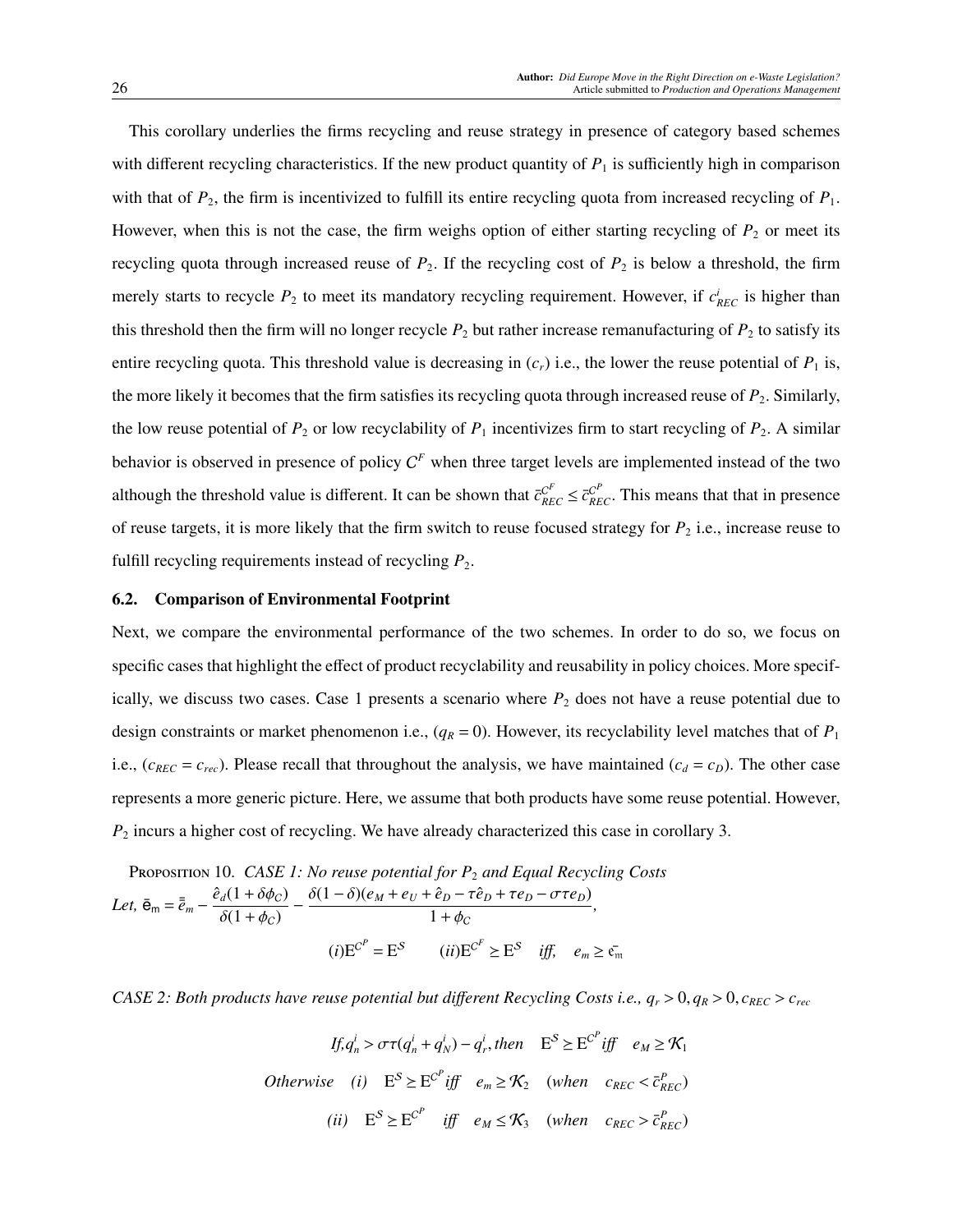Proposition [10](#page-25-0) identifies conditions when a product centric approach  $(S)$  is preferable to category based scheme  $(C<sup>i</sup>)$ . In summary, when a recycling focused policy is followed (e.g., category based scheme with two enforcement levers), the policy  $(S)$  is preferable for all products with a significant footprint associated with production/virgin material usage ( $e_m$  or  $e_M$ ). When a reuse focused category based scheme is invoked (e.g., policy with three enforcement parameters); the policy S becomes preferable as long as the products do not have a very high virgin material usage. Case 1 presents a simpler scenario where both products are equally recyclable and one of them does not have any reuse potential. It is shown that the existing version of category based scheme (C<sup>P</sup>) is equivalent to product specific scheme. However, with three enforcement parameters i.e.,  $(C^F)$  there exists a value of  $(e_m)$  below which a product specific policy  $(S)$  is preferable. Note that this threshold is smaller than  $(\bar{\bar{e}}_m)$  as specified in proposition [10.](#page-25-0) This means for all products where a reuse target based policy was preferable,  $C<sup>F</sup>$  is a preferable choice as long as one of the products is nonreusable. This is because presence of the reuse target constrains the production of new products when one of the products cannot be remanufactured. While Case 1 demonstrates the effect of product reusability, Case 2 presents a more general case where both products have a reuse potential and have different recycling costs. We have characterized the various plausible regions under this case in corollary [3.](#page-24-0) The results show that with a recycling focused policy i.e.,  $C^P$ , the product centric approach is preferable if virgin material footprint is higher than a threshold level. The threshold values for policy  $C<sup>p</sup>$  are presented. For reuse focused policy  $C<sup>F</sup>$ , the threshold values are too messy to be presented here. However, they present a threshold value for  $(e_m$  or  $e_M$ ) below which product specific policy is preferable. The complicated nature of expressions makes the comparison of the respective thresholds cumbersome for extraction of analytical insights. Therefore, we resolve to numerical experiments to understand the performance of two policies.

For simplicity, we first assume  $P_1$  and  $P_2$  are identical in terms of environmental characteristics i.e., all components of environmental footprint are the same for both products. In this case, we observe that the condition  $e_m > \bar{e}_m$  is no longer sufficient (as in proposition [10](#page-25-0)  $E^{C^F} \ge E^S$ ) to warrant the superiority of the category based scheme to the product specific scheme from environmental perspective. That is, policy S can be better for the products with higher virgin material usage footprint than specified in Case 1 of proposition [10.](#page-25-0) However, for the products where policy R is preferred to policy P, an extensive numerical study suggests that product specific scheme tends to perform better. Although policy S demonstrates better results for products with higher EOL footprint, it is also capable of outperforming policy C *i* for products with low EOL footprint if both products possess good reuse potential. One may associate a high virgin material usage with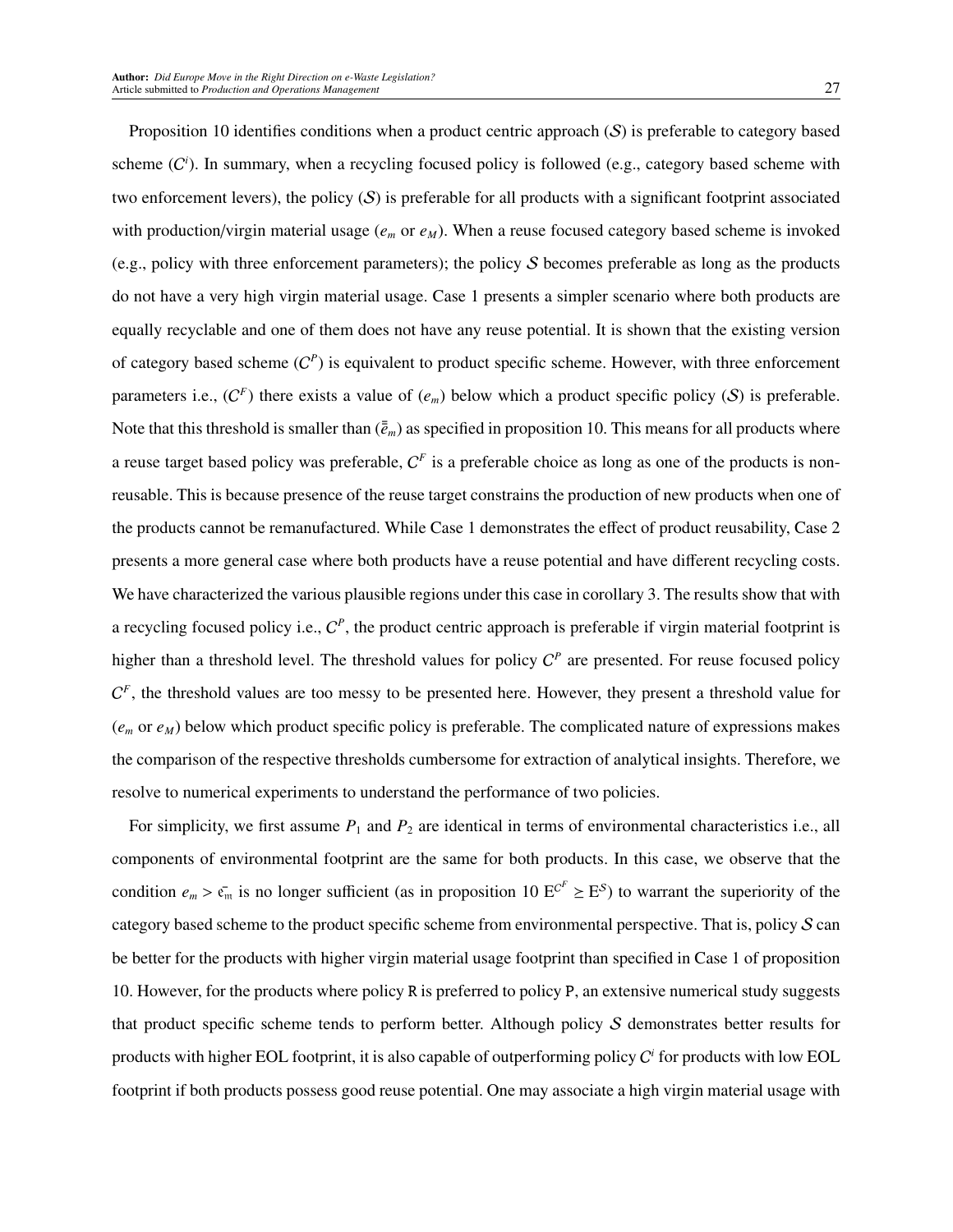this policy in comparison with policy  $C<sup>i</sup>$  due to fewer enforcement levers (absence of a reuse target), but we find evidences where policy  $S$  leads to lower virgin material usage as well. Thus, better performance of policy S is not confined to products with low virgin material footprint (*em*) but covers a wide range of products. All in all, we find instances where overall virgin material usage  $(E_p)$  or higher end of life footprint  $(E_{EOL})$  may be higher under policy S, yet it leads to better environmental outcomes in comparison with policy  $C<sup>i</sup>$ . These findings are robust and remain valid even if the environmental characteristics of products  $P_1$ ,  $P_2$  differ.

Therefore, the evidence supports the effectiveness of product specific targets in curtailing the environmental footprint. We argue that the effectiveness of a category based scheme is contingent upon the realization of market realities along with consideration of environmental characteristics of all the products that are grouped together. A product specific target offers a simplified solution which outperforms a category based scheme in many cases. Therefore, future avenue of WEEE legislation may not necessarily include more enforcement parameters but introduction of product based targets can bring significant improvement.

# 6.3. Implementation of Product Specific Scheme  $(S)$

The replacement of existing category based scheme with a product centric approach seems to offer a promising avenue for extension of E-Waste laws but implementation of such a scheme would require a fundamental change in the ways E-Waste flows are recorded and reported. Naturally, in order to fully exploit the advantages of a product specific scheme, each product offered by any firm should be considered an individual entity. However, this would increase the accounting costs. A first step towards this can be made through modification to the existing category based scheme. This can be done by creating sub-categories within the existing product category and assigning the same collection target to the entire product category and a different recycling targets to each sub-category within the product category. As an example, both cellular phones and computers belong to the category 6 of the Recast Directive. The creation of sub-category would allow to disconnect the recycling/reuse operations of cellular phones from that of computers. Naturally, similarity in the environmental characteristics form the fundamental criterion for products to be placed in the same sub-category. Our research identifies that recyclability levels and reuse potential of the products should also be taken into account for product classification.

# 7. Concluding Remarks

The environmental legislation based on the principle of extended producer responsibility such as WEEE directive of the European Union is also under criticism for generating insufficient incentives for the pro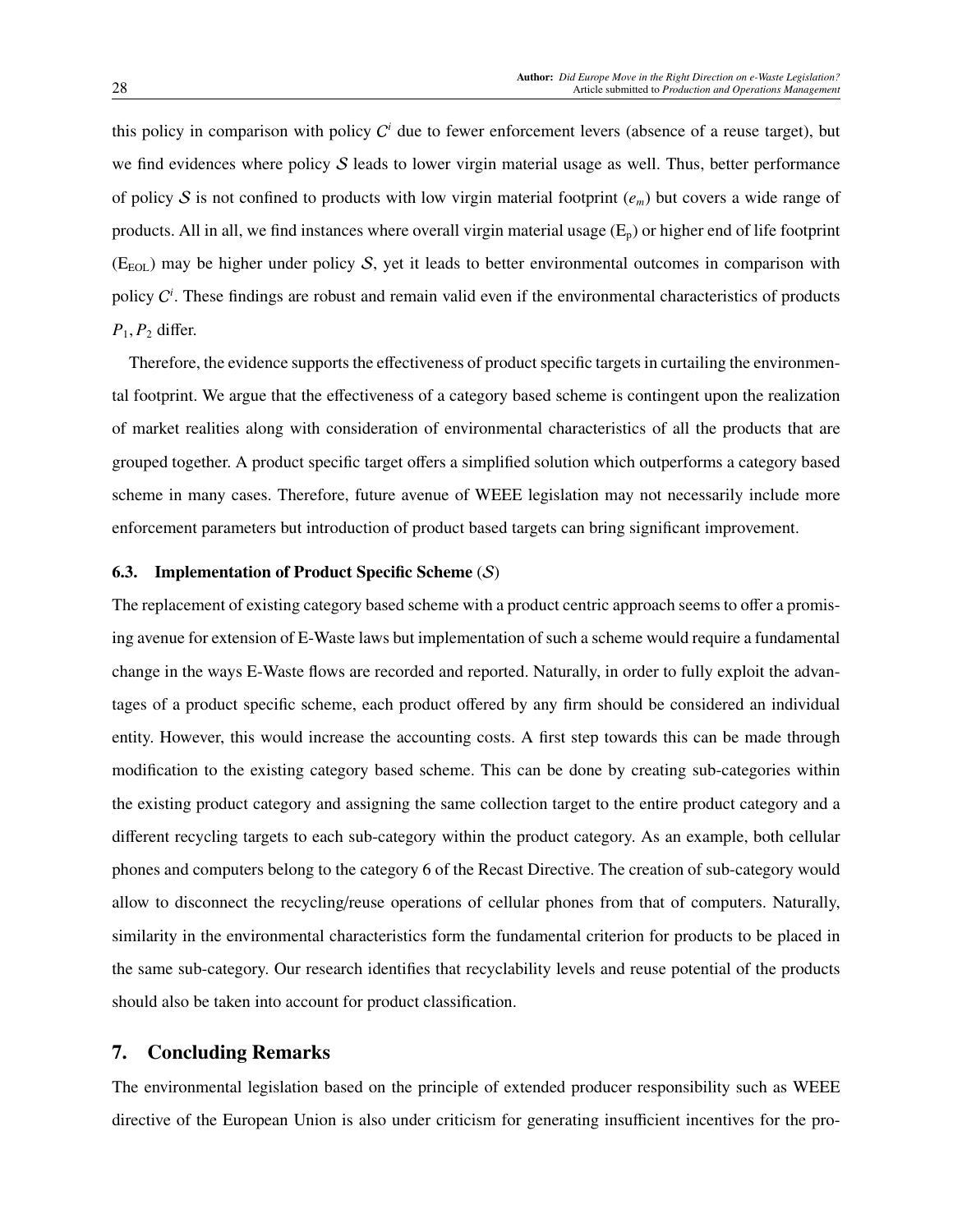motion of the product reuse. Several attempts have been made to modify this directive to accommodate incentives for the product reuse. This includes the implementation of the WEEE Recast Directive, which was promulgated ten years after the introduction of the original Directive. Another scheme that advocates a separate target for the product reuse is also under discussion. The academic community has also been engaged in the study of this directive and has warned of the potential pitfalls. While much of the efforts are devoted to identifying a comprehensive set of legislative parameters that could overcome these potential pitfalls, we take an alternative perspective by identifying the right products for each of these policy tools.

To this end, we study three forms of legislation (i) the Original 2002 WEEE directive (ii) the Recast 2012 directive (iii) a proposed policy that advocates for a separate reuse target. We compare the performance of these schemes using a comprehensive set of economic and environmental criteria. Our findings reveal that each of these three policies remains appropriate for a particular set of product categories. From the perspective of the environment, the existing Recast policy is either dominated by the Original version or the one that advocates a separate target for the product reuse. However, if a broader perspective of social welfare is taken into account, a Recast policy is better for a set of products with a medium range of production footprint. Therefore, an appropriate mapping of product characteristics with the policy tools is critical to the success of E-Waste legislation and when products are appropriately matched to the policies, some of the unintended environmental consequences disappear. The proposal of a policy with a separate reuse target is not popular among the producers. We propose an alternative policy tool that incorporates fiscal levers to replicate the benefits.

To understand the effects of product clustering with the implementation of Recast policy, we extend our model to the case of two products. We note that a smaller set of target levels applied to individual products can lead to a better environmental performance than a policy with more target levels applied to a group of products. Therefore, consideration of product characteristics in the policy choice seems a promising avenue for the extension of WEEE Directive. This can be achieved through the implementation of, a recyclingfocused policy for products with high hazard potential and a reuse-focused policy for products with high production footprint, or re-evaluation of the product clustering protocols that can be a rewarding direction for future research.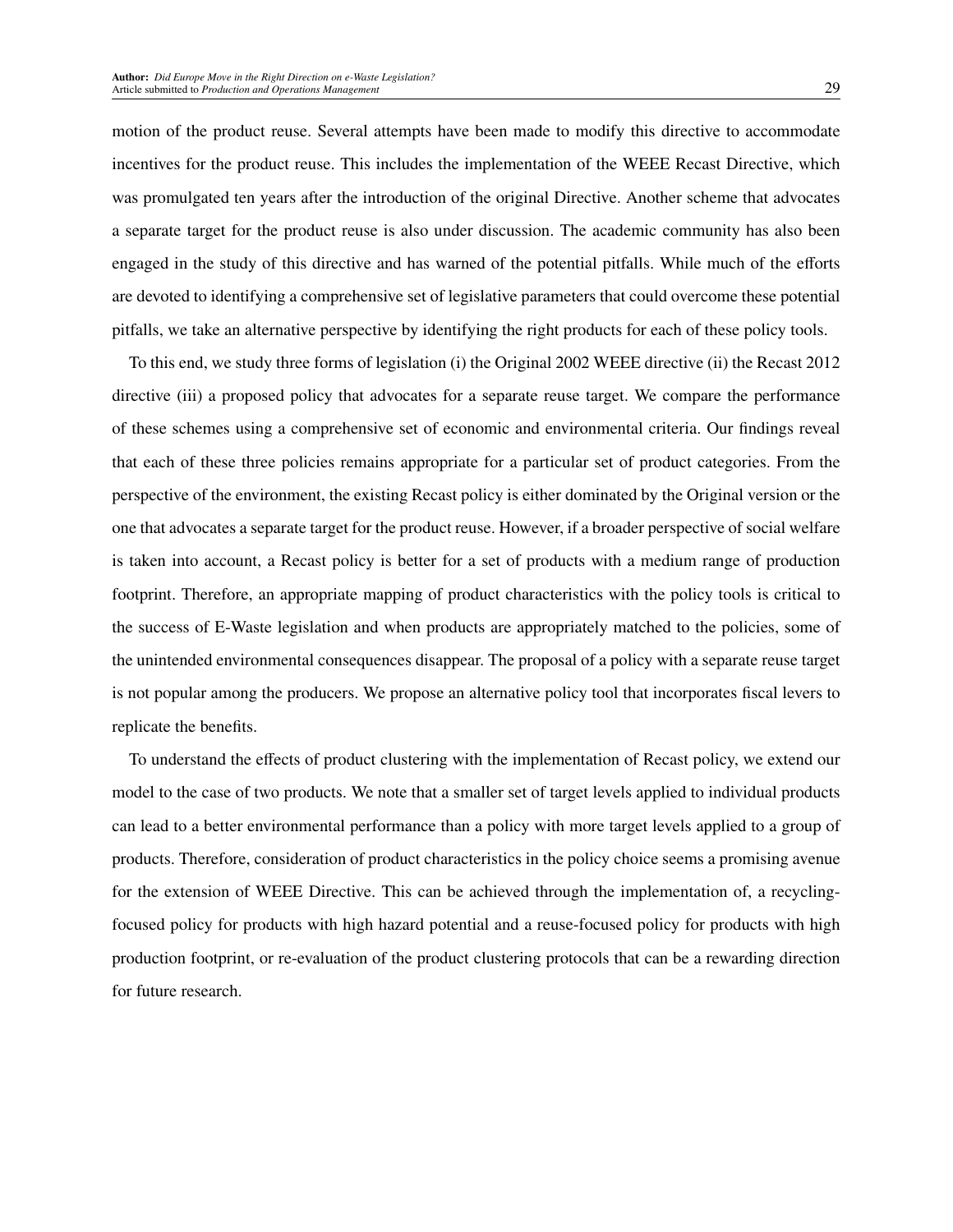# <span id="page-29-9"></span>References

- Agrawal ,V. V., Atasu ,A., Van Ittersum ,K. 2015. Remanufacturing, third-party competition, and consumers' perceived value of new products. *Management Science* 61(1) 60–72.
- <span id="page-29-6"></span>Atasu ,A., Subramanian ,R. 2009. The effect of extended producer responsibility on recyclable product design. Tech. rep., Working Paper, College of Management, Georgia Institute of Technology, Atlanta, GA.
- <span id="page-29-4"></span>Atasu ,A., Boyaci ,T. 2010. Take-back legislation and its impact on closed-loop supply chains. *Wiley Encyclopedia of Operations Research and Management Science* .
- <span id="page-29-8"></span>Atasu ,A., Özdemir ,Ö., Van Wassenhove ,L. N. 2013. Stakeholder perspectives on e-waste take-back legislation. *Production and Operations Management* 22(2) 382–396.
- <span id="page-29-7"></span>Atasu ,A., Van Wassenhove ,L. N., Sarvary ,M. 2009. Efficient take-back legislation. *Production and Operations Management* 18(3) 243–258.
- <span id="page-29-0"></span>Balde ,C. P., Forti ,V., Gray ,V., Kuehr ,R., Stegmann ,P. 2017. The global e-waste monitor 2017: Quantities, flows and resources .
- <span id="page-29-14"></span>Bhakar ,V., Agur ,A., Digalwar ,A., Sangwan ,K. S. 2015. Life cycle assessment of crt, lcd and led monitors. *Procedia CIRP* 29 432–437.
- <span id="page-29-15"></span>CECED . 2015. Preparing for re-use of weee. Tech. Rep. Position paper, European Committee of Domestic Equipment Manufacturers (CECED).
- <span id="page-29-10"></span>Debo ,L. G., Toktay ,L. B., Van Wassenhove ,L. N. 2005. Market segmentation and product technology selection for remanufacturable products. *Management Science* 51(8) 1193–1205.
- <span id="page-29-3"></span>Esenduran ,G., Kemahlıoglu-Ziya ,E., Swaminathan ,J. M. 2015. Take-back legislation: Consequences for remanufac- ˘ turing and environment. *Decision Sciences* .
- <span id="page-29-5"></span>Esenduran ,G., Kemahlıoğlu-Ziya ,E., Swaminathan ,J. M. 2016. Impact of take-back regulation on the remanufacturing industry. *Production and Operations Management* .
- <span id="page-29-11"></span>Ferguson ,M. E., Toktay ,L. B. 2006. The effect of competition on recovery strategies. *Production and operations management* 15(3) 351–368.
- <span id="page-29-12"></span>Ferrer ,G., Swaminathan ,J. M. 2006. Managing new and remanufactured products. *Management Science* 52(1) 15–26.
- <span id="page-29-13"></span>Galbreth ,M. R., Boyacı ,T., Verter ,V. 2013. Product reuse in innovative industries. *Production and Operations Management* 22(4) 1011–1033.
- <span id="page-29-16"></span>Goedkoop ,M., Hofstetter ,P., Müller-Wenk ,R., Spriemsma ,R. 1998. The eco-indicator 98 explained. *The International Journal of Life Cycle Assessment* 3(6) 352–360.
- <span id="page-29-2"></span>Guardian . 2012. Eu beefs up electronic waste recycling. URL [https://www.theguardian.com/environment/](https://www.theguardian.com/environment/2012/jan/24/eu-electronic-waste-recycling) [2012/jan/24/eu-electronic-waste-recycling](https://www.theguardian.com/environment/2012/jan/24/eu-electronic-waste-recycling).
- <span id="page-29-1"></span>Guardian . 2015. Lifespan of consumer electronics is getting shorter, study finds. URL [https://www.theguardian.com/environment/2015/mar/03/](https://www.theguardian.com/environment/2015/mar/03/lifespan-of-consumer-electronics-is-getting-shorter-study-finds) [lifespan-of-consumer-electronics-is-getting-shorter-study-finds](https://www.theguardian.com/environment/2015/mar/03/lifespan-of-consumer-electronics-is-getting-shorter-study-finds).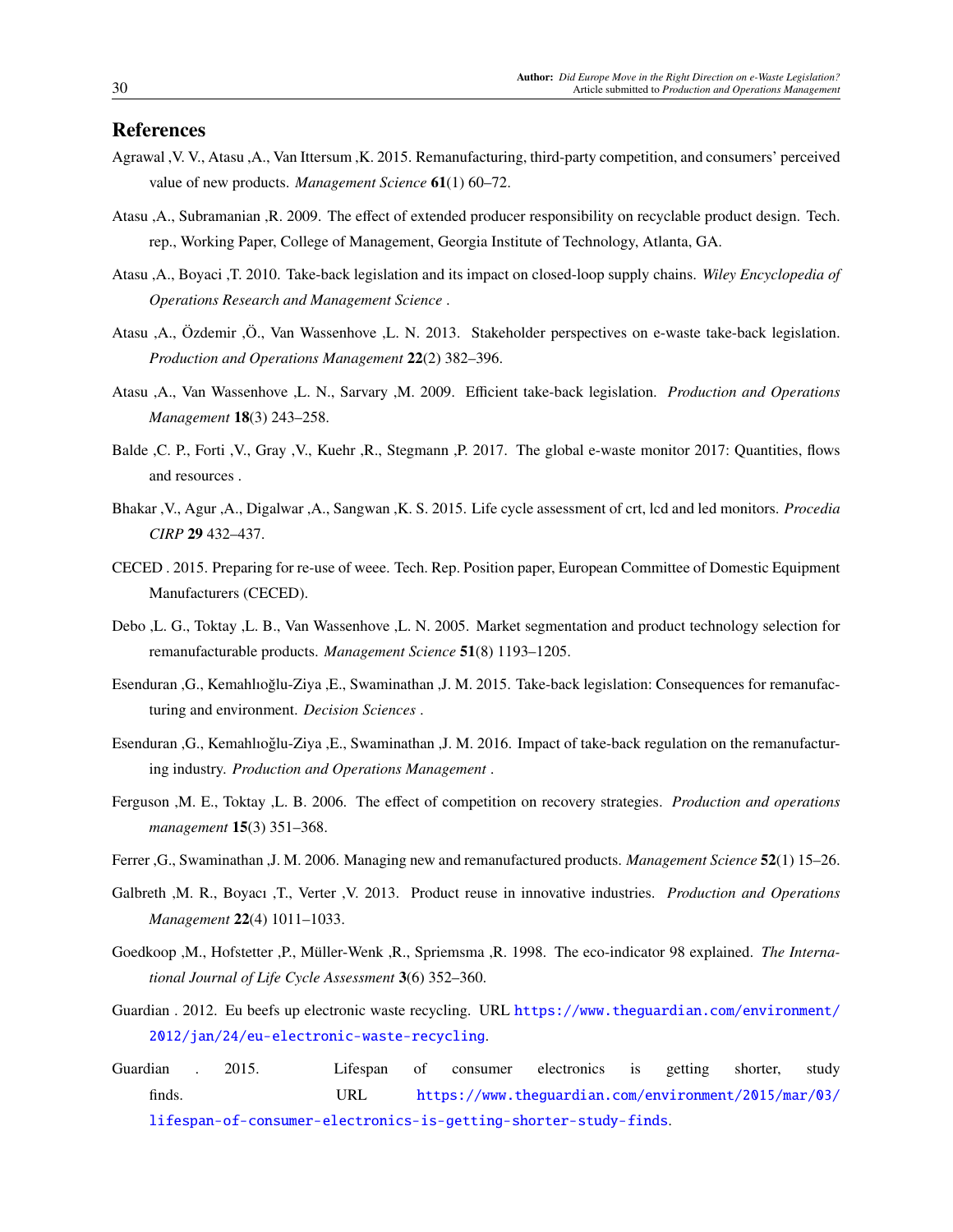- <span id="page-30-3"></span>Gui ,L., Atasu ,A., Ergun ,Ö., Toktay ,L. B. 2015. Efficient implementation of collective extended producer responsibility legislation. *Management Science* 62(4) 1098–1123.
- <span id="page-30-9"></span>Hischier ,R., Wäger ,P., Gauglhofer ,J. 2005. Does weee recycling make sense from an environmental perspective?: The environmental impacts of the swiss take-back and recycling systems for waste electrical and electronic equipment (weee). *Environmental Impact Assessment Review* 25(5) 525–539.
- <span id="page-30-4"></span>Jacobs ,B. W., Subramanian ,R. 2012. Sharing responsibility for product recovery across the supply chain. *Production and Operations Management* 21(1) 85–100.
- <span id="page-30-11"></span>Kim ,H. C., Keoleian ,G. A., Horie ,Y. A. 2006. Optimal household refrigerator replacement policy for life cycle energy, greenhouse gas emissions, and cost. *Energy Policy* 34(15) 2310–2323.
- <span id="page-30-1"></span>Len ,M. 2013. Rreuse position on re-use targets. Tech. rep., RREUSE, Organization of Social Enterprises. URL <http://www.rreuse.org/wp-content/uploads/Re-use-Target-Event-Report.pdf>.
- <span id="page-30-8"></span>Lindahl ,M., Sundin ,E., Ostlin ,J. 2006. Environmental issues with the remanufacturing industry. ¨ *13th CIRP international conference on Life Cycle Engineering: held at the Katholieke Universiteit Leuven, Belguim, May 31st-June 2nd 2006*. Katholieke Universiteit Leuven, 447–452.
- <span id="page-30-10"></span>Muller-Wenk ,R. 1998. ¨ *Depletion of Abiotic Resources Weighted on Base of" Virtual" Impacts of Lower Grade Deposits Used in Future*. IWO-HSG. ¨
- <span id="page-30-13"></span>Musson ,S. E., Vann ,K. N., Jang ,Y.-C., Mutha ,S., Jordan ,A., Pearson ,B., Townsend ,T. G. 2006. Rcra toxicity characterization of discarded electronic devices. *Environmental science* & *technology* 40(8) 2721–2726.
- <span id="page-30-0"></span>ORGALIME . 2016. Comments on the european commission waste legislative proposals of the circular economy package. Tech. rep., European Engineering Industries Association. URL [http://www.orgalime.org/sites/default/files/position-papers/PP\\_Waste\\_Legislative\\_](http://www.orgalime.org/sites/default/files/position-papers/PP_Waste_Legislative_Proposals_2016_04_18_orgalime_final.pdf) [Proposals\\_2016\\_04\\_18\\_orgalime\\_final.pdf](http://www.orgalime.org/sites/default/files/position-papers/PP_Waste_Legislative_Proposals_2016_04_18_orgalime_final.pdf).
- <span id="page-30-7"></span>Ovchinnikov ,A., Blass ,V., Raz ,G. 2014. Economic and environmental assessment of remanufacturing strategies for product+ service firms. *Production and Operations Management* 23(5) 744–761.
- <span id="page-30-12"></span>OConnell ,M., Fitzpatrick ,C. 2013. Re-evaluate re-use of electrical and electronic equipment (evaluation and mainstreaming) .
- <span id="page-30-2"></span>Plambeck ,E., Wang ,Q. 2009. Effects of e-waste regulation on new product introduction. *Management Science* 55(3) 333–347.
- <span id="page-30-6"></span>Raz ,G., Druehl ,C. T., Blass ,V. 2013. Design for the environment: life-cycle approach using a newsvendor model. *Production and Operations Management* 22(4) 940–957.
- <span id="page-30-14"></span>Seyring ,N., Kling ,M., Weienbacher ,J. 2015. Study on weee recovery targets, preparation for re-use targets and on the method for calculation of the recovery targets. Tech. rep., European Commission. URL [http://ec.europa.](http://ec.europa.eu/environment/waste/weee/pdf/16.%20Final%20report_approved.pdf) [eu/environment/waste/weee/pdf/16.%20Final%20report\\_approved.pdf](http://ec.europa.eu/environment/waste/weee/pdf/16.%20Final%20report_approved.pdf).

<span id="page-30-5"></span>Souza ,G. C. 2013. Closed-loop supply chains: A critical review, and future research. *Decision Sciences* 44(1) 7–38.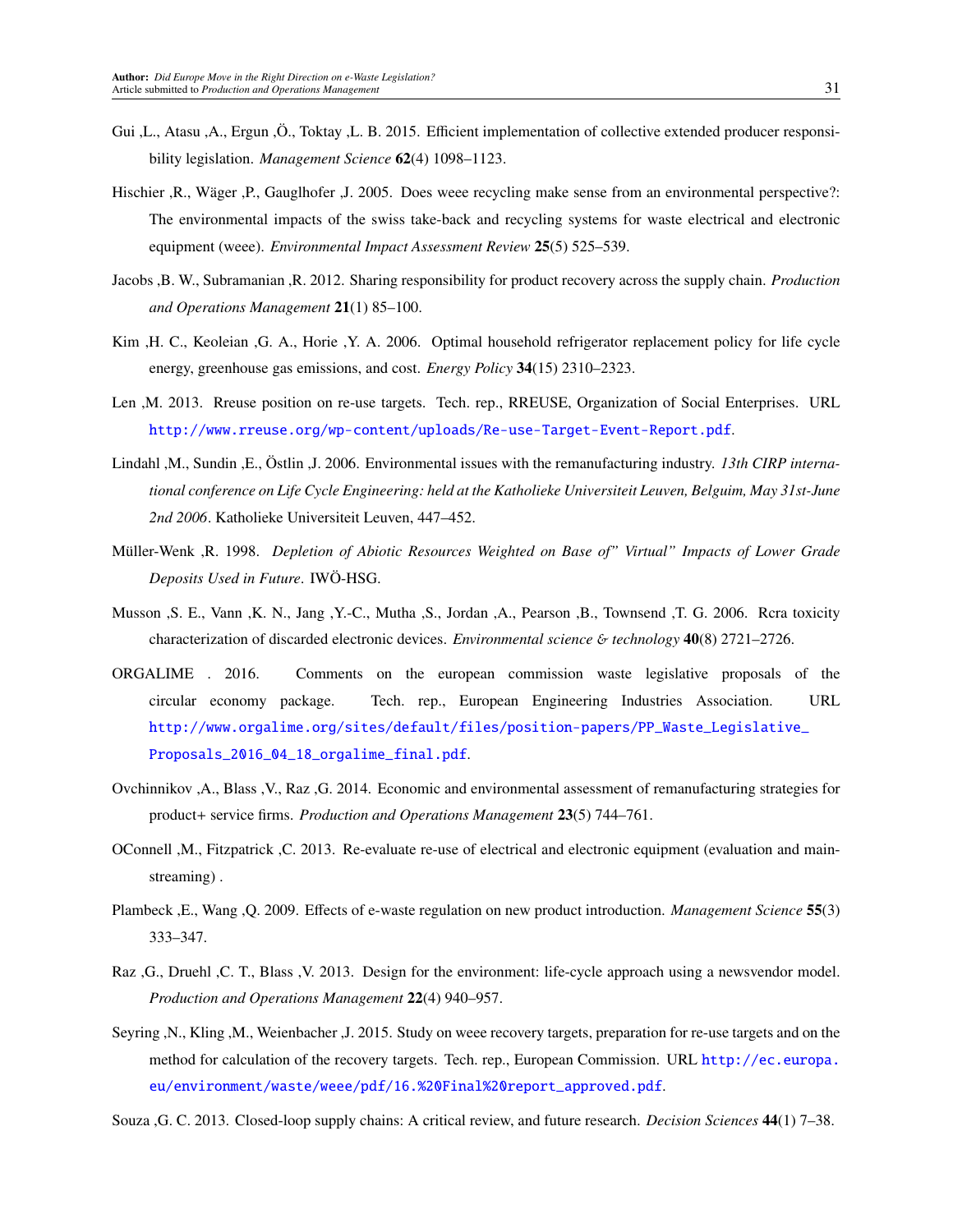- <span id="page-31-0"></span>Subramanian ,R., Gupta ,S., Talbot ,B. 2009. Product design and supply chain coordination under extended producer responsibility. *Production and Operations Management* 18(3) 259–277.
- <span id="page-31-1"></span>Toyasaki ,F., Boyacι ,T., Verter ,V. 2011. An analysis of monopolistic and competitive take-back schemes for weee recycling. *Production and Operations Management* 20(6) 805–823.
- <span id="page-31-6"></span>Vergunst ,T., Elliott ,T., Elliott ,L., Corbin ,M., Norstein ,H. 2016. Support to the waste targets review: Report for dg environment of the european commission. Tech. rep., Eunomia Research and Consulting Ltd. URL [http:](http://www.eunomia.co.uk/reports-tools/support-to-the-waste-targets-review/) [//www.eunomia.co.uk/reports-tools/support-to-the-waste-targets-review/](http://www.eunomia.co.uk/reports-tools/support-to-the-waste-targets-review/).
- <span id="page-31-4"></span>Welz ,T., Hischier ,R., Hilty ,L. M. 2011. Environmental impacts of lighting technologieslife cycle assessment and sensitivity analysis. *Environmental Impact Assessment Review* 31(3) 334–343.
- <span id="page-31-3"></span>Williams ,E. 2004. Energy intensity of computer manufacturing: hybrid assessment combining process and economic input- output methods. *Environmental science* & *technology* 38(22) 6166–6174.
- <span id="page-31-5"></span>Williams ,E., Kahhat ,R., Allenby ,B., Kavazanjian ,E., Kim ,J., Xu ,M. 2008. Environmental, social, and economic implications of global reuse and recycling of personal computers. *Environmental Science* & *Technology* 42(17) 6446–6454.
- <span id="page-31-2"></span>Williams ,E. D., Ayres ,R. U., Heller ,M. 2002. The 1.7 kilogram microchip: Energy and material use in the production of semiconductor devices. *Environmental science* & *technology* 36(24) 5504–5510.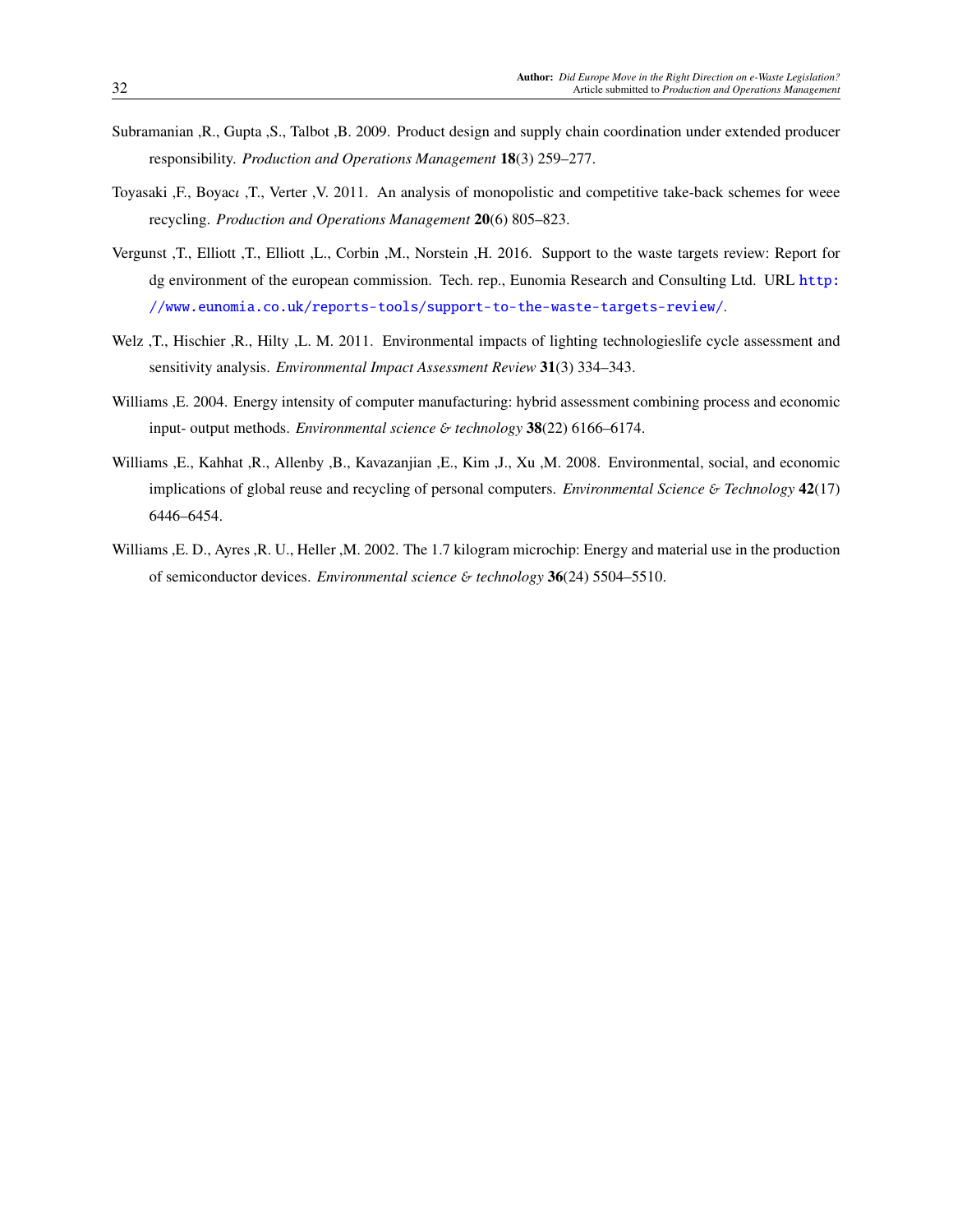# Appendix A

# Appendix A-1 Notations and Threshold Values

#### <span id="page-32-0"></span>**Table 3 Notation and Threshold Values**

| $\delta$                         | customer valuation discount factor of the remanufactured/reused products                                                                                                                                                                                                                                                                                                                                                                                                                   |
|----------------------------------|--------------------------------------------------------------------------------------------------------------------------------------------------------------------------------------------------------------------------------------------------------------------------------------------------------------------------------------------------------------------------------------------------------------------------------------------------------------------------------------------|
| $\tau$                           | mandatory collection rate on under WEEE Directive                                                                                                                                                                                                                                                                                                                                                                                                                                          |
| $\sigma$                         | mandatory recycling target under WEEE Directive                                                                                                                                                                                                                                                                                                                                                                                                                                            |
| $\phi$                           | A separate reuse target                                                                                                                                                                                                                                                                                                                                                                                                                                                                    |
| $c_n$                            | unit manufacturing cost                                                                                                                                                                                                                                                                                                                                                                                                                                                                    |
| $c_r$                            | unit remanufacturing cost                                                                                                                                                                                                                                                                                                                                                                                                                                                                  |
| $c_{rec}$                        | unit processing/recycling cost                                                                                                                                                                                                                                                                                                                                                                                                                                                             |
| $c_d$                            | unit disposal/landfilling cost after minimum treatment                                                                                                                                                                                                                                                                                                                                                                                                                                     |
| $q_n$                            | quantity of new products manufactured and sold in the primary market                                                                                                                                                                                                                                                                                                                                                                                                                       |
| $q_r$                            | quantity of remanufactured products remanufactured and sold in the secondary market                                                                                                                                                                                                                                                                                                                                                                                                        |
| $p_n$                            | price of the manufactured product                                                                                                                                                                                                                                                                                                                                                                                                                                                          |
| $p_n$                            | price of the remanufactured product                                                                                                                                                                                                                                                                                                                                                                                                                                                        |
| $\Pi_i$                          | OEM's profit                                                                                                                                                                                                                                                                                                                                                                                                                                                                               |
| $S_i$                            | total consumer surplus                                                                                                                                                                                                                                                                                                                                                                                                                                                                     |
| $\mathbf{W}_i$                   | social welfare                                                                                                                                                                                                                                                                                                                                                                                                                                                                             |
|                                  |                                                                                                                                                                                                                                                                                                                                                                                                                                                                                            |
| $\bar{\bar{\bar{e}}}_m$          | $\bar{\bar{e}}_m - \frac{(1+\delta\phi_R^2 + 2\delta\phi)(\phi(-c_{rec} + c_d)(e_u + \hat{e}_d)(-1+\delta) + e_d(1+\phi)(\delta c_n - c_r + c_d - \tau c_d\sigma\delta + \tau c_d\delta + \delta\tau\sigma c_{rec}))}{\delta(1+\phi)\big(\delta(1+\phi)^2(c_d + c_n + \tau c_d + c_{rec}\sigma\tau - \tau\sigma c_d) - (1-\delta)(\delta\phi + \delta\phi^2 - \phi c_{rec} - c_d) - c_r(1+\phi)(1+\delta\phi)\big)}$                                                                       |
|                                  | $\begin{pmatrix}\bar{e_m}-\frac{3}{4}\left(\frac{c_d-2\delta c_d\tau\sigma+2\delta c_d\tau+2\delta c_n+2\delta\sigma\tau c_{rec}-2c_r+c_{rec}}{\delta}\right)\\\bar{\bar{e}_m}-\frac{3}{4}\left(c_n+\tau c_d+\sigma\tau (c_{rec}-c_d)-\frac{(c_{rec}-c_r)(1+\delta\phi)}{\delta(1+\phi)}-\frac{\phi(1-\delta)}{1+\phi}\right)\end{pmatrix}$                                                                                                                                                |
| $\bar{\mathbf{e}}_m$             |                                                                                                                                                                                                                                                                                                                                                                                                                                                                                            |
| $\bar{\bar{\mathbf{e}}}_m$       |                                                                                                                                                                                                                                                                                                                                                                                                                                                                                            |
|                                  |                                                                                                                                                                                                                                                                                                                                                                                                                                                                                            |
| $\bar{\bar{\bar{\mathbf{e}}}}_m$ | $\frac{\left(\delta(1+\phi)(\sigma\tau c_{rec}-\sigma\tau c_d+c_n+\tau c_d)+\delta\phi(-1-c_r+\delta+c_d)-c_r+c_d\right)^2}{4\delta\left(\delta(1+\phi^2)(\sigma\tau c_{rec}-\sigma\tau c_d+c_d+c_n+\tau c_d)-(1-\delta)(\delta\phi+\delta\phi^2-\phi c_{rec}-c_d)-c_r(1+\phi)(1+\delta\phi)\right)}$                                                                                                                                                                                      |
|                                  |                                                                                                                                                                                                                                                                                                                                                                                                                                                                                            |
|                                  | $\frac{3}{4}\frac{\delta \dot{\phi}(c_{rec}-c_d)(1-\delta) \Big(-2 \delta \phi-\phi c_d+2 c_d \tau-2 c_d \tau \sigma+2 \phi c_r-\phi c_{rec}-2+2 \sigma \tau c_{rec}+2 c_n\Big)}{\delta \Big(\delta (1+\phi^2) (\sigma \tau c_{rec}-\sigma \tau c_d+c_d+c_n+\tau c_d)-(1-\delta) (\delta \phi+\delta \phi^2-\phi c_{rec}-c_d)-c_r (1+\phi) (1+\delta \phi)\Big)}$                                                                                                                          |
|                                  |                                                                                                                                                                                                                                                                                                                                                                                                                                                                                            |
| $c_{REC}^P$                      |                                                                                                                                                                                                                                                                                                                                                                                                                                                                                            |
|                                  | $\delta_2(\sigma\tau-1)^2(1-\delta_1)(1-\delta_2)(1+2\delta_2\sigma\tau+\delta_2\sigma^2\tau^2)$                                                                                                                                                                                                                                                                                                                                                                                           |
| $c^F_{REC}$                      | $\frac{\delta_2(\sigma\tau-1)^2(1-\delta_1)(1-\delta_2)(1+2\delta_2\sigma\tau+\delta_2\sigma^2\tau^2)}{2(\phi_c\delta_1\delta_2(\delta_1+\delta_2)(2+\phi_c)+8\phi_c\delta_1\delta_2-\delta_1-\delta_2+\delta_1^2+\delta_2^2)}\Big[\delta_1\phi_c^2\big((2-\delta_1-\delta_2)(c_R-c_{REC})+\delta_2(3\delta_1-\delta_2+2(2c_{rec}+c_n-1-c_{REC}-c_N-2))\Big]\Big]$                                                                                                                         |
|                                  |                                                                                                                                                                                                                                                                                                                                                                                                                                                                                            |
|                                  | $+\sigma\tau\phi_C(\delta_1(\delta_1-2)(c_R-2c_{REC}+c_d)+\delta_2(\delta_2-2)(c_r-c_{rec})+\delta_1\delta_2(-2\delta_1-2\delta_2-c_{rec}+c_d+4+2_{REC}+c_R+c_r))$                                                                                                                                                                                                                                                                                                                         |
|                                  | $-\delta_1(1+\delta_2)\phi_C(-2\delta_1+4c_N-5c_{rec}-c_R-3c_n+4c_{REC}+2c_r+c_d\tau+2)-\delta_1\phi(\delta_1c_N+\delta_1\tau c_d+3c_{rec}-c_r+2c_n-5c_N-3c_d\tau-2c_R)$                                                                                                                                                                                                                                                                                                                   |
|                                  | $-\phi_C \delta_2^2 (c_r - c_{rec}) - \tau^2 \sigma^2 (\delta_1 + \delta_2) (\delta_2 - 2 + \delta_1) (c_d - c_{REC}) + \delta_2^2 (-1 + c_{rec} + c_n + c_d \tau - c_{REC}) (-1 + \sigma \tau) - (\delta_1 + \delta_2) (c_n - 1 - c_{REC}) (\sigma \tau - 1)$<br>$-\delta_1(2c_d\tau + cR - \delta_2c_N + 2crec - 2c_{REC})(\sigma\tau - 1) + (-2\sigma\tau + \tau^2c_d\sigma + \tau\sigma c_N + 1)\delta_1^2 + \sigma\tau(-1 - c_{REC} + c_d)\delta_2^2 - c_r - c_{REC} + c_{rec} + c_R$ |
|                                  | $+(\sigma\tau+c_R\sigma\tau-c_N-2\tau\sigma c_N+c_{rec}-2\tau^2c_d\sigma)\delta_2+\delta_1\sigma\tau(c_d+c_{rec}+2c_d\tau-2c_{REC}+c_n)\delta_2-\delta_1\delta_2\tau c_d+\delta_1(\sigma\tau-c_r-2c_d\tau\sigma+c_{rec}+c_n)]$                                                                                                                                                                                                                                                             |
|                                  |                                                                                                                                                                                                                                                                                                                                                                                                                                                                                            |
| $\mathcal{K}_1$                  |                                                                                                                                                                                                                                                                                                                                                                                                                                                                                            |
|                                  |                                                                                                                                                                                                                                                                                                                                                                                                                                                                                            |
|                                  |                                                                                                                                                                                                                                                                                                                                                                                                                                                                                            |
|                                  | $+\hat{e}_d\tau - \tau(1-\sigma)e_b + e_v(1-\delta_2) + \frac{\tau(1-\delta_2)(1-\sigma)(\hat{e}_b - \hat{e}_d - e_b + e_d)}{(1-\delta_1)(c_{REC} - c_{rec})(1+\sigma\tau)} \times \mathcal{A} - \frac{(1-\delta_2)\hat{e}_b}{\delta_2(1+\sigma\tau)}$<br>$+(\hat{e}_b - \hat{e}_d)\left(\frac{c_N - c_{rec}\sigma\tau - \tau c_d + \sigma\tau c_d}{c_{REC} - c_{rec}} + \frac{(c_R - c_{rec})(1+\sigma\tau)}{(c_{REC} - c_{rec})(1+\sigma\tau)\delta_2} - \frac{\sigma\tau(1$             |
| $\mathcal{K}_2$                  |                                                                                                                                                                                                                                                                                                                                                                                                                                                                                            |
|                                  | where, $\mathcal{A} = 1 - c_n - \delta_1 - c_{rec} - \sigma \tau c_{rec} - \tau c_d + \tau \sigma c_d$                                                                                                                                                                                                                                                                                                                                                                                     |
|                                  |                                                                                                                                                                                                                                                                                                                                                                                                                                                                                            |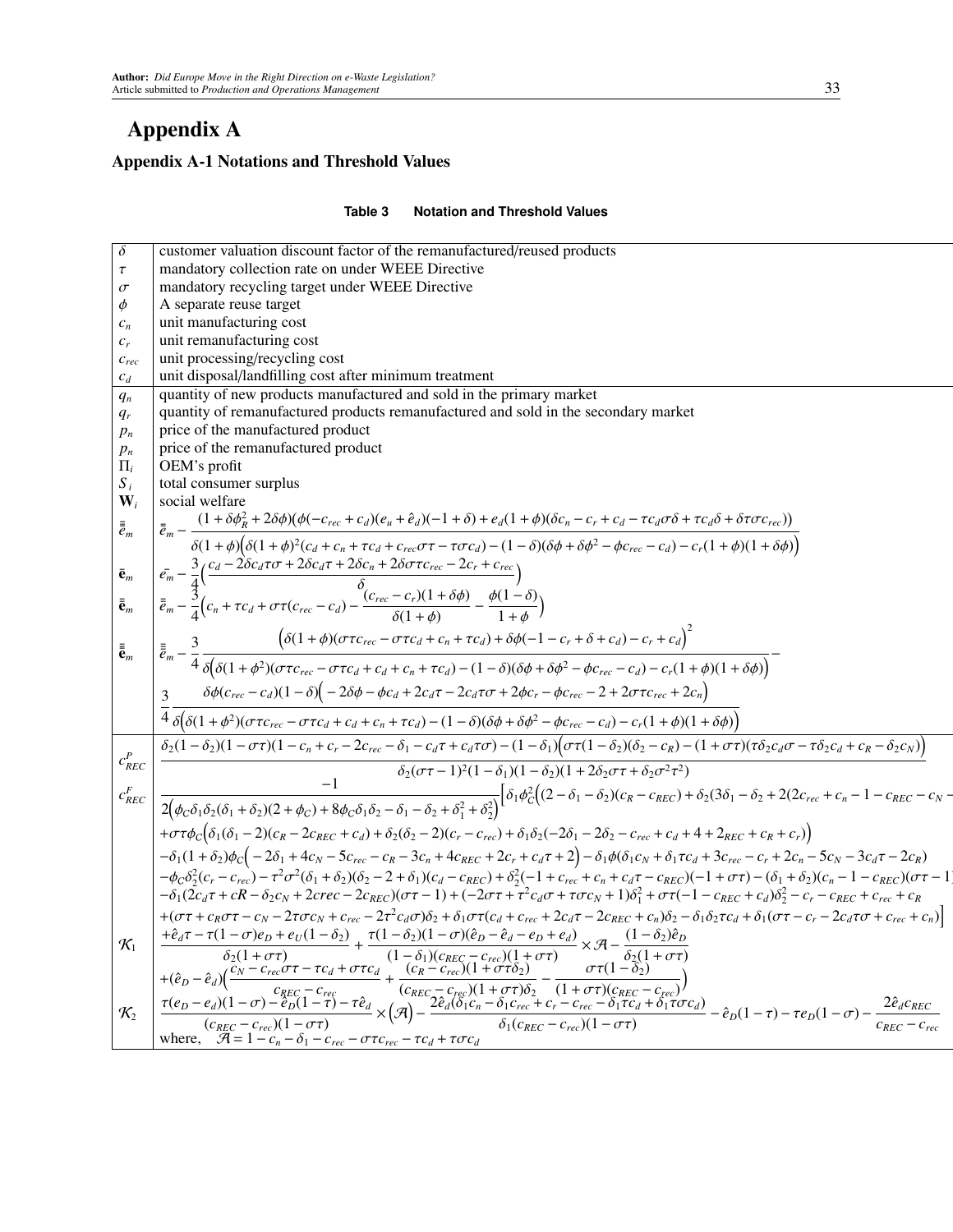#### Appendix A-2 Proofs:

#### Proof of Proposition 1

The characterization of optimization problem is given as:

 $\Pi = q_n(p_n - c_n) + q_r(p_r - c_r) - (q_c - q_{rec} - q_r)c_d - q_{rec}c_{rec}$  $q_c \geq \tau q_n$  $q_{rec} \geq \sigma \tau q_n$  (policy 0)  $q_{rec} \geq \sigma \tau q_n - q_r$  (policy R)

The values of  $p_n$  and  $p_r$  from equations (1,2) are inserted in the optimization problem. We remain focussed on the cases where constraints pertaining to legislative interventions are bindings. Therefore,  $q_c = \tau q_n$  and  $q_{rec} = \sigma \tau q_n$  for policy 0 where product remanufacturing is not considered into recycling obligation and  $q_{rec} = \sigma \tau q_n - q_r$  for policy R where product reuse is considered into recycling obligation. The Hessian matrix is negative semidefinite and therefore first order conditions are sufficient. The solution of first order conditions for policy O and policy R give the following values for quantities of new and remanufactured products  $q_n^0 = \frac{c_d - 1 + \delta + c_d \tau + c_n + \sigma \tau c_{rec} - c_d \tau \sigma - c_n}{2(1 + \delta)}$  $\frac{1}{2(-1+\delta)}$ ,<br>  $\sigma \tau c_{rec} - c_d \tau \sigma - c_r$  $q_r^0 = \frac{\delta c_d \tau + \delta c_n + \delta \sigma \tau c_{rec} - c_r - \delta c_d \tau \sigma + c_d}{2\delta (1 - \delta)}$  $\frac{\partial^2 \mathcal{L}(\mathcal{L} - \delta)}{2\delta(1 - \delta)}$  for policy and 0  $q_n^R = \frac{c_{rec} - 1 + \delta + c_d \tau + c_n + \sigma \tau c_{rec} - c_d \tau \sigma - c_r}{2(-1 + \delta)}$  $\frac{1}{2(-1+\delta)}$ ,  $q_r^0 =$ <br> $q_r^2 =$  $\frac{\delta c_d \tau + \delta c_n + \delta \sigma \tau c_{rec} - c_r - \delta c_d \tau \sigma + c_{rec}}{2 \xi (1 - \xi)}$  for policy R. The maximum value of remanufacturing cost that would war- $2δ(1 – δ)$  for *poncy R*. The maximum value of remanufacturing cost that would want positive remanufactured products can be obtained by solving  $q_n^{R,0} = 0$  for  $\bar{c}_r^0$  and  $\bar{c}_r^R$  respectively.  $\bar{c}_r^R - \bar{c}_r^0 >$  $c_{rec} - c_d > 0$  suggesting that  $\bar{c}_r^R > \bar{c}_r^0$  as presented in part (a). The values for  $\bar{c}_r^R$ ,  $\bar{c}_r^0$  can be differentiated with respect to

 $(\tau, \sigma)$  to validate part (b) of Proposition 1.

#### Proof of Proposition 2

We plug the respective values for  $q_n$ ,  $q_r$  for policy 0, R as obtained from Proposition 1 into the individual components of environmental footprint under both policies

(i) Virgin Material usage comparison is given as  $e_m(q_n^R - q_n^0) = \frac{-(c_{rec} - c_d)e_m}{2(1 - s)}$  $\frac{2(1-\delta)}{2(1-\delta)} < 0 \implies E_p^R < E_p^0$ .<br>  $\frac{2(1-\delta)}{2(1-\delta)}$ (ii) Use Phase comparison is given as  $e_u(q_n^R + q_r^R) - e_u(q_n^0 + q_r^0) = \frac{(c_{rec} - c_d)e_u}{2\delta}$  $\frac{-c_d e_u}{2\delta} > 0 \implies E_p^R > E_p^0.$ 

(iii)End of Life Footprint comparison is given as:

 $E_{EOL}^R - E_{EOL}^o = q_r^oe_d + \frac{(c_{rec} - c_d)(\hat{e}_d - e_d + \sigma e_d)}{2(1 - \delta)} + \frac{(c_{rec} - c_d)\hat{e}_d}{2\delta} > 0$  iff  $c_{rec} > c_d$ ,  $\hat{e}_d > e_d \implies E_{EOL}^R > E_{EOL}^o$ .  $2\delta$ <br>
2*δ* 2*m*  $\epsilon_{\text{rec}}$  2*c*<sub>d</sub>,  $\epsilon_a$  2*c*<sub>d</sub> 2*c*<sub>d</sub> 2*c*<sub>d</sub> 2*c*<sub>d</sub> 2*c*<sub>d</sub> 2*c*<sub>d</sub> 2*c*<sub>d</sub> 2*c*<sub>d</sub> 2*c*<sub>c</sub> 2*c*<sub>EOL</sub> 2*E*<sub>EOL</sub> 2*E*<sub>EOL</sub> 2*E*<sub>EOL</sub> 2*E*<sub>EOL</sub> 2*E*<sub>EOL</sub> 2*E*<sub>EOL</sub> 2*E*<sub>EOL</sub> 2*E*<sub>EOL</sub> 2*E*<sub>EOL</sub> 2*E*<sub>E</sub>

for  $e_m$  which gives the value of  $e_m$  presented as  $\bar{e}_m$  in proposition 2.

#### Proof of Proposition 3

We plug the values of respective quantities under each policy in the equations  $(3,4,5)$ . We compute the difference as: (i) Comparison of Profit is given as  $\Pi^R - \Pi^0 = \frac{(c_{rec} - c_d)(q_r^R + q_r^0)}{2}$  $\frac{D(q_r+q_r)}{2} > 0 \implies \Pi^R > \Pi^0.$ (ii) Comparison of Consumer Surplus is given as  $S^R - S^O = \frac{(c_{rec} - c_d)(q_r^R + q_r^O)}{4}$  $\frac{y(q_r+q_r)}{4} > 0 \implies S^R > S^0.$ 

#### Proof of Proposition 4

(i) Virgin Material usage: The comparative statics of virgin material usage footprint with respect to collection and recycling targets  $\frac{\partial E_p^R}{\partial x^R}$  $\frac{dE_p^R}{d\tau} = \frac{\partial e_m q_n^R}{\partial \tau} = \frac{-c_d - \sigma c_{rec} + \sigma c_d}{2(1 - \delta)} < 0$  and  $\frac{\partial E_p^R}{\partial \sigma}$ <br>  $e_m q^0 = -c_d + \sigma c_d - \sigma c_m$   $\frac{\partial E_n^Q}{\partial \rho} = \frac{\partial e_m q^0}{\partial \rho}$  $2(1 - \delta)$  $rac{\partial E_p}{\partial \sigma}^R = \frac{\partial e_m q_n^R}{\partial \sigma} = \frac{-\tau(c_{rec} - c_d)}{2(1 - \delta)}$  $\frac{(c_{rec} - c_a)}{2(1 - \delta)}$  < 0 for policy R. For policy 0,  $\frac{\partial E_p^0}{\partial x}$  $rac{E_p^0}{\partial \tau} = \frac{\partial e_m q_n^0}{\partial \tau} = \frac{-c_d + \sigma c_d - \sigma c_{rec}}{2(1-\delta)}$  $\frac{\partial^2 \mathbf{C}_{\mathbf{C}} - \sigma \mathbf{C}_{rec}}{2(1-\delta)} < 0$  and  $\frac{\partial \mathbf{E}_{\mathbf{p}}^0}{\partial \sigma}$  $rac{\partial E_p^0}{\partial \sigma} = \frac{\partial e_m q_n^0}{\partial \sigma} = \frac{-\tau(c_{rec} - c_d)}{2(1 - \delta)}$  $\frac{\overline{Q}}{2(1-\delta)} < 0.$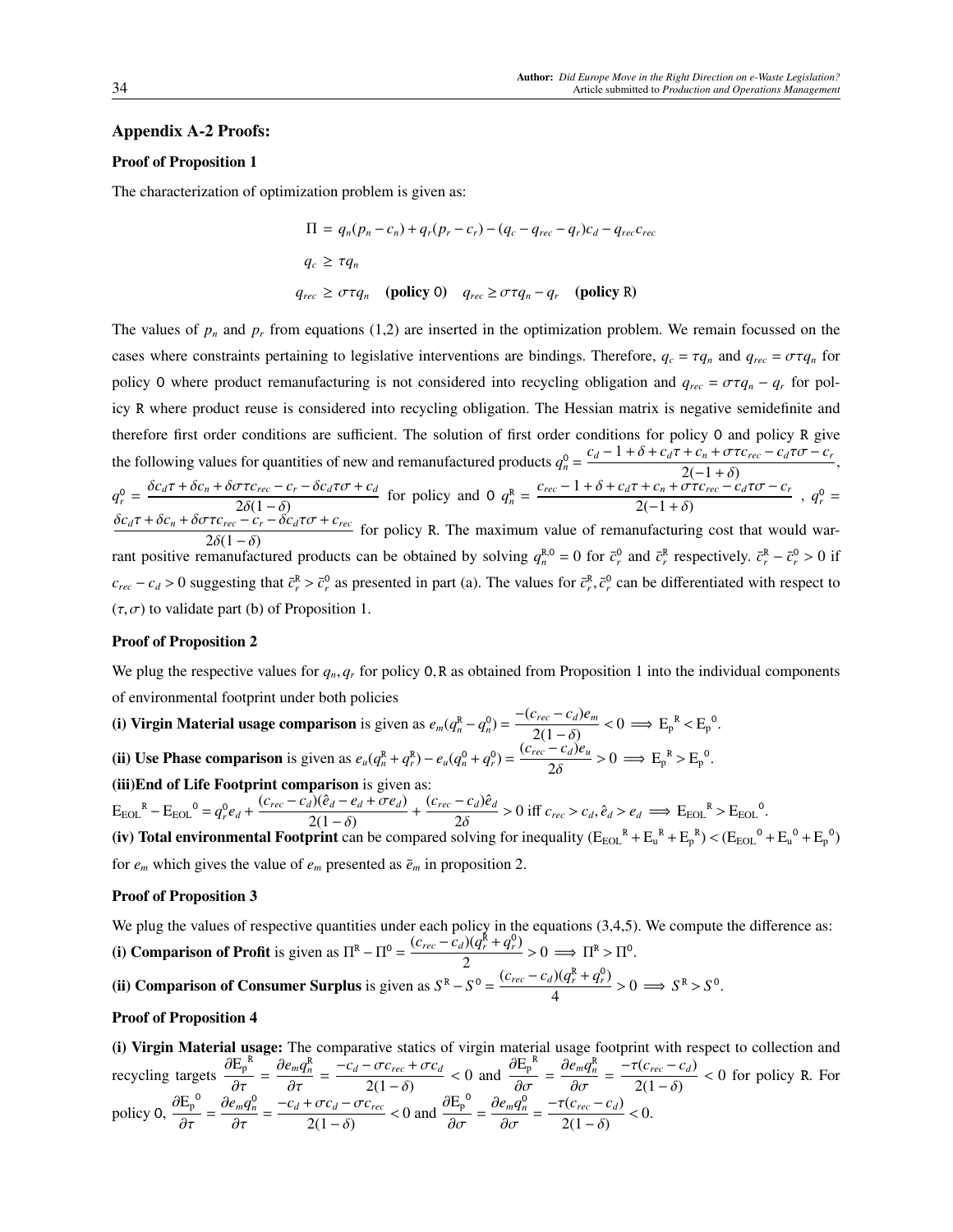(ii) From use phase: It is given as:  $\frac{\partial E_{u}^{R}}{\partial z}$  $rac{dE_{u}^{R}}{\partial \tau} = \frac{\partial e_{u}(q_{n}^{R} + q_{r}^{R})}{\partial \tau} = 0$  and  $\frac{\partial E_{u}^{R}}{\partial \sigma}$  $rac{\partial E_{u}^{R}}{\partial \sigma} = \frac{\partial e_{u}(q_{n}^{R} + q_{r}^{R})}{\partial \sigma} = 0$  for policy R. For policy 0, its given  $\frac{\partial E_{u}^0}{\partial z}$  $rac{dE_{u}^{0}}{\partial \tau} = \frac{\partial e_{u}(q_{n}^{0} + q_{r}^{0})}{\partial \tau} = 0$  and  $\frac{\partial E_{u}^{0}}{\partial \sigma}$  $\frac{\partial E_{u}^{0}}{\partial \sigma} = \frac{\partial e_{u}(\dot{q}_{n}^{0} + q_{r}^{0})}{\partial E_{\text{EOL}}^{R}} = 0.$ (iii) End of Life Footprint: It is given as:  $\frac{\partial E_{\text{EOL}}}{\partial z}$  $\frac{\partial \epsilon_{\text{EOL}}^R}{\partial \tau} = \frac{(\hat{e}_d - e_d + \sigma e_d)(-1 + c_n + 2c_d\tau + c_{rec} + \delta - c_r + 2\tau\sigma c_{rec} - 2\tau\sigma c_d)}{2(1 - \delta)}$  $\frac{2(1-\delta)}{E_{\text{EOL}}^R}$ . It is clear that the derivative is independent of environmental characteristics. Solving  $\frac{E_{EOL}}{2}$  $\frac{\partial \overline{\partial \tau}}{\partial \tau} > 0$  gives the con-<br> $\theta E_{\text{EOL}}^{R}$ dition  $\tau > \frac{1 - c_n - \delta + c_r - c_{rec}}{2(c_d - \sigma c_d + \sigma c_{rec})}$  $2(c_d - \sigma c_d + \sigma c_{rec})$ <br>  $(\hat{e}_d - e_d + 2\sigma e_d)$ as stated in Table1. Similarly from recycling target, it is given as:  $\frac{\partial E_{\text{EOL}}}{\partial z}$  $\frac{\partial E_{\text{OL}}}{\partial \sigma}$  =  $\frac{(c_{rec} - c_d)\tau^2(\hat{e}_d - e_d + 2\sigma e_d)}{2(1-\hat{e}_d - \hat{e}_d)}$  $\frac{\tau^2(\hat{e}_d - e_d + 2\sigma e_d)}{2(1 - \delta)} + \frac{\tau e_d(\delta + \tau c_d + c_n + c_{rec} - c_r - 1)}{2(1 - \delta)}$ <br>Observe that environmental characteristics do no  $2(1 - \delta)$ . Solving for  $\frac{\partial E_{\text{EOL}}^R}{\partial \tau}$ in table 1. Observe that environmental characteristics do not play a role in determining if it increases or decreases > 0 gives the condition presented with collection target ( $\tau$ ) but decide if it increases/decreases with recycling target ( $\sigma$ ). A similar exercise is done to ascertain all the conditions presented in table 2.

#### Proof of Corollary 1

From proposition 2, we know that  $e_m > \bar{e}_m$  for all products where  $E^R \ge E^0$ . And Table 2 provides us conditions where environmental footprint increases with collection/recycling targets.

#### From Collection Target

Therefore,  $\frac{\partial E^R}{\partial \tau} = -(\hat{e}_d - e_d + \sigma e_d) \frac{\delta(-1 + \delta + c_n - c_r + c_{rec} + 2c_d \tau + 2\sigma \tau c_{rec} \delta - 2c_d \tau \sigma \delta)}{2\delta(1 - \delta)}$ <br>RHS is decreasing in  $e_m$ . For  $E^R > E^0$  the minimum value for  $e_m$  is  $(e_m = \overline{e}_m)$ . Plugging  $\frac{e_e + 2c_d \tau + 2\sigma \tau c_{rec} \delta - 2c_d \tau \sigma \delta}{2\delta(1-\delta)} - \frac{e_m(c_d - \sigma c_d + \sigma c_{rec})}{2(1-\delta)}$ <br>
e for *e*<sub>m</sub> is (*e*<sub>m</sub> = *ē*<sub>m</sub>). Plugging this value above we ge RHS is decreasing in  $e_m$ . For  $E^R \ge E^0$  the minimum value for  $e_m$  is  $(e_m = \bar{e}_m)$ . Plugging this value above we get,

$$
\frac{\partial E^{R}}{\partial \tau} = -(\hat{e}_{d} - e_{d} + \sigma e_{d}) \overbrace{\left(\frac{1 - \delta - c_{n} + c_{r} - c_{rec} - \tau c_{d} - \tau \sigma c_{rec} + \tau \sigma c_{d}}{2(1 - \delta)}\right)}^{>0} - \frac{(\hat{e}_{d} + e_{u})(c_{d} - \sigma c_{d} + \sigma c_{rec})}{2\delta}
$$
\n
$$
-e_{d} \frac{c_{d} - \sigma c_{d} + \sigma c_{rec}}{c_{rec} - c_{d}} \underbrace{\left(\frac{\delta c_{n} - c_{r} + c_{d} + \delta \tau c_{d} + \delta \tau \sigma c_{rec} - \delta \tau \sigma c_{d}}{2\delta(1 - \delta)}\right)}_{>0 \text{ iff, } q_{r}^{0} > 0}
$$

Therefore,  $\frac{\partial E^{R}}{\partial z}$  $< 0.$ 

**From Recycling Target** 

 $\frac{\partial E^{R}}{\partial \sigma} = \frac{\tau (c_{rec} - c_d)(\tau \hat{e}_d - e_m - \tau e_d + 2\tau \sigma e_d)}{2(1 - \delta)}$ <br>
plug  $(e_m = \bar{e}_m)$  and simplify:  $\frac{\partial_a - e_m - \tau e_d + 2\tau \sigma e_d}{2(1 - \delta)} + \frac{\tau e_d(-1 + \delta + c_n - c_r + c_{rec} + \tau c_d)}{2(1 - \delta)}$ <br>mplify:  $\frac{c_n}{2(1-\delta)}$ . Clearly, RHS is decreasing in  $(e_m)$ . We plug ( $e_m = \bar{e}_m$ ) and simplify;

$$
\frac{\partial E^{R}}{\partial \sigma} = -\tau \frac{(\hat{e}_{d} + e_{u})(c_{rec} - c_{d})}{2\delta} - \tau e_{d} \left( \frac{1 - \delta - c_{n} + c_{r} - c_{rec} - \tau c_{d} - \tau \sigma c_{rec} + \tau \sigma c_{d}}{2(1 - \delta)} + \frac{\delta c_{n} - c_{r} + c_{d} + \delta \tau c_{d} + \delta \tau \sigma c_{rec} - \delta \tau \sigma c_{d}}{2\delta(1 - \delta)} \right)
$$
\nTherefore,  $\frac{\partial E^{R}}{\partial \sigma} < 0$ .  
\n**Proof of Proposition 5**

Comparison of policy P with R: The firm solves the following optimization problem

$$
\Pi^{\text{P}} = q_n(p_n - c_n) + q_r(p_r - c_r) - (q_c - q_{rec} - q_r)c_d - q_{rec}c_{rec}
$$
  
s.t  $q_c \ge \tau q_n$   $q_{rec} \ge q_c - q_r$   $q_r \ge \phi q_n$  Reuse target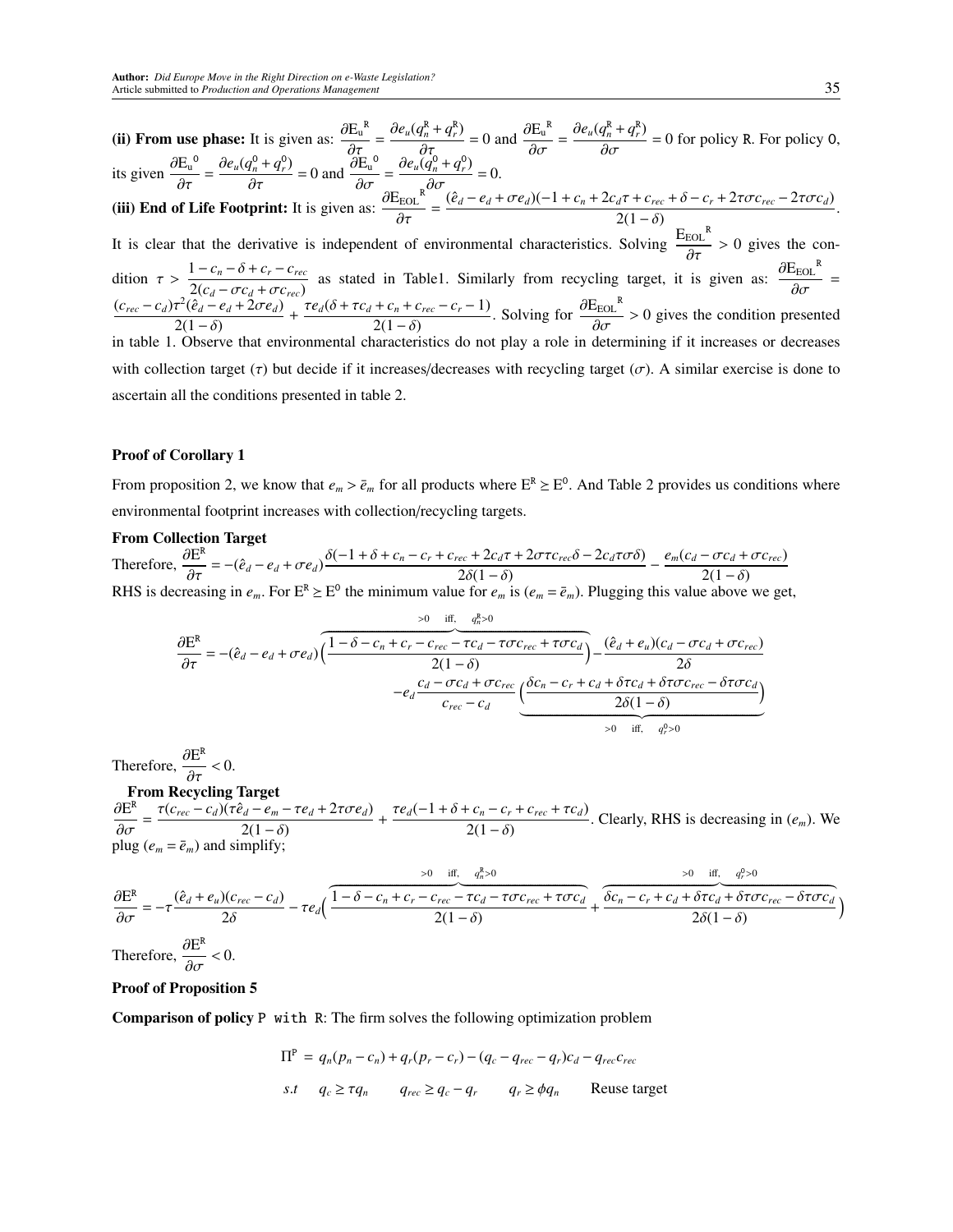All the constraints are binding and in addition we consider  $\phi \geq \frac{q_r^R}{q_n^R}$ *q* R *n* which ensures that the imposed target leads to higher reuse level than voluntarily achieved under policy R. The solution leads to the optimal quantities given as:  $q_n^P = \frac{1 - c_n + \phi c_{rec} - \phi c_r + \delta \phi + \tau \sigma c_d - \tau c_d - \tau \sigma c_{rec}}{2(1 + 2\delta \phi + \delta \phi^2)}$  and  $q_r^P = \phi q_n^P$ .

 $2(1+2\delta\phi+\delta\phi^2)$ gin material us: Comparison of virgin material usage is given as

$$
e_m(q_n^P - q_n^R) = \frac{e_m(1+\phi)\left((1+\phi)(\delta c_n - c_r + c_{rec} + \delta \tau c_d + \delta \tau \sigma c_{rec} - \delta \tau \sigma c_d) - \phi(1-\delta)(\delta - c_r + c_{rec})\right)}{2(1-\delta)(1+2\delta\phi^2 + \delta\phi^2)}
$$
 which is negative iff

 $\frac{1}{2}$ *q* R *r*  $\frac{q_r}{q_n^0} \implies E_p^P < E_p^R$ . Similarly, we compare the **use phase and EOL footprint** of the two policies and find  $E_u^P > E_u^R$ and  $\frac{q_n}{E_{EOL}}^P > E_{EOL}^R$ .

Then we solve the inequality  $E_p^R + E_u^R + E_{EOL}^R > E_p^P + E_u^P + E_{EOL}^P$  for  $(e_m)$  which provides the threshold as indicated in Proposition 5.

### Proof of Corollary 2

In part (i), we do the comparative statics for the environmental footprint with this policy:

$$
\frac{\partial E^P}{\partial \tau} = -\frac{(c_d - \sigma c_d + \sigma c_{rec})(e_m + e_u + \phi(e_u + \hat{e}_d) + \hat{e}_d(1 - \tau) + \tau e_d(1 - \sigma))}{2(1 + 2\delta\phi + \delta\phi^2)}
$$
  

$$
-(\hat{e}_d - e_d + \sigma e_d) \frac{\phi\delta + c_d\tau\sigma + 1 - \sigma\tau c_{rec} - c_n - c_d\tau + \phi c_{rec} + \phi c_r}{2(1 + 2\delta\phi + \delta\phi^2)} \implies \frac{\partial E^P}{\partial \tau} < 0
$$

$$
\frac{\partial E^P}{\partial \sigma} = -\frac{\tau (c_{rec} - c_d)(e_m + e_u - \phi e_u + \hat{e}_d - \tau \hat{e}_d + \phi \hat{e}_d + \tau e_d - \tau \sigma e_d)}{2(\delta \phi^2 + 2\phi \delta + 1)}
$$
  
\n>> 0 iff,  $q_n^P > 0$   
\n
$$
- \tau e_d \frac{\overbrace{1 - c_n + \delta \phi - \phi c_r + \phi c_{rec} - \tau c_d - \tau \sigma c_{rec} + \tau \sigma c_d}{\delta \phi^2 + 2\phi \delta + 1}}{\delta \phi^2 + 2\phi \delta + 1} \Longrightarrow \frac{\partial E^P}{\partial \tau} < 0
$$

With Reuse Target We differentiate total environmental footprint under policy P with respect to  $\phi$ ,

$$
\frac{\partial E^{P}}{\partial \phi} = \frac{(\delta + c_{rec} - c_{r})(e_{u} + e_{u}\phi + e_{m} + \hat{e}_{d} - \hat{e}_{d}\tau + \hat{e}_{d}\phi + \tau e_{d} - \tau e_{d}\sigma)}{2(\delta\phi^{2} + 2\phi\delta + 1)} + \frac{(\hat{e}_{d} + e_{u})(-\phi\delta - c_{d}\tau\sigma - 1 + \sigma\tau c_{rec} + c_{n} + c_{d}\tau - \phi c_{rec} + \phi c_{r})}{2(\delta\phi^{2} + 2\phi\delta + 1)} - \frac{\delta(1 + \phi)(-e_{u} - e_{u}\phi - e_{m} - \hat{e}_{d} + \hat{e}_{d}\tau - \hat{e}_{d}\phi - \tau e_{d} + \tau e_{d}\sigma)(-\phi\delta - c_{d}\tau\sigma - 1 + \sigma\tau c_{rec} + c_{n} + c_{d}\tau - \phi c_{rec} + \phi c_{r})}{(\delta\phi^{2} + 2\phi\delta + 1)^{2}}
$$

RHS can be positive or negative but is strictly decreasing in  $e_m$ . If  $E^p \geq E^R$  then  $e_m > \overline{e}_m$  (proposition 5). We plug this minimum value of  $e_m$  and after simplification we get,  $\frac{\partial E^P}{\partial \phi}$  = quantity is always higher in policy P.  $(\hat{e}_d + e_u) \Big( - (q_n^P + q_r^P) + (q_n^R + q_r^R) \Big)$  $\frac{1}{1 + \phi}$  < 0 since total product quantity is always higher in policy P.

#### Proof of Proposition 6

Environmental Footprint E<sup>*i*</sup> We know that  $E^R \ge E^O \forall e_m > \bar{e}_m$ ,  $E^P \ge E^R \forall e_m > \bar{\bar{e}}_m$  and  $E^P \ge E^O \forall e_m > \bar{\bar{e}}_m$ . In order to compare the performance of policies  $\{0, R, P\}$ , we compare  $\bar{e}_m, \bar{\bar{e}}_m, \bar{\bar{e}}_m$ . We first prove that,<br> $\delta(-\delta)(\hat{e}_d + e_n)$   $\delta(c_n - c_n + c_d + \delta\tau c_d + \delta\tau c c_{n-1} - \delta\tau c c_d)$ 

$$
\bar{e}_m - \bar{\bar{e}}_m > 0. \ \bar{e}_m - \bar{\bar{e}}_m = \frac{(1 - \delta)(\hat{e}_d + e_u)}{\delta(1 + \phi)} + e_d \frac{\delta c_n - c_r + c_d + \delta \tau c_d + \delta \tau \sigma c_{rec} - \delta \tau \sigma c_d}{\delta(c_{rec} - c_d)} > 0 \text{ iff } (q_r^0 > 0).
$$
\n
$$
\text{Next, } \bar{\bar{e}}_m - \bar{\bar{e}}_m = \frac{(1 + \delta \phi^2 + 2\delta \phi) \left( \phi(c_{rec} - c_d)(e_u + \hat{e}_d)(1 - \delta) + (1 + \phi)2\delta(1 - \delta)q_r^0 e_d \right)}{\delta(1 + \phi) \left( 2\delta(1 + \phi)(q_n^R \phi - q_r^R)(1 - \delta) + (c_{rec} - c_d)(1 + \delta \phi^2 + 2\delta \phi) \right)} > 0 \implies \bar{\bar{e}}_m > \bar{\bar{e}}_m.
$$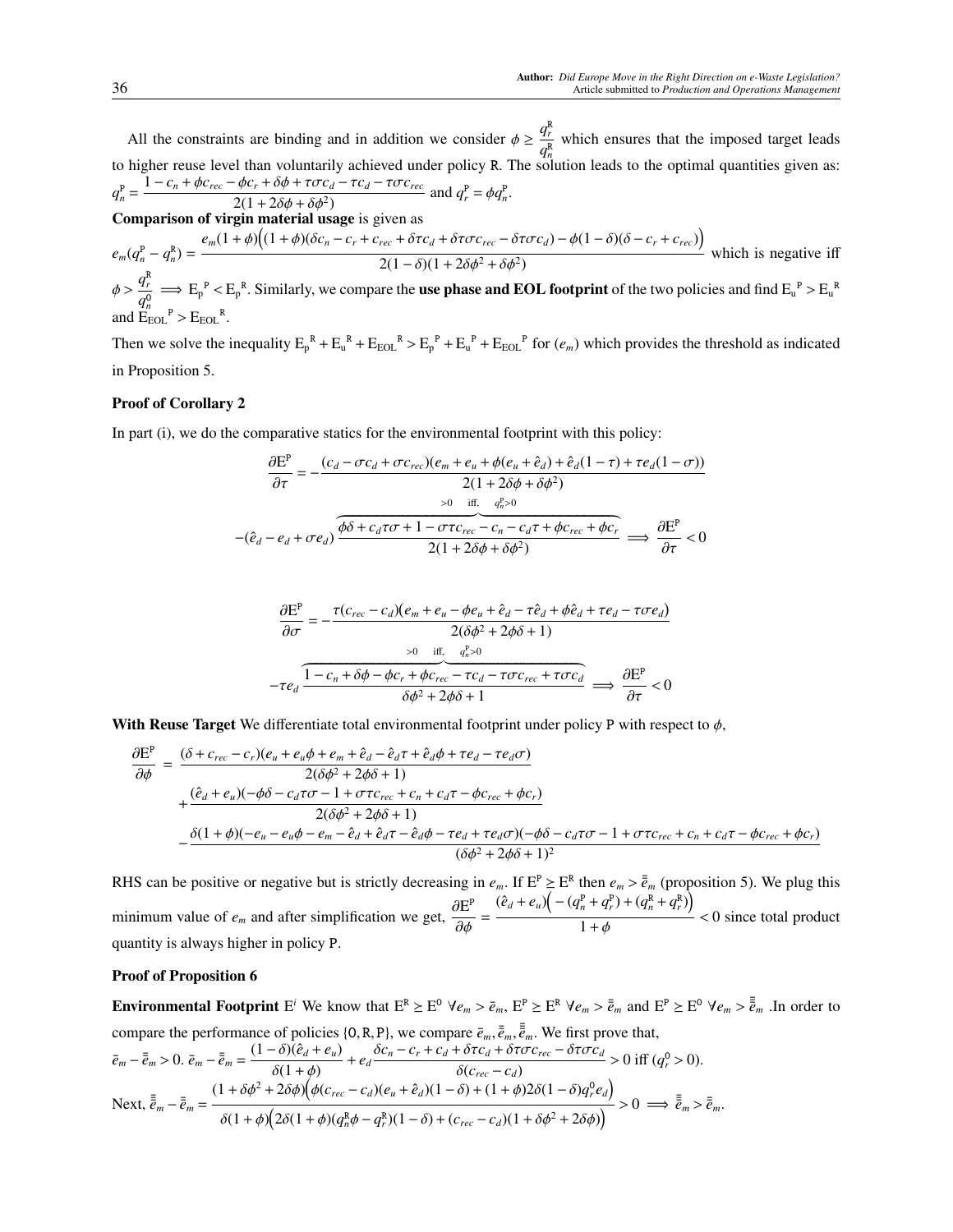$$
\bar{e}_m - \bar{\bar{e}}_m = \frac{2\delta(q_n^R\phi - q_r^0)(1-\delta)\Big(\phi(c_{rec} - c_d)(e_u + \hat{e}_d)(1-\delta) + (1+\phi)2\delta(1-\delta)q_r^0e_d\Big)}{\delta(c_{rec} - c_d)\Big(2\delta(1+\phi)(q_n^R\phi - q_r^R)(1-\delta) + (c_{rec} - c_d)(1+\delta\phi^2 + 2\delta\phi)\Big)} > 0 \implies \bar{e}_m > \bar{\bar{e}}_m.
$$
  
  $\therefore \bar{e}_m > \bar{\bar{e}}_m > \bar{\bar{e}}_m.$ 

 $\therefore \overline{e}_m > \overline{e}_m$ , it also suggests before  $E^R \ge E^0$ , policy P dominates policy R ( $E^P \ge E^R$ ) i.e., policy R can not be the best environmental policy. Hence, we prove proposition 6.

#### Proof of Proposition 7

Social Welfare W*<sup>i</sup>* We do a similar exercise (as done in the proof of proposition 6) to develop preference order from the perspective of social welfare. Propositions 3 and 5 showed that policy R has clear economic advantages over both policies. Therefore, despite the fact that it is dominated on environmental front by other two polices, from the perspective of social welfare, it can still dominate the other policies. Note that W*<sup>i</sup>* is a linear decreasing function of (*em*) with the slope steepest for 0 and shallowest for P. First we solve the inequalities  $W^R > W^0$ ,  $W^P > W^R$  and  $W^P > W^0$ for  $e_m$  to get respective thresholds  $\bar{\mathbf{e}}_m$ ,  $\bar{\bar{\mathbf{e}}}_m$ ,  $\bar{\bar{\mathbf{e}}}_m$ , as presented in Table 2 of Appendix. Then, we take a difference,  $3(2\delta(1-\delta)a^0)$ ,  $3\delta(1-\delta)(a^8+a^8)$ 

$$
\bar{\mathbf{e}}_m - \bar{\mathbf{e}}_m = \bar{e}_m - \bar{\bar{e}}_m - \frac{3(2\delta(1-\delta)q_r^0)}{4\delta} - \frac{3\phi(1-\delta)(\bar{q}_n^R + q_r^R)}{4\delta(1+\phi)} \qquad \text{A}(1)
$$
\n
$$
\bar{\bar{\mathbf{e}}}_m - \bar{\bar{e}}_m = \bar{\bar{e}}_m - \bar{\bar{e}}_m - \frac{3(c_{rec} - c_d)(1 + 2\delta\phi + \delta\phi^2)}{4} - \frac{2\delta(1-\delta)q_r^0(1+\phi) + \phi(1-\delta)(q_n^R + q_r^R)}{\delta(1+\phi)((c_{rec} - c_d)(1 + 2\delta\phi + \delta\phi^2) + 2\delta(1-\delta)(1+\phi)(\phi q_n^R - q_r^R))} \qquad \text{A}(2)
$$
\nObserve A(1) and A(2), the first two terms represent environmental aspects with the last two terms represent eco-

nomic aspects. Further, from part(a) of proposition 6, the sum of first two terms is positive. While the last two are negative. Clearly, it indicates if the environmental concerns are sufficiently higher then  $\bar{\mathbf{e}}_m > \bar{\mathbf{e}}_m$  and from social welfare perspective, a similar ranking order persists although with different thresholds i.e., policy O is dominant for products with smaller  $e_m$  and policy P is dominant for products with larger  $e_m$ . However, if environmental concerns are not high enough i.e.,  $\bar{\mathbf{e}}_m < \bar{\mathbf{e}}_m$ , it basically implies that there exist a range of values where policy R dominates 0 and is not dominated by P. It is straightforward to show that iff  $\bar{\mathbf{e}}_m < \bar{\bar{\mathbf{e}}}_m$ , then  $\bar{\bar{\mathbf{e}}}_m > \bar{\bar{\mathbf{e}}}_m > \bar{\mathbf{e}}_m$ 

#### Proof of Proposition 8

∴  $\frac{\partial q_n^{\text{R}}}{\partial q_n}$  $\frac{\partial q_n^{\text{R}}}{\partial(\tau,\sigma)} < 0 \cdot \frac{\partial q_r^{\text{R}}}{\partial(\tau,\sigma)}$ <br>nce.  $(\tau,\sigma \leq 1)$ , tl  $\frac{\partial q_r^R}{\partial (\tau, \sigma)} > 0$ , reuse level can be increased by elevation of collection and recycling targets  $\frac{\partial q_r^R/q_n^R}{\partial (\tau, \sigma)}$ <br>1) there is an upper bound on the level of reuse that can be achieved by increasing collection  $\frac{\partial^2 \mathcal{F}_t \cdot \mathcal{F}_n}{\partial(\tau, \sigma)} > 0.$ <br>Hection and Since,  $(\tau, \sigma \le 1)$ , there is an upper bound on the level of reuse that can be achieved by increasing collection and recycling targets as given in proposition 7.

**Comparison with policy** P. Consider a variant of policy R which we call  $\hat{R}$  where  $\tau$  is increased to achieve the same level of reuse as intended through a policy P.  $\frac{q_r^R}{r}$  $\frac{(1/2)(δc_dτ + δc_n + δστc_{rec} - c_r - δc_dτσ + c_{rec})/(δ(-1 + δ))}{4n} = φ.$  $\frac{r}{R}$  =  $\phi$   $\implies$ (1/2)(*c<sub>rec</sub>* − 1 + δ + *c*<sub>*d*</sub>**τ** + *c* + στ*c<sub>rec</sub>* − *c*<sub>*d*</sub>**τσ** − *c<sub>r</sub>*)/(−1 + δ)
– δ<br>
– δc<sub>*n*</sub> − *c*<sub>r</sub> + *c*<sub>*cec*</sub> + δφc<sub>*rec*</sub> + δφc<sub>*c*</sub> + δφ − δφ We solve for  $\tau$  given as  $\tau = \frac{\delta c_n - c_r + c_{rec} + \delta \phi c_{rec} + \delta^2 \phi - \delta \phi + \delta \phi c - \delta \phi c_r}{\delta (-c_d - c_{rec} \sigma + c_d \sigma - \phi c_d - \phi c_{rec} \sigma + \phi c_d \sigma)}$  $\delta(-c_d - c_{rec}\sigma + c_d\sigma - \phi c_d - \phi c_{rec}\sigma + \phi c_d\sigma)$ . The respective quantities are given as  $\delta^2 + c_{rec}\sigma + c_d\sigma - \phi c_d - \phi c_{rec}\sigma + \phi c_d\sigma$ .  $q_n^{\hat{\mathbf{R}}} = \frac{\delta - c_r + c_{rec}}{2\delta(1 + \phi)}$  and  $q_r^{\hat{\mathbf{R}}} = \phi \frac{\delta - c_r + c_{rec}}{2\delta(1 + \phi)}$ . <sup>2*n*</sup>  $2\delta(1+\phi)$  and  $4r$   $\rightarrow$   $2\delta(1+\phi)$ <br>(i) Comparison of Environmental Footprint  $\left( \text{a} \right) \mathbf{E}_{\text{p}}^{\text{P}} - \mathbf{E}_{\text{p}}^{\hat{\text{R}}} = \frac{\delta \phi (1 - \delta) + (c_r - c_{rec})(1 + \delta \phi) - \delta (1 + \phi)(c_{rec} \sigma \tau - \tau c_d \sigma + c_n + \tau c_d)}{2(1 + \delta \phi^2 + 2 \delta \sigma^2)(1 + \delta \sigma^2)}$  $2(1+\delta\phi^2+2\delta\phi)(1+\phi)\delta$ <br> $(1+\delta\phi)-\delta(1+\phi)(c_{rec}\phi)$  $\times e_m$   $\therefore E_p^P > E_p^{\hat{R}}$  iff  $\phi > q_r^R/q_n^R$ . (b)  $E_u^P - E_u^{\hat{R}} = \frac{\delta \phi (1 - \delta) + (c_r - c_{rec})(1 + \delta \phi) - \delta (1 + \phi)(c_{rec}^{\prime} \sigma \tau - \tau c_d \sigma + c_n + \tau c_d)}{2(1 + \delta \phi)^2 + 2 \delta \phi}$  $2(1 + \delta\phi^2 + 2\delta\phi)\delta$ <br>int from both sel  $\times e_u$   $\therefore$  E<sub>u</sub><sup>P</sup>  $>$  E<sub>u</sub><sup> $\hat{R}$ </sup>.

(c) Now we compare the EOL- footprint from both schemes. With policy P, collection target  $(\tau)$  is implemented.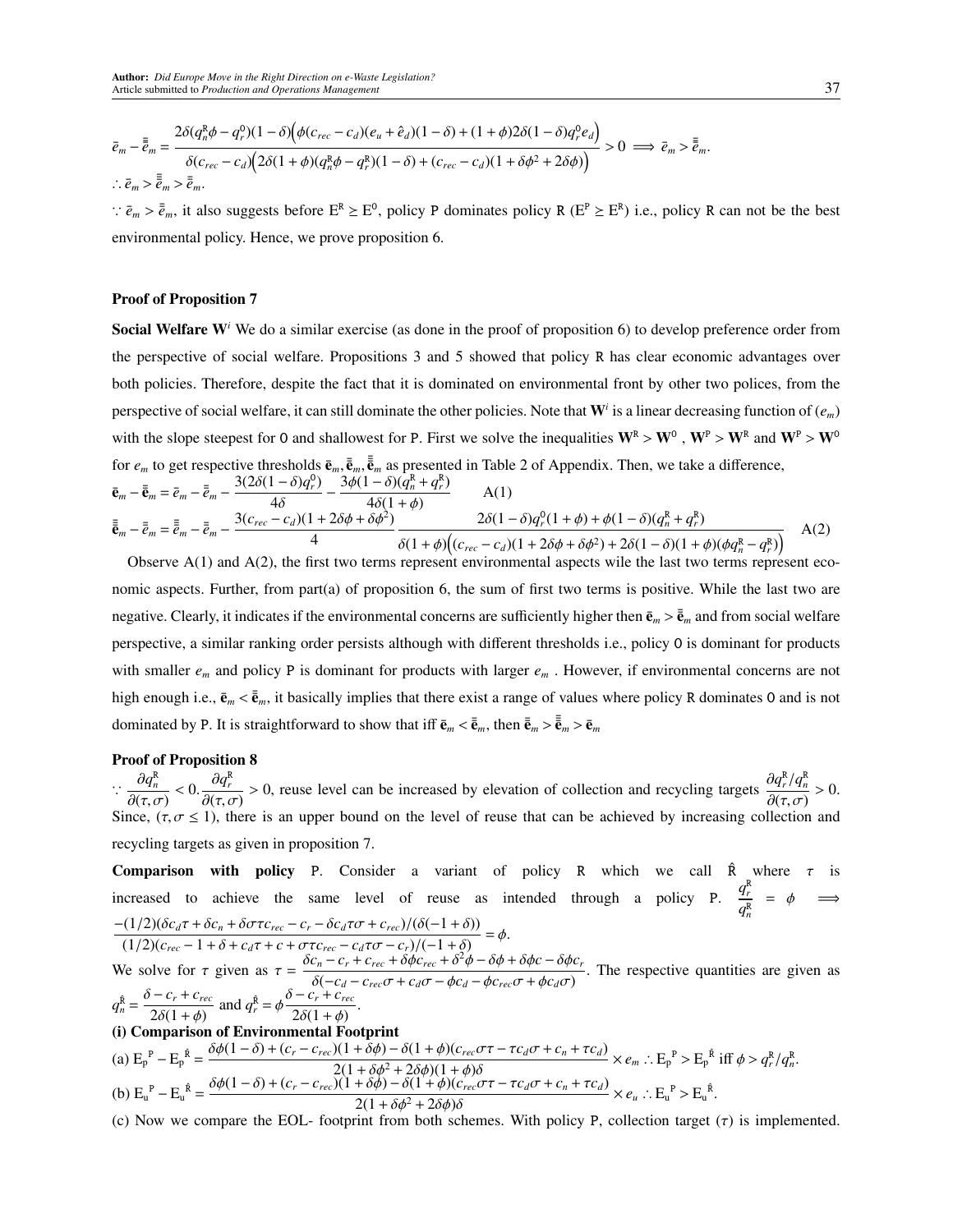In presence of policy  $\hat{R}$ , collection target is increased such that the new collection target is  $\tau + \Delta$ . Using ( $\tau + \Delta$ ) as collection target with policy  $\hat{R}$  and taking the difference between the EOL-footprint associated with both policies.  $\mathbf{E}$ 

$$
E_{EOL}^{P} - E_{EOL}^{R} = \frac{((1 - \tau)(\hat{e}_{d} - e_{d}) + e_{d}(1 - \tau\sigma) + \phi\hat{e}_{d})(\delta\phi(1 - \delta) + (c_{r} - c_{rec})(1 + \delta\phi) - \delta(1 + \phi)(c_{rec}\sigma\tau - \tau c_{d}\sigma + c_{n} + \tau c_{d}))}{2(1 + \delta\phi^{2} + 2\delta\phi)(1 + \phi)\delta} + \frac{(\delta - c_{r} + c_{rec})\Delta(\hat{e}_{d} - e_{d} + \sigma e_{d})}{2\delta(1 + \phi)}.
$$
The second term is always positive.  
The first term is also positive iff  $\phi > \frac{q_{r}^{R}}{q_{n}^{R}} \therefore E_{EOL}^{P} > E_{EOL}^{R}$ ;  $\because E_{EOL}^{P} > E_{EOL}^{R}$ ,  $E_{u}^{P} > E_{u}^{R}$ ,  $E_{p}^{P} > E_{p}^{R}$ .  $E^{P} > E^{R}$ .  
(ii) Comparison of Consumer Surplus  $S^{P} - S^{R} =$   
 $\left(-\delta\phi(1 - \delta) - (c_{r} - c_{rec})(1 + \delta\phi) + \delta(1 + \phi)(c_{rec}\sigma\tau - \tau c_{d}\sigma + c_{n} + \tau c_{d})\right) - 2(\delta - c_{r} + c_{rec})(1 + \delta\phi^{2} + 2\delta\phi)\right) \times \left(-\delta\phi(1 - \delta) - (c_{r} - c_{rec})(1 + \delta\phi) + \delta(1 + \phi)(c_{rec}\sigma\tau - \tau c_{d}\sigma + c_{n} + \tau c_{d})\right).$   
 $\left. \therefore -\delta\phi(1 - \delta) - (c_{r} - c_{rec})(1 + \delta\phi) + \delta(1 + \phi)(c_{rec}\sigma\tau - \tau c_{d}\sigma + c_{n} + \tau c_{d}) < 0 \text{ iff } \phi > \frac{q_{r}^{R}}{q_{n}^{R}} \therefore S^{P} \geq S^{R}.$   
(iii) Comparison of Profits  
 $\Pi^{P} - \Pi^{R} = \frac{\left(-\delta\phi(1 - \delta) - (c_{r} - c_{rec})(1 + \delta\phi) + \delta(1 + \phi)(c_{rec}\sigma\tau - \tau c_{d}\sigma + c_{n} + \tau c_{d})\right)^{$ 

#### Proof of Proposition 9

**With Taxation policy**  $\therefore \frac{\partial q_h^R}{\partial c} < 0$ ,  $\frac{\partial q_r^R}{\partial c} > 0$ . Therefore, reuse level can be increased by adding a taxation  $\frac{\partial c}{\partial t}$  or  $\frac{\partial c}{\partial t}$  or the taxation, these text can be increased by details a variation  $(t_m)$  on the sale of new products. Let  $t_m$  be the taxation imposed on new products such that same level of reuse as intended through a policy P is obtained. ∴  $-\frac{\delta \tau c_d + \delta c_n + \delta \hat{c}_{rec} \sigma \tau - \delta \tau c_d \sigma + \delta t_m + c_{rec} - c_r}{\delta (c_n - 1 + \delta \hat{c}_n \sigma + \delta \sigma \sigma + \sigma \sigma \sigma)}$  $\frac{\delta \tau c_d + \delta c_n + \delta \overline{c}_{rec} \sigma \tau - \delta \tau c_d \sigma + \delta t_m + c_{rec} - c_r}{\delta (c_{rec} - 1 + \delta + c_d \tau + c_n + \tau \sigma c_{rec} - \sigma c_d \tau + t_m - c_r)} = \phi \implies t_m = \frac{\phi(1 - \delta)}{1 + \phi}$  $\frac{(1 + \phi)}{1 + \phi} +$  $\frac{(c_r - c_{rec})(1 + \delta\phi)}{s(1 + t)}$  $\frac{\partial^2 F_{\text{rec}}(X + \partial \psi)}{\partial (1 + \phi)} - c_n - \tau c_d - \tau \sigma c_{\text{rec}} + \tau \sigma c_d$ . Plugging this value of  $t_m$  in the expressions for new and remanufac-<br>
broduct quantities lead us to same quantities as obtained though adjustment of collection tured product quantities lead us to same quantities as obtained though adjustment of collection target in proposition 7. Therefore, profit, consumer surplus as well as virgin material as well as use phase component of environmental footprint remain same as obtained through increment of collection, recycling target (stated in Proposition 8). From perspective of EOL footprint, it is straightforward that  $E_{EOL}^P - E_{EOL}^T > 0$  iff  $\phi > \frac{q_r^R}{q_n^R}$ *q* R *n* . Subsidy policy Alternatively, reuse level can also be increased by providing a subsidy on product reuse. Suppose, (*sr*) is per unit subsidy on unit remanufacturing such that reuse level is equivalent to that of policy P. In this case,  $q_n^T = \frac{1 - c_n - \tau c_d + \tau \sigma c_d - \tau \sigma c_{rec}}{2(1 + \delta A)}$  $\frac{c_d + 16 c_d}{2(1 + \delta \phi)}$ ,  $q_r^T =$  $\phi\left(\frac{1 - c_n - \tau c_d + \tau \sigma c_d - \tau \sigma c_{rec}}{2(1 + \delta \phi)}\right)$ . We plug these values into the expressions of components environmental footprint and  $2(1 + \delta\phi)$ subtract from the values under policy P.  $E_p^P - E_p^T < 0$ ,  $E_u^P - E_u^T < 0$ ,  $E_{EOL}^P - E_{EOL}^T < 0$  iff  $\phi > \frac{q_r^R}{q_n^R}$  $\frac{q_r}{q_n^R}$  :  $E^T > E^P.S^T - S^P =$ *n*  $\frac{1}{2}$  $(-\delta\phi(1-\delta)-(c_r-c_{rec})(1+\delta\phi)+\delta(1+\phi)(c_{rec}\sigma\tau-\tau c_d\sigma+c_n+\tau c_d))$  $\frac{\partial g(1+\delta\phi)^2(1+\delta\phi^2+2\delta\phi)}{8(1+\delta\phi)^2(1+\delta\phi^2+2\delta\phi)} \times \left((-2\delta^2)\right)$  $\phi^2 - 2\delta\phi^2 - 8\delta\phi - 4)q_n^R + (-4\delta - 4\delta^2)$ φ <sup>2</sup>−  $2\delta\phi - 6\delta^2\phi$ )*q*<sup>R</sup><sub>r</sub>. The second term is negative and the first term is also negative iff  $\phi > \frac{q_r^R}{q_n^R}$ *q* R *n*  $\therefore S^T > S^P$ . Similarly, we can prove that  $\Pi^T > \Pi^P$ .

Tax/Subsidy policy Under this policy, we assume a combined system of taxation and subsidy for increasing reuse level. Furthermore, in order to draw a fair comparison with policy P which is cost-neutral, we assume that there is no capital injection and subsidy is provided from the collected taxes. For this policy, there are two conditions to satisfy,

$$
(i) \qquad \frac{q_r^{\mathrm{T}}}{q_n^{\mathrm{T}}} = \phi
$$

$$
(ii) \ q_n^{\mathrm{T}} \times t_m - q_r^{\mathrm{T}} \times s_r = 0
$$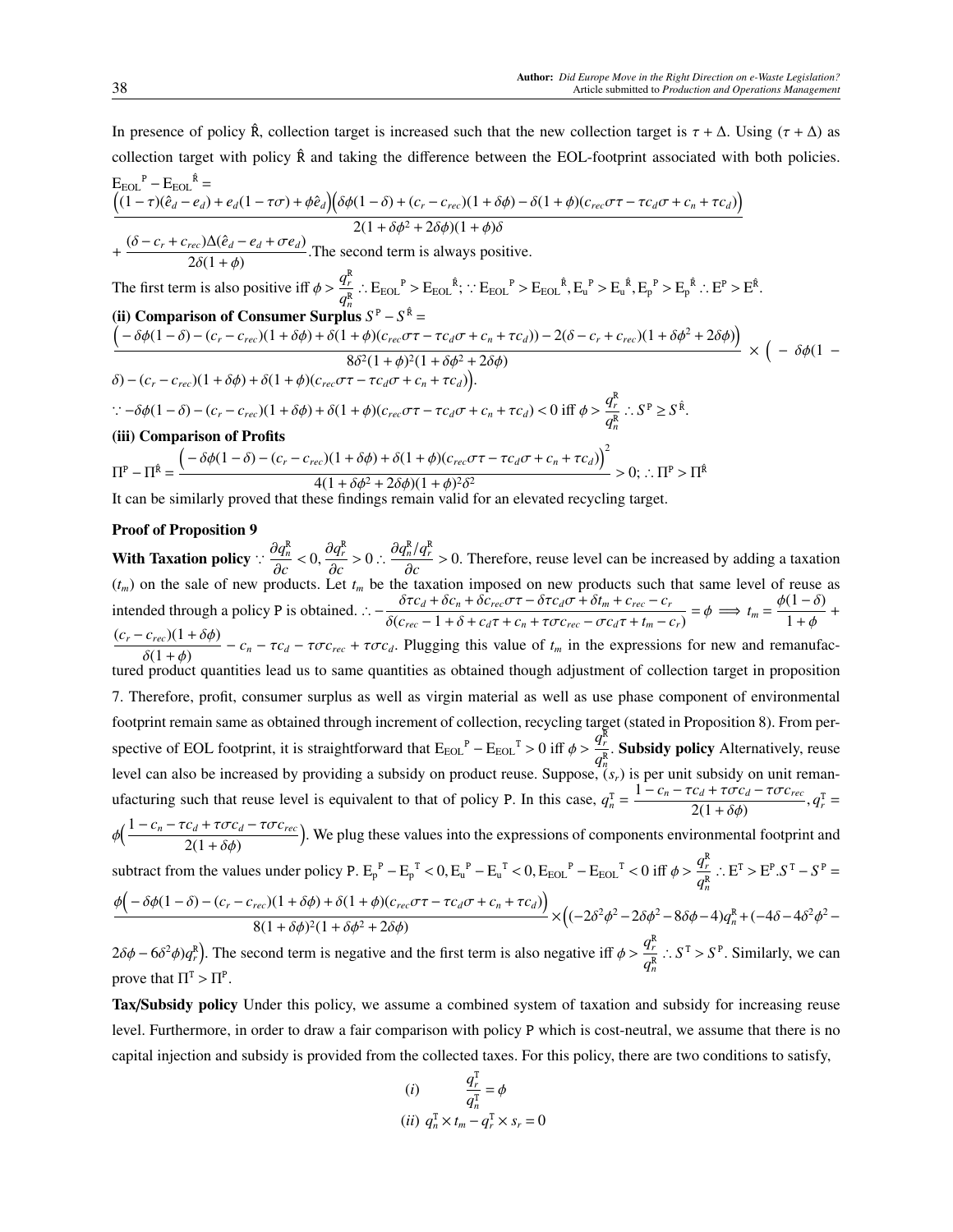The simultaneous solutions of equations (i),(ii) give optimal value of taxation and subsidy levels. We plug these values back to obtain optimal new and remanufactured product quantity and find  $q_n^T = q_n^P$  and  $q_r^T = q_n^P$  and all values for environmental footprint, profitability and social welfare identical. Therefore, both policies are the same.

#### Product Specific versus Category based Targets

For this case, we use the optimization problem and the set of constraints as presented in equation (8).

#### Proof of Corollary 3

We start from the policy  $C<sup>p</sup>$  that represents existing version of the take back scheme. The optimization problem is given as:

$$
\max_{q_n,q_N,q_r,q_R} \Pi = q_n(p_n - c_n) + q_r(p_r - c_r) + q_N(p_N - c_N) + q_R(p_R - c_R) - (1 - \sigma)\tau(q_n + q_N)c_d - q_{rec} \times c_{rec}
$$

If  $q_n$  is high in comparison with  $q_N$  then the entire recycling quota can be satisfied through increased recycling of *P*<sub>1</sub>. In this case ( $q_{rec} \geq \sigma \tau (q_n + q_N) - q_r - q_R$ ) and  $q_{REC} = 0$  as specified in part 1 of Corollary 3.

However, if  $q_N$  is high enough then the recycling quota can not be satisfied through  $P_1$  alone. The firm may start to recycle  $P_2$  or increase its reuse. The constraint is given as  $\sigma\tau(q_n + q_N) \ge q_n$  which suggests that recycling quota can not be satisfied even if all items from  $P_1$  are collected back.In this case,  $q_{rec} = q_n - q_r$  and the recycling quantity for *P*<sub>2</sub> is given as  $q_{REC} = \sigma \tau (q_n + q_N) - q_n - q_R$ . Plugging back these constraints in the optimization problem presented, we solve for the respective quantity decisions. We plug back the quantity values in  $q_{REC} = \sigma \tau (q_n + q_N) - q_n - q_R > 0$  and solve for  $(c_{REC})$ . We obtain  $\bar{c}_{REC}^P$  given in part 2 of corollary. If the recycling cost of  $P_2$  is below this threshold then  $q_{REC} > 0$ . Otherwise,  $q_{REC} = 0$  and the firm increases  $q_R$  to satisfy the mandated recycling quota.

A similar approach is used to obtain the respective threshold for policy  $C^F$ .

#### Proof of Proposition 10

We study a case where a firm offers two products in the markets and compare two different policy schemes. policy S, which implements collection and recycling targets and requires individual compliance for each product placed in market. policy  $C$  enforces more parameters i.e., a reuse target in addition to collection and recycling targets. The firm profit maximization problem is given in equation [8](#page-24-1) along with the set of constraints for policy  $S$  and C are presented respectively. We consider that these products have their distinct markets and therefore, there is no market interaction between  $P_1$  and  $P_2$ . We study the case where products are not differentiated with respect to their recycling and disposal cost  $c_{rec} = c_{REC} = c_{rec}$  and  $c_d = c_D = c_d$ . If  $P_2$  is not conducive for remanufacturing i.e.,  $q_R = 0$ , with policy C, all mandatory remanufacturing has to come from *P*1 i.e.,  $q_r \ge \phi(q_n + q_N)$ . With policy S, there is no obligation for remanufacturing and the firm will just comply with product specific obligations presented in equation [8.](#page-24-1) The optimal product quantities are given as  $q_n^S = \frac{1 - \delta - c_n + c_r - c_{rec} - \tau \sigma c_{rec} + \tau \sigma c_d}{2(1 - \delta)}$  $\frac{C_{rec} \cdot C_{rec} \cdot C_{rec}}{2(1-\delta)},$  $q_N^S = \frac{1 - c_R - \tau c_d - \tau \sigma c_{rec} + \tau \sigma c_d}{2}$  and  $q_r^S = \frac{\delta c_n - c_r + c_{rec} + \tau \delta c_d + \tau \sigma \delta c_{rec} - \tau \sigma \delta c_d}{2\delta_1(1 - \delta_1)}$  $\frac{2\delta_1(1-\delta_1)}{2\delta_2(1-\delta_1)}$ . Similarly,  $q_n^C =$  $(1 - \delta\phi_c)(1 - c_N - \tau\sigma c_{rec} + \tau\sigma c_d + \tau c_d + \phi_c c_{rec} - \phi_c c_r + \delta\phi) + (1 + \delta\phi_c^2)(c_N - c_n)$  $2(1 - \phi_C^2 \delta^2 + 2\delta\phi_C + 2\delta\phi_C^2)$ <br>  $\tau\sigma c_{rec} + \tau\sigma c_d + \tau c_d + \phi_{rc}$  $q_N^C = \frac{-(1+\delta\phi_C)(1-c_N-\tau\sigma c_{rec}+\tau\sigma c_d+\tau c_d+\phi_r c_{rec}-\phi_C c_r+\delta\phi_C)+\delta\phi_C(1+\phi_C)(c_N-c_n)}{2(1-\phi_C^2\delta^2+2\delta\phi_C+\phi_C^2c_r+\delta\phi_C)}$  $\frac{2(1 - \phi_C^2 \delta^2 + 2\delta\phi_C + 2\delta\phi_C^2)}{2(1 - \phi_C^2 \delta^2 + 2\delta\phi_C + 2\delta\phi_C^2)}$  and  $q_r^C = \phi_C(q_n^C + q_n^C)$ .<br>
reuse target has enforced interaction between all three products.

Observe that the implementation of reuse target has enforced interaction between all three products.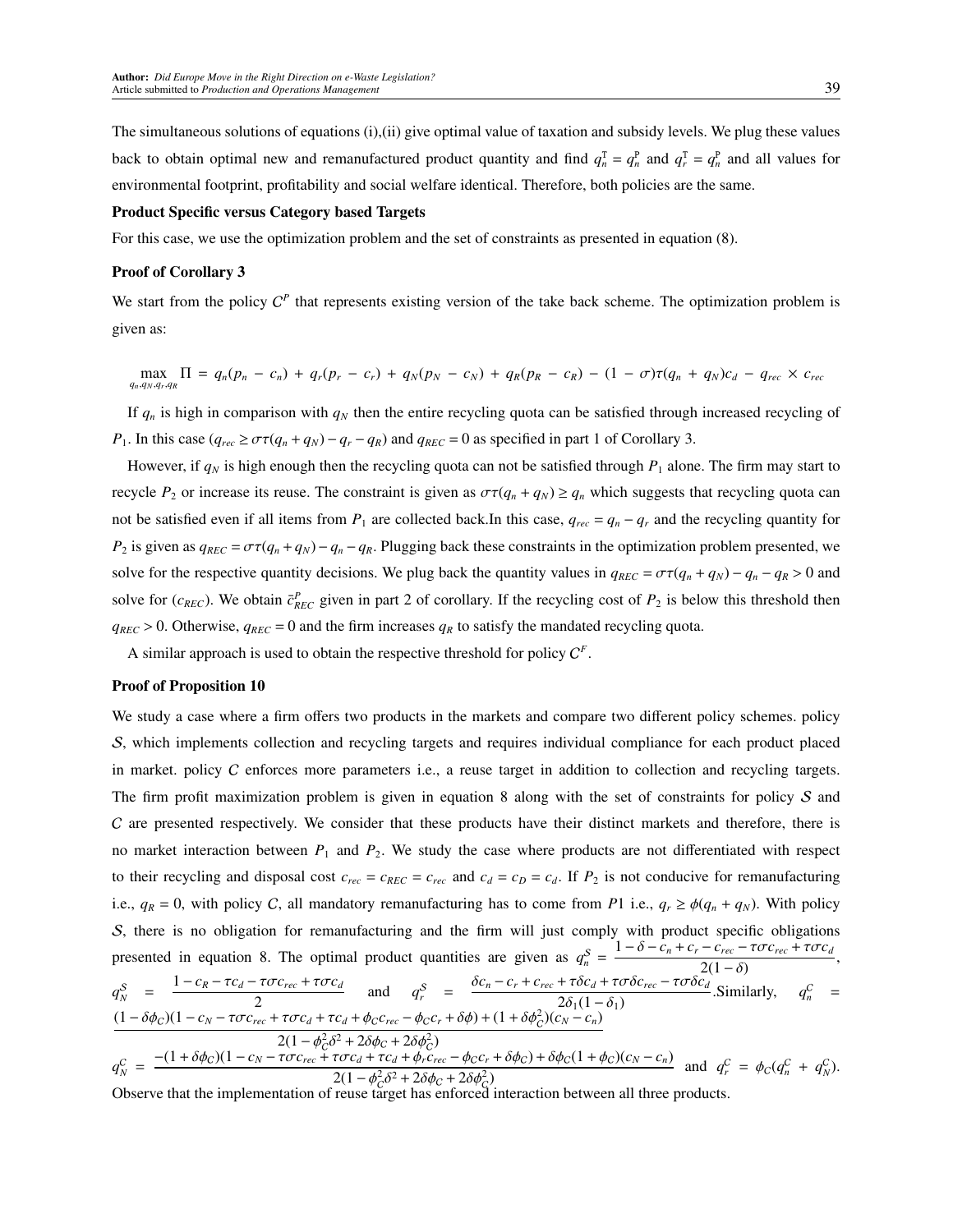#### Comparison of Environmental Footprint

Virgin Material usage  $(e_m q_n^C + e_M q_N^C) - (e_m q_n^S + e_M q_N^S) < 0$  iff  $\phi_C > \frac{-\delta_1 c_n - \delta c_{rec} \sigma \tau + \delta c_d \sigma \tau - \delta c_d \tau + c_r - c_{rec}}{\delta(-\delta c_N + 2\delta - \delta c_{rec} \sigma \tau - \delta c_d \tau + \delta c_d \sigma \tau - 2 + c_{rec} + c_N - c_r + c_n + 2\delta)}$  $\frac{\delta(-\delta c_N + 2\delta - \delta c_{rec}\sigma\tau - \delta c_d\tau + \delta c_d\sigma\tau - 2 + c_{rec} + c_N - c_r + c_n + 2c_{rec}\sigma\tau - 2c_d\sigma\tau + 2c_d\tau)}{\delta(-\delta c_N + 2\delta - \delta c_{rec}\sigma\tau - \delta c_d\tau + \delta c_d\sigma\tau - 2 + c_{rec} + c_N - c_r + c_n + 2c_{rec}\sigma\tau - 2c_d\sigma\tau + 2c_d\tau)}$  which is true as long as  $\delta$  is true as long as  $\delta$  $\phi_C$  is binding  $\therefore E_p^S > E_p^C$ . Similarly, it can be proven that  $E_u^S < E_u^C$  and  $E_{EOL}^S \leq E_{EOL}^C$  as long as  $\phi$  is binding. We solve  $E_p^C + E_u^C + E_{EOL}^C < E_p^S + E_u^S + E_{EOL}^S$  for  $e_m$  given by  $\bar{e}_m =$  $=\bar{e}_m$  $\frac{1-\delta}{}$  $\tau(\hat{e}_d - e_d + \sigma e_d) + \frac{1-\delta}{\delta(1+\phi)}$  $\frac{1-\delta}{\delta(1+\phi_C)}(\hat{e}_d+e_u)-\hat{e}_d\frac{1+\delta\phi_C}{\delta(1+\phi_C)}$  $\frac{1+6\varphi_C}{\delta(1+\phi_C)}$  $\phi_C(1-\delta)(e_U + e_M + \hat{e}_D - \tau \hat{e}_D + e_D \tau - \sigma \tau e_D)$  $\frac{(1+\phi_C)(1+\phi_C)}{(1+\phi_C)}$ . Therefore,  $\bar{e}_m < \bar{e}_m$ . In other words, when reuse target is environmentally egory based targets with reuse lead to better outcomes. dominant than category based targets with reuse lead to better outcomes.

In order to prove the case 2 of proposition 10, we solve for the optimal quantities for all sub-cases i.e.,(i) when all recycling come from  $P_1$ , (ii) when  $q_{REC} > 0$  and (iii when  $q_{REC} = 0$  but firm increases remanufacturing of  $P_2$ . Note that corollary 3 characterize these cases. We plug the respective values of product quantity into the environmental footprint function and compare for product specific schemes versus category based schemes. The respective thresholds can be obtained by comparison as presented in proposition 10 and appendix A-1.

#### Appendix: A3 Calculation of Environmental Footprint

This section presents a non-exhaustive list of methods that are generally used to measure the environmental footprint associated with product life-cycle. We explain how these methods can be integrated into our model.

Let there are *N* environmental criteria that form the basis of the evaluation for total environmental footprint where  $i \in$  ${1...N}$ . And  $\alpha_i$  denotes the environmental footprint associated with a criterion *i*. The life-cycle assessment based studies obtain this value by measuring the footprint associated with life-cycle stages.We consider three different life-cycle stages, however, effects from other stages can also be associated with one of these stages. Let us consider  $P_i, U_i$  denote the environmental footprint for a criterion *i* from manufacturing and use phase of the product life-cycle.Similarly, the environmental footprint associated with end-of-life phases are given as, eol*<sup>i</sup>* and EOL*<sup>i</sup>* respectively. Therefore,

$$
\alpha_i = P_i + U_i + \text{eol}_i + \text{EOL}_i \qquad \text{Eqn(A)}
$$

The total environmental footprint can be obtained by combining the footprints from all criteria. In the following paragraph, we present some methods:

#### Cost Monetization

Much of the literature in environmental economics and sustainable operations assume that the environmental cost can be translated into a monetary value. This assumption is necessary to conduct social welfare analysis. Let us consider  $\gamma_i$  a cost monetization factor that converts the environmental footprint from a criterion *i* to respective monetary value. In this case,

$$
\sum_{i=1}^{N} \gamma_i \alpha_i = \sum_{i=1}^{N} \gamma_i (P_i + U_i + \text{eol}_i + \text{EOL}_i) \qquad \text{A-1}
$$

$$
= \sum_{i=1}^{N} \gamma_i P_i + \sum_{i=1}^{N} \gamma_i U_i + \sum_{i=1}^{N} \gamma_i \text{eol}_i + \sum_{i=1}^{N} \gamma_i \text{EOL}_i \qquad \text{A-2}
$$

We can obtain respective values of  $e_m, e_u, e_{e0}$  and  $e_{FOL}$ 

$$
e_m = \sum_{i=1}^N \gamma_i \mathbf{P}_i \quad e_u = \sum_{i=1}^N \gamma_i \mathbf{U}_i \quad e_d = \sum_{i=1}^N \gamma_i \text{eol}_i \quad \hat{e}_d = \sum_{i=1}^N \gamma_i \text{EOL}_i \qquad \text{A-3}
$$

=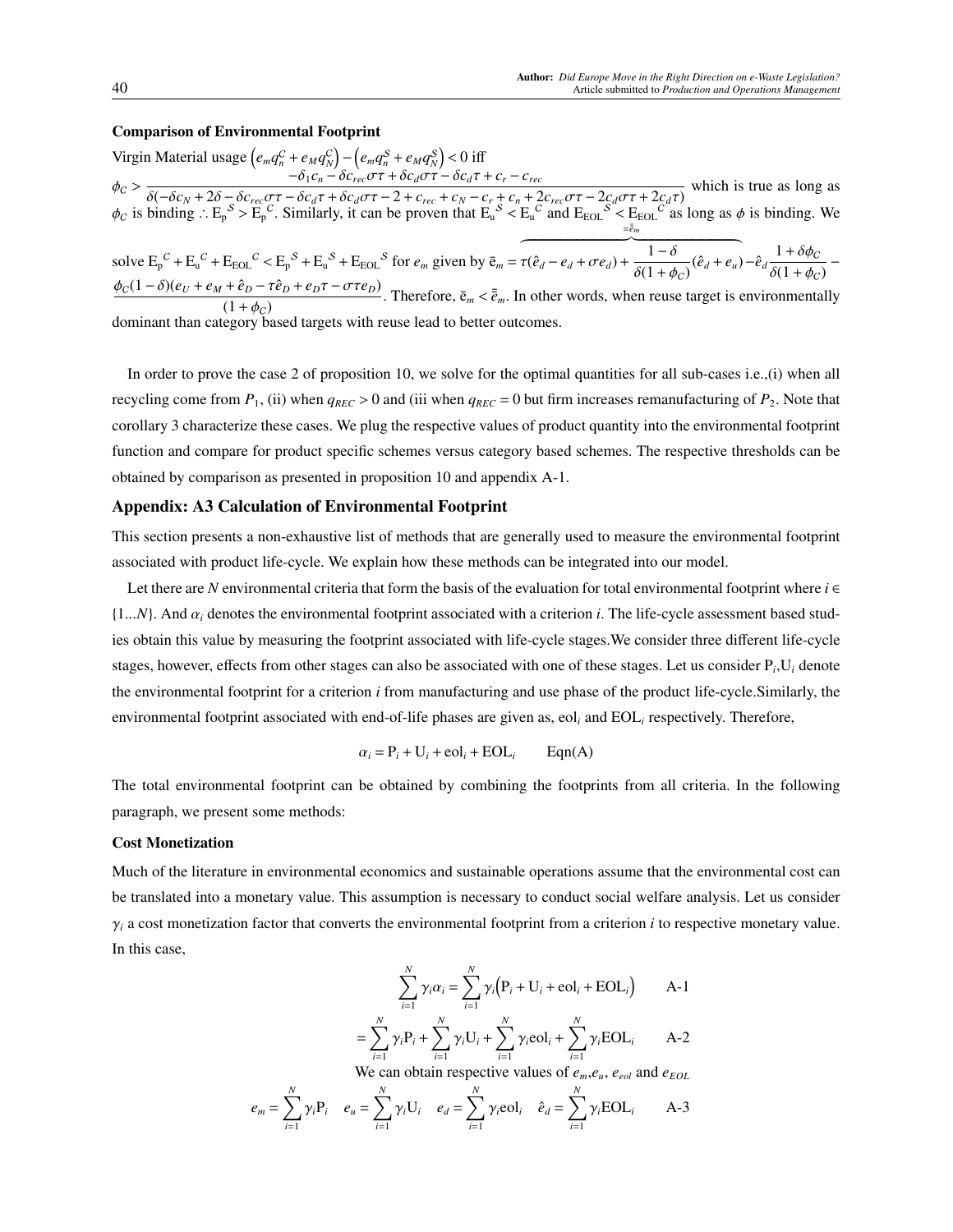#### Aggregate Panel Weightage Method

If the monetization factor for all criteria of the footprint is not available, aggregate or panel weight based methods can be used. For any criterion *i*,

$$
\frac{P_i}{\alpha_i} + \frac{U_i}{\alpha_i} + \frac{\text{eol}_i}{\alpha_i} + \frac{\text{EOL}_i}{\alpha_i} \qquad \text{A-4}
$$

This method gives a normalized score and allows us to identify the more dominating stages of the product life-cycle.

Two methods can be used to combine the effects from product life-cycle.

#### Aggregate Weighting

If all the environmental criteria are equally important, their normalized scores can be summed up and is given as:

$$
\frac{1}{N} \sum_{i=1}^{N} \left( \frac{P_i}{\alpha_i} + \frac{U_i}{\alpha_i} + \frac{\text{eol}_i}{\alpha_i} + \frac{\text{EOL}_i}{\alpha_i} \right) \qquad \text{Footprint from Product}
$$
\n
$$
e_m = \frac{1}{N} \sum_{i=1}^{N} \frac{P_i}{\alpha_i} \quad e_u = \frac{1}{N} \sum_{i=1}^{N} \frac{U_i}{\alpha_i} \quad e_d = \frac{1}{N} \sum_{i=1}^{N} \frac{\text{eol}_i}{\alpha_i} \quad \hat{e}_d = \frac{1}{N} \sum_{i=1}^{N} \frac{\text{EOL}_i}{\alpha_i} \quad \text{A-5}
$$

#### Panel Weighting

Naturally, one may argue that all environmental criteria are not equally critical and much depends on the preferences of the environmentalists and policymaking circles within the boundary. For example, for agriculture based economy or where people rely on underground water resources, terrestrial toxicity becomes key parameter in comparison with the others. In such cases, a panel of policy makers and experts are asked to identify the most critical criterion. They are later asked to rank the criticality of each of the considered criteria in comparison with this criteria. A score  $\beta_i$  can be obtained for each criterion and the environmental footprint can be computed as:

$$
\frac{1}{N} \sum_{i=1}^{N} \beta_i \left( \frac{P_i}{\alpha_i} + \frac{U_i}{\alpha_i} + \frac{\text{eol}_i}{\alpha_i} + \frac{\text{EOL}_i}{\alpha_i} \right)
$$
\n
$$
e_m = \frac{1}{N} \sum_{i=1}^{N} \frac{\beta_i P_i}{\alpha_i} \qquad e_u = \frac{1}{N} \sum_{i=1}^{N} \frac{\beta_i \text{eol}_i}{\alpha_i} \qquad e_d = \frac{1}{N} \sum_{i=1}^{N} \frac{\beta_i \text{eol}_i}{\alpha_i} \qquad \frac{1}{\alpha_i} \sum_{i=1}^{N} \frac{\beta_i \text{EOL}_i}{\alpha_i} \qquad \text{A-6}
$$

# Eco-Indicator99

Eco-Indicator99 is an accepted method of measuring environmental footprint. We present, how our model can also be integrated with this method. In this method, the environmental footprint from each criteria is evaluated based on its impact of (i) Human health (ii) Damage to Eco System Quality (iii) Resource Depletion. We recommend the curious readers to[\(Goedkoop et al.](#page-29-16) [1998\)](#page-29-16) for more details. Human Health is typically measured with Disability Adjusted Life Years (DALY); the damage to Eco System Quality can be measured with loss of species over a certain area, during a certain time and damage to resources is measured with surplus energy for future extractions. Note that, it is relatively simple to convert these three metrics into monetary values. This method can also be incorporated into our model. Let us consider  $H_i$ ,  $\mathcal{D}_i$  and  $\mathcal{R}_i$ . So the environmental footprint can be given as:

 $H_iP_i + H_iU_i + H_ieol_i + H_iEol_i$  (Health Effects)

 $\mathcal{D}_i P_i + \mathcal{D}_i U_i + \mathcal{D}_i \text{eol}_i + \mathcal{D}_i \text{EOL}_i$  (Damage to Eco System)

 $\mathcal{R}_i P_i + \mathcal{R}_i U_i + \mathcal{R}_i \text{eol}_i + \mathcal{R}_i \text{EOL}_i$  (Damage to Resources)

These values can be added and summed across all the criteria as well as a weighting based system can also be used.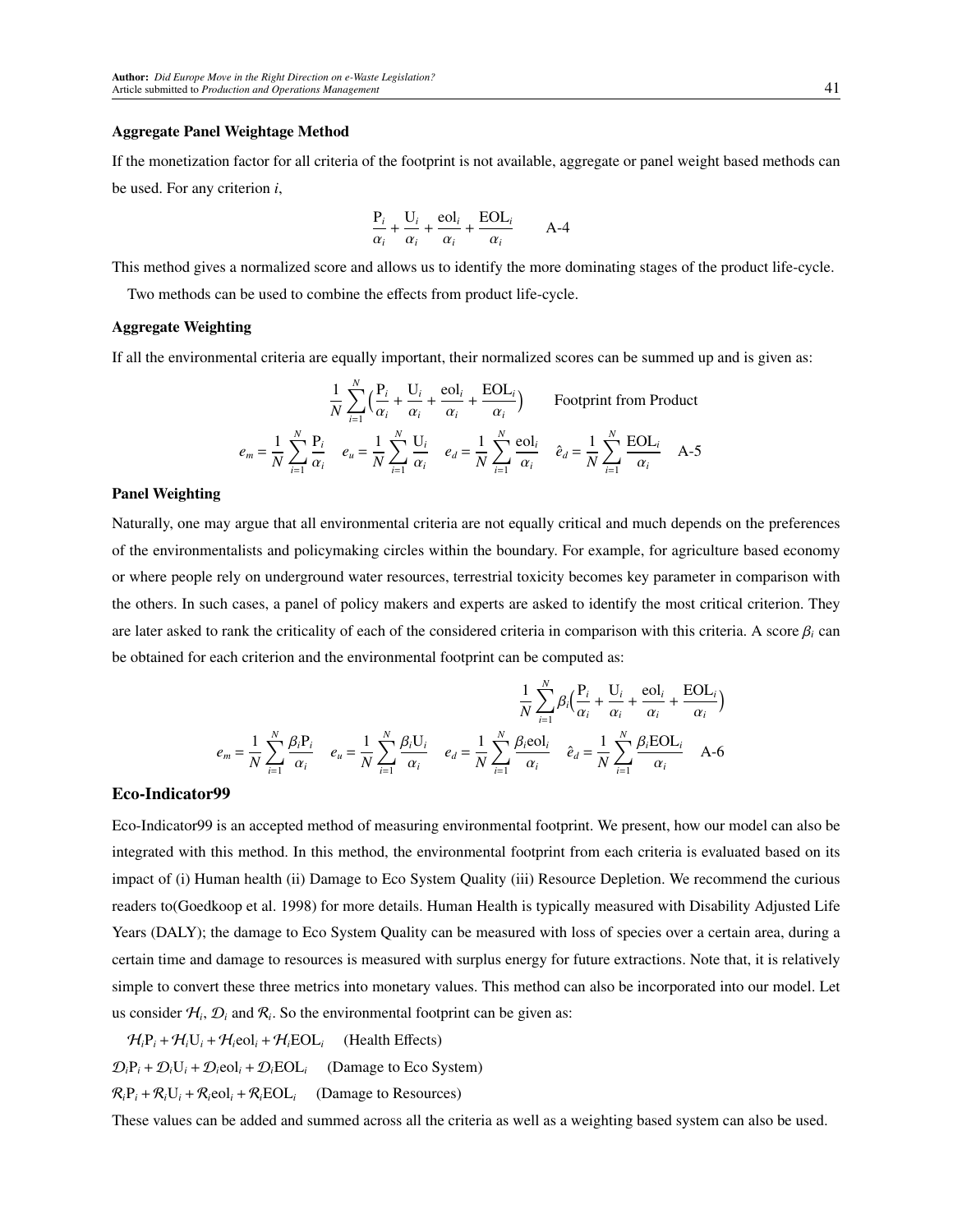Consider  $\mathcal A$  is weight from health,  $\mathcal B$  for Eco System damage and  $1 - \mathcal A - \mathcal B$  $\mathcal{A}\sum_{i=1}^N\mathcal{H}_i(\mathbf{P}_i+\mathbf{U}_i+\text{eol}_i+\text{EOL}_i)+\mathcal{B}\sum_{i=1}^N\mathcal{D}_i(\mathbf{P}_i+\mathbf{U}_i+\text{eol}_i+\text{EOL}_i)+C\sum_{i=1}^N\mathcal{R}_i(\mathbf{P}_i+\mathbf{U}_i+\text{eol}_i+\text{EOL}_i)$  The respective values of  $e_m, e_u, e_d$  and  $\hat{e}_d$  are given as:

$$
e_m = \mathcal{A} \sum_{i=1}^N \mathcal{H}_i \mathbf{P}_i + \mathcal{B} \sum_{i=1}^N \mathcal{D}_i \mathbf{P}_i + C \sum_{i=1}^N \mathcal{D}_i \mathbf{P}_i \quad e_u = \mathcal{A} \sum_{i=1}^N \mathcal{H}_i \mathbf{U}_i + \mathcal{B} \sum_{i=1}^N \mathcal{D}_i \mathbf{U}_i + C \sum_{i=1}^N \mathcal{D}_i \mathbf{U}_i
$$

$$
e_d = \mathcal{A} \sum_{i=1}^N \mathcal{H}_i \text{eol}_i + \mathcal{B} \sum_{i=1}^N \mathcal{D}_i \text{eol}_i + C \sum_{i=1}^N \mathcal{D}_i \text{eol}_i \quad \hat{e}_d = \mathcal{A} \sum_{i=1}^N \mathcal{H}_i \text{EOL}_i + \mathcal{B} \sum_{i=1}^N \mathcal{D}_i \text{EOL}_i + C \sum_{i=1}^N \mathcal{D}_i \text{EOL}_i
$$

#### Appendix A-4: Targets include Remanufactured products

Although the scope of WEEE legislations is confined only to the new products introduced by the firm. However, the scope may be expanded to include the remanufactured products. In this section, we analyze the case where remanufactured products are also subjected to collection and recycling obligations. For this problem, two cases are possible; one where remanufactured products are considered towards recycling target and the other where they are not considered into recycling obligation. We call these as Policies  $\tilde{R}$  and  $\tilde{O}$  respectively. The firm's profit problem along with set of constraints are given as:

$$
\Pi^{\tilde{0}} = q_n(p_n - c_n) + q_r(p_r - c_r) - \sigma \tau (q_n + q_r)c_{rec} - ((1 - \sigma)\tau (q_n + q_r) - q_r)c_d \quad (\tilde{0})
$$
  

$$
\Pi^{\tilde{0}} = q_n(p_n - c_n) + q_r(p_r - c_r) - (\sigma \tau (q_n + q_r) - q_r)c_{rec} - \tau (1 - \sigma)(q_n + q_r)c_d \quad (\tilde{R})
$$

The environmental footprint for the two is given as:

$$
E^{\tilde{0}} = e_m q_n + e_u (q_n + q_r) + ((1 - \sigma) \tau (q_n + q_r) - q_r) e_d + (1 - \tau) (q_n + q_r) \hat{e}_d \quad ( \tilde{0})
$$
  

$$
E^{\tilde{R}} = e_m q_n + e_u (q_n + q_r) + \tau (1 - \sigma) (q_n + q_r) e_d + (1 - \tau) (q_n + q_r) \hat{e}_d \quad ( \tilde{R})
$$

Note that the respective values for  $q_n$  and  $q_r$  are different for both policies. We solve for equation  $E^{\tilde{R}} = E^{\tilde{0}}$  for  $e_m$ . We call this threshold value  $e_m^{\overline{R},\overline{0}}$ . It is straightforward to see  $e_m^{\overline{R},\overline{0}} < \overline{e}_m$  (recall proposition 2). It basically suggests that for products where recast policy R is preferable to O, then policy R is also preferable to a policy where targets apply on both products and remanufacturing is not considered into recycling. Similarly, we solve  $E^O = E^{\tilde{R}}$  for  $e_m$  and obtain threshold  $e_m^{0,\bar{R}}$ . Comparing these threshold values i.e.,  $\bar{e}_m$ ,  $e_m^{0,\bar{R}}$  and  $e_m^{\tilde{R},\tilde{O}}$ .

By comparing and analyzing these threshold values, we obtain the preference structure for the policy choices. We find that there exists a range of *e<sup>m</sup>* of products, for which a unique policy is preferable. If  $\hat{e}_d$ *c*<sub>rec</sub>*rec*<sub>*rec*</sub>  $(c_d + \sigma c_{rec} + \sigma c_d)(c_{rec} - c_d - \tau c_d - \sigma \tau c_{rec} + \sigma \tau c_d)$ 

$$
\frac{e_a}{e_d} < \frac{e_{rec}}{c_{rgc} - c_d} + \frac{(e_a + e_{rec} + e_{ca})(e_{rec} - e_a + e_a - e_{rec} + e_{rec})}{(c_{rec} - c_d)(\delta c_n - c_r + c_{rec} - \tau(1 - \delta)(c_d + \sigma c_{rec} + \sigma c_d)}
$$

 $e_d$   $c_{rec} - c_d$   $(c_{rec} - c_d)(\delta c_n - c_r + c_{rec} - \tau(1 - \delta)(c_d + \sigma c_{rec} + \sigma c_d)$ <br>Policy  $\delta$  performs better. For a bit higher values of  $e_m$ , Policy  $\tilde{R}$  becomes policy choice. For products with higher values than that, Policy O become preferable and for products with even higher values of *em*, Policy R is the preferred choice. Similarly, if  $\frac{\hat{e}_d}{e_d}$  is higher than the threshold specified above then Policy R is the preferred choice for higher values of  $e_m$ . Policy  $\tilde{R}$  becomes preferable for moderate values of  $e_m$  while Policy  $\tilde{O}$  suit products with lower  $e_m$ . Note that policy O no longer remains a preferred choice in this case.